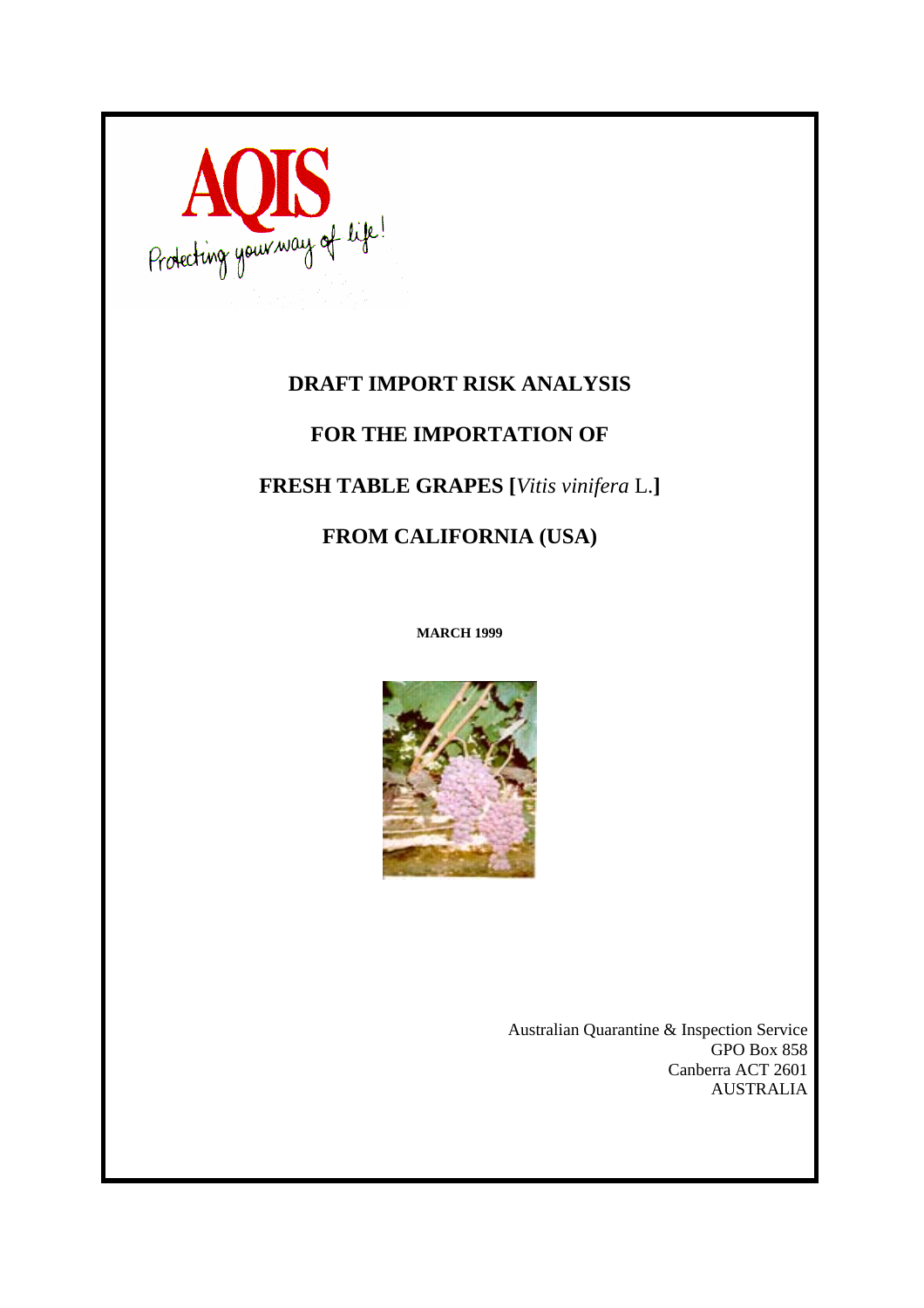For additional copies of this publication, please contact:

Import Risk Analysis Secretariat Plant Quarantine Policy Branch Australian Quarantine & Inspection Service GPO Box 858 Canberra ACT 2601

Telephone: (02) 6272 5094<br>Facsimile: (02) 6272 3307 Facsimile: (02) 6272 3307

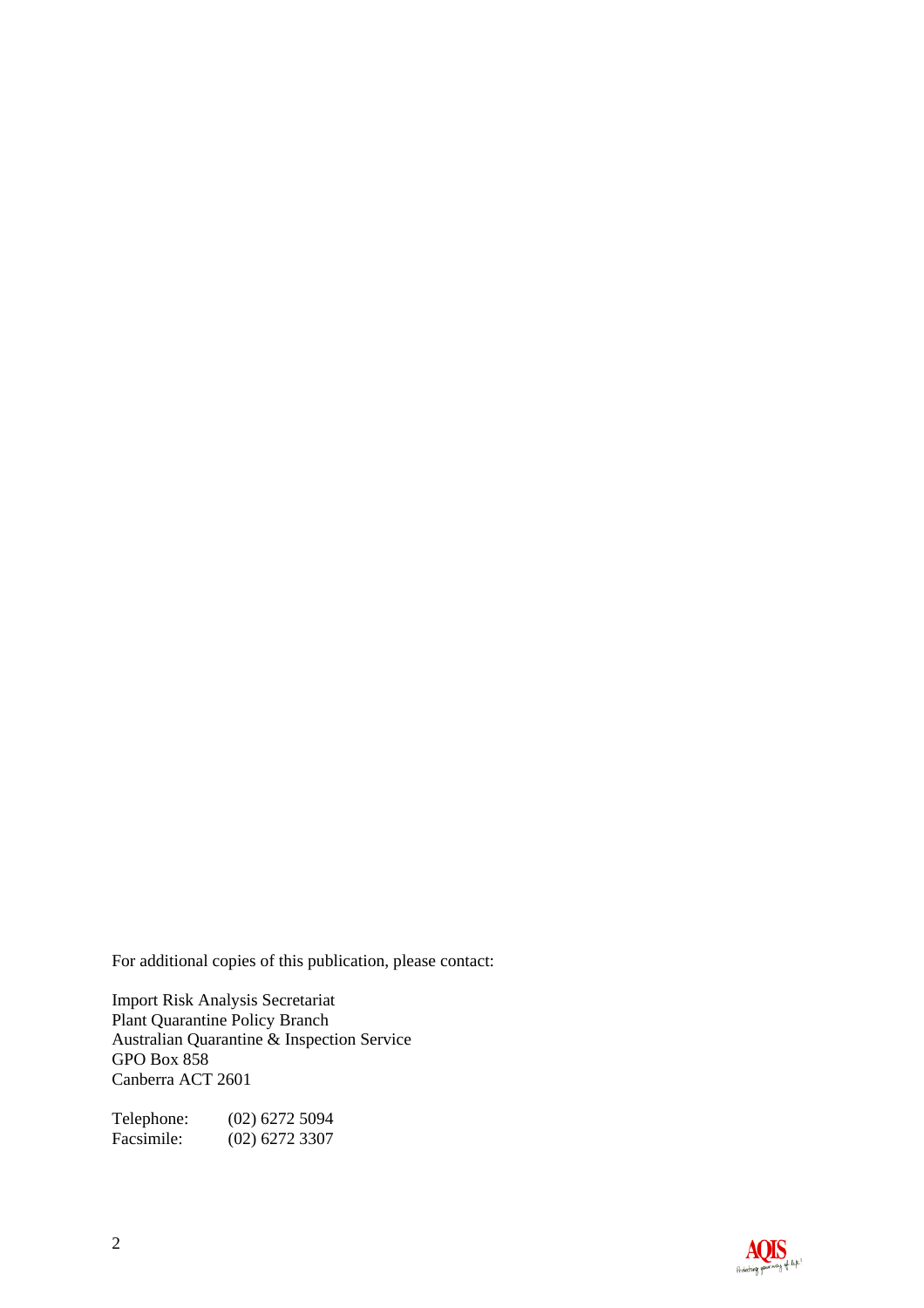### **Acknowledgments**

This draft IRA has been prepared by the Plant Quarantine Policy Branch with assistance from the Horticulture Program, Quarantine Export and Operations Division.

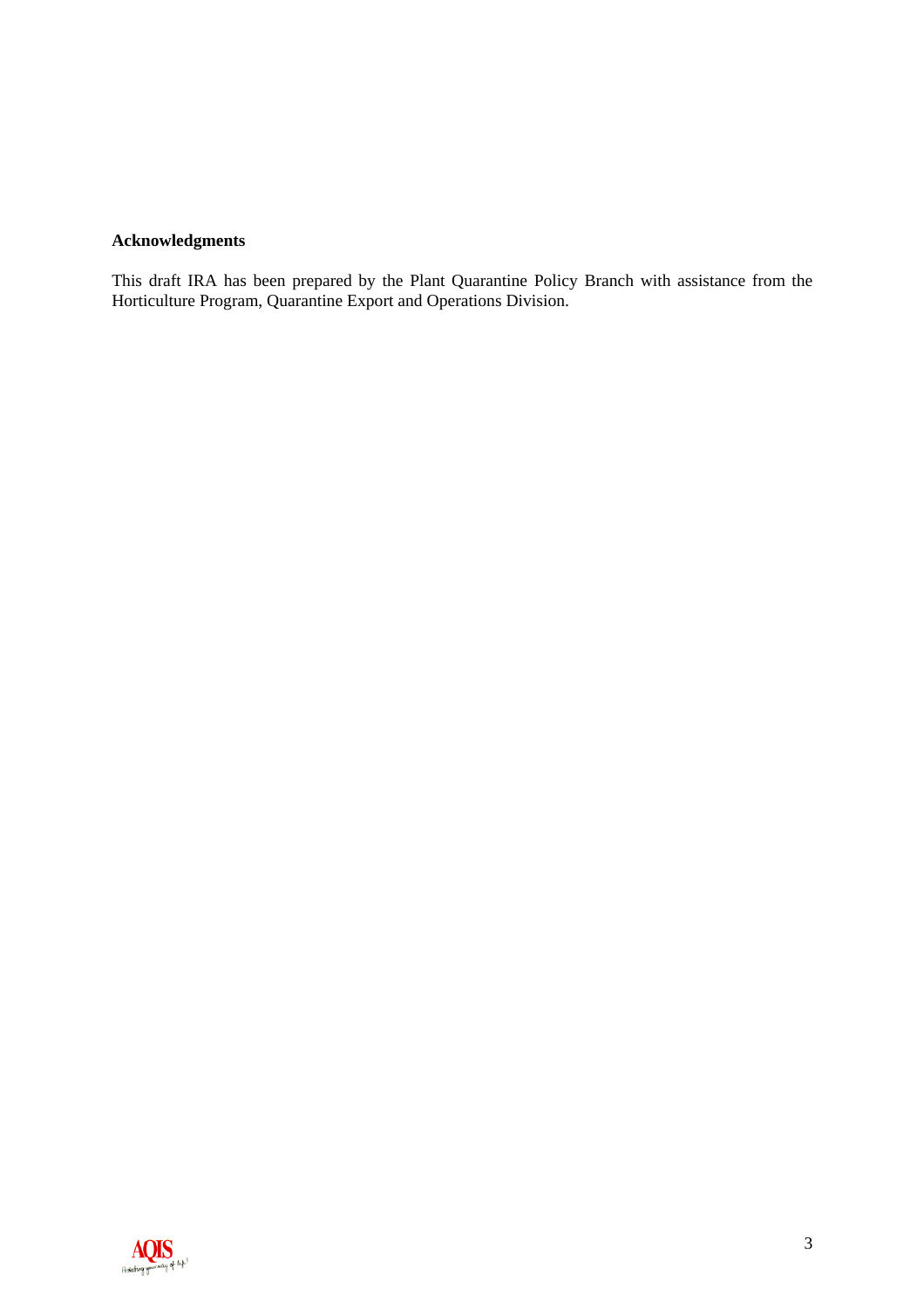### **TABLE OF CONTENTS** PAGE NO

| 4. BIOLOGICAL ASSESSMENT OF PESTS AND DISEASES OF CONCERN TO AUSTRALIA<br>CONSIDERED TO HAVE A SIGNIFICANT RISK OF ENTRY, ESTABLISHMENT AND SPREAD 9                                                                                                                                                                                                                         |  |
|------------------------------------------------------------------------------------------------------------------------------------------------------------------------------------------------------------------------------------------------------------------------------------------------------------------------------------------------------------------------------|--|
| 4.1.8. Species: Eotetranychus willamettei McGregor, 1917 [Acarina: Tetranychidae] 20<br>4.1.11. Species: Frankliniella occidentalis (Pergande, 1895) [Thysanoptera: Thripidae] 23<br>4.1.12. Species: Harrisina brillians Barnes and McDunnough, 1910 [Lepidoptera: Zygaenidae]  25<br>4.1.14. Species: Pseudococcus maritimus (Erhorn, 1900) [Hemiptera: Pseudococcidae] 28 |  |
| 5. QUARANTINE STATUS OF PESTS AND DISEASES ASSOCIATED WITH TABLE GRAPES IN                                                                                                                                                                                                                                                                                                   |  |
|                                                                                                                                                                                                                                                                                                                                                                              |  |
|                                                                                                                                                                                                                                                                                                                                                                              |  |
| 8. SUMMARY OF QUARANTINE PESTS AND DISEASES WITH POTENTIAL RISK OF ENTRY ON                                                                                                                                                                                                                                                                                                  |  |
|                                                                                                                                                                                                                                                                                                                                                                              |  |
|                                                                                                                                                                                                                                                                                                                                                                              |  |
|                                                                                                                                                                                                                                                                                                                                                                              |  |
| 11. OPTIONS WHICH SHOULD ACHIEVE AUSTRALIA'S APPROPRIATE LEVEL OF                                                                                                                                                                                                                                                                                                            |  |

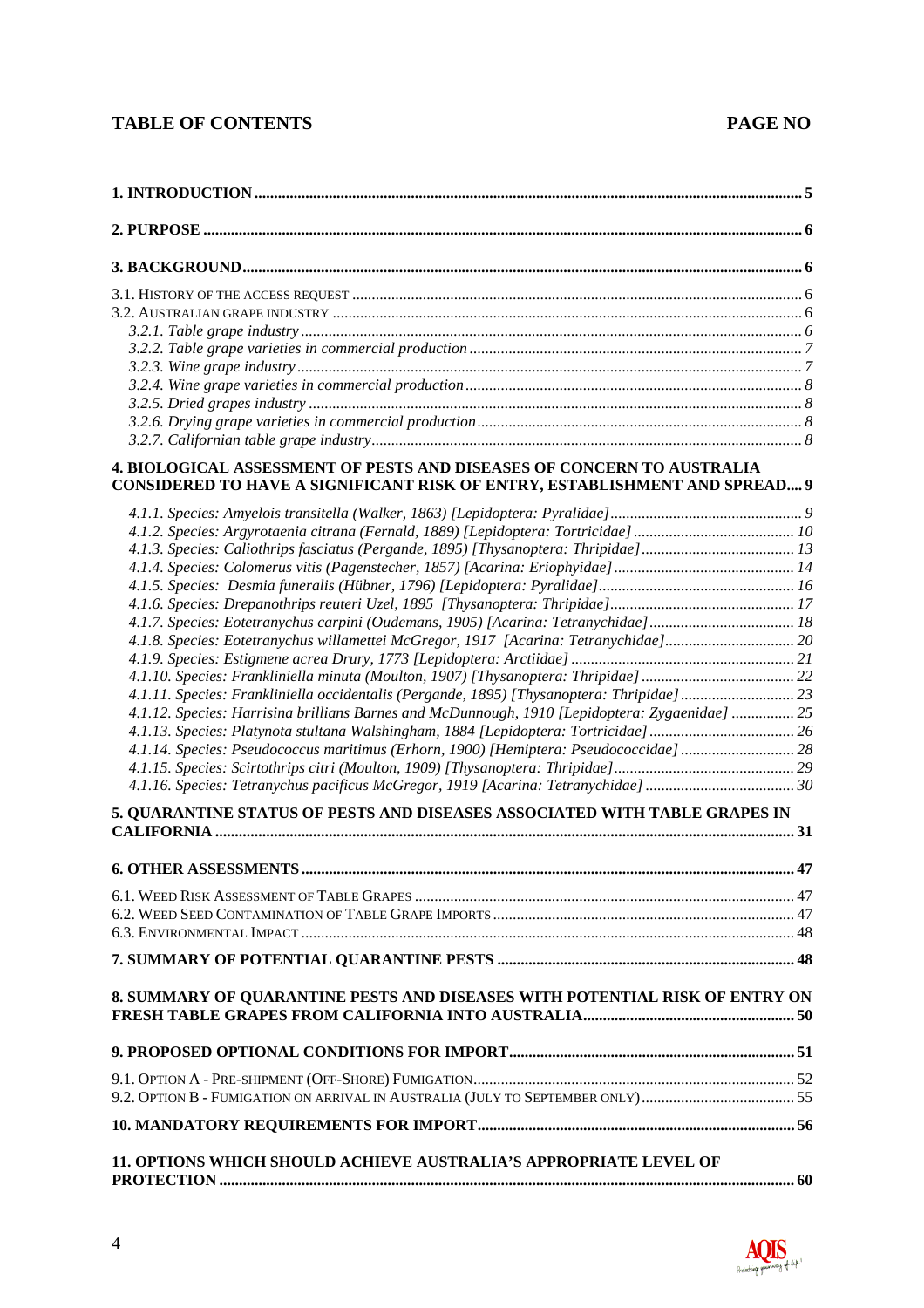#### **1. INTRODUCTION**

In accordance with the International Standards for Phytosanitary Measures (ISPM) - Principles of Plant Quarantine as related to International Trade ISPM No.1 FAO, 1993; Guidelines for Pest Risk Analysis ISPM No. 2 FAO, 1993, and other standards being developed by the Secretariat of the International Plant Protection Convention (IPPC) of the Food and Agriculture Organization (FAO), for any application to import a new commodity from a new source, the Australian Quarantine and Inspection Service (AQIS) conducts an Import Risk Analysis (IRA) on the phytosanitary risk to Australia posed by a proposed importation.

The primary purpose of an IRA is to identify quarantine pests<sup>\*</sup> potentially associated with the commodity, to analyse their risk of entry, establishment and spread in Australia, and to evaluate management options to mitigate such risks. Having identified the quarantine pests associated with the importation, AQIS will consider whether management options are available to mitigate the risks of entry by those pests and of their subsequent establishment and spread. A draft IRA, based on the best available scientific information, is documented for consultation with interested parties and to ensure that the decision-making process is transparent and technically justifiable.

This draft report outlines the risk analysis of the proposed importation of fresh table grapes (*Vitis vinifera* L.) from the state of California, in the United States of America. It summarises information from the Pest Risk Analysis (PRA) paper entitled "Risk Analysis of the Importation of Fresh Table Grapes (*Vitis vinifera* L.) from California, USA". This paper includes specific details of pests, both quarantine and non-quarantine, associated with table grapes from California.

#### **Information Privacy**

Information provided by any respondent in relation to this document may be released to other parties unless a request for anonymity is included in the response. Where a request for anonymity is not made, a respondent will be taken to have consented to the release of information including the respondent's identity and the substance of the response for the purposes of the Information Privacy Principle 11 in section 14 of the *Privacy Act 1988.* 

<sup>∗</sup> **FAO definition of quarantine pest [FAO Glossary of Phytosanitary Terms (FAO, 1997)]** A pest of potential economic importance to the area endangered thereby and not yet present there, or present but not widely distributed and being officially controlled.



l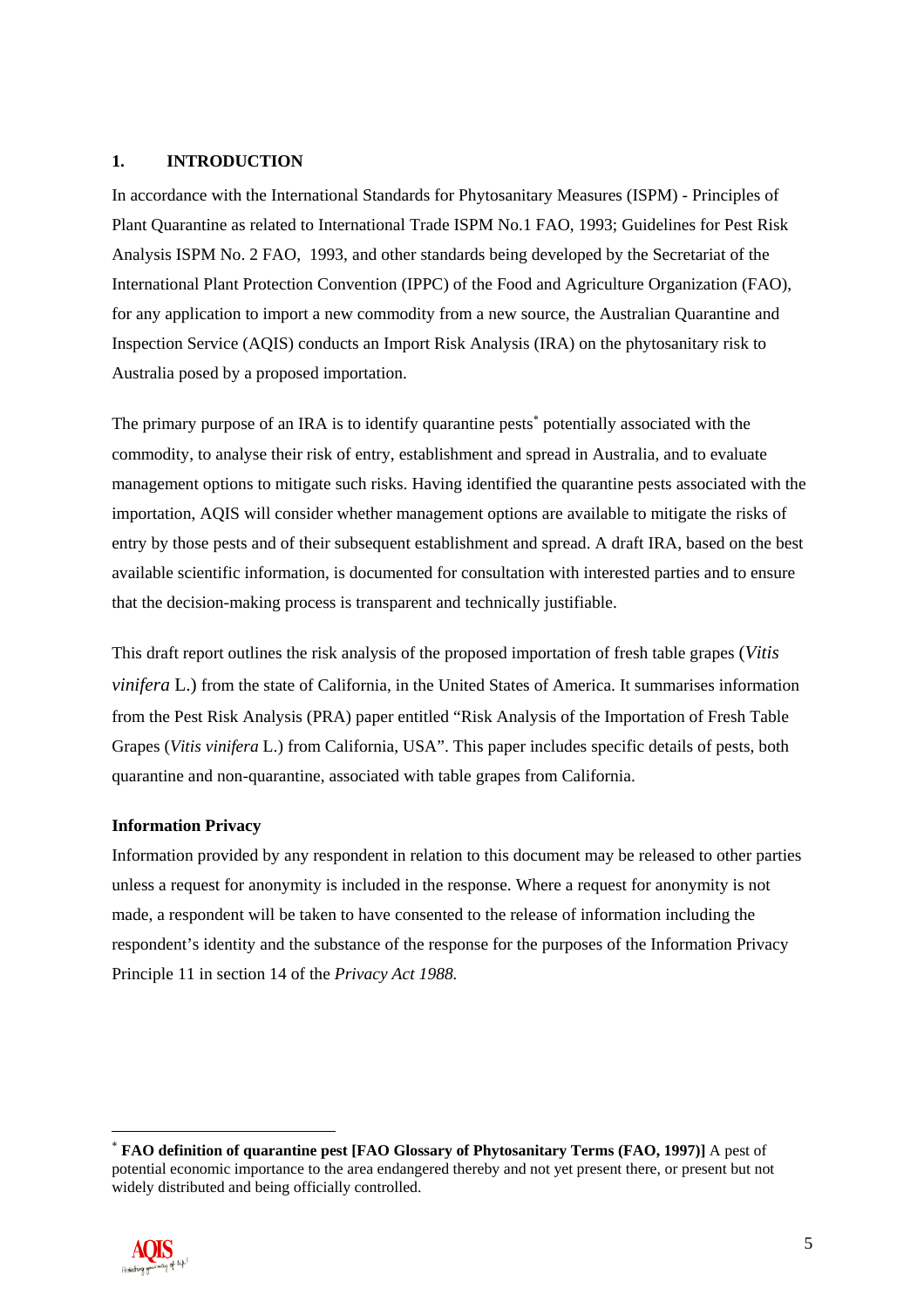#### **2. PURPOSE**

To present a risk assessment and management of pests determined by the PRA to be of quarantine concern to Australia and to provide a framework to consult with stakeholders to identify risk management options on proposed importation of fresh table grapes (*Vitis vinifera* L.) from California, the United States of America.

#### **3. BACKGROUND**

#### **3.1. History of the access request**

AQIS received an application from the United States of America in 1990 seeking access for table grapes from California into Australia. Information on pests and diseases recorded to be associated with grapes in California was subsequently provided to AQIS.

A preliminary assessment of the risk of importing fresh table grapes from California was completed by AQIS in 1990. The major phytosanitary risks associated with table grapes were identifed and the results of this preliminary assessment were provided to the Animal and Plant Health Inspection Service (APHIS) to enable the development of a fumigation treatment with methyl bromide. APHIS later proposed a controlled atmosphere (CA) treatment of carbon dioxide and oxygen in lieu of fumigation with methyl bromide.

This was a novel treatment, so AQIS requested that APHIS conduct research to evaluate its efficacy as an in transit disinfestation treatment. Preliminary assessment of the research data from the controlled atmosphere treatment indicated some inadequacies in the experimental protocol and its efficacy. The Commonwealth Scientific and Industrial Research Organisation (CSIRO) was contracted to review the results of the CA treatment and suggested that further research was required. As this would take several years, APHIS asked AQIS to re-consider access for Californian table grapes, using methyl bromide fumigation treatment. The efficacy of post-harvest fumigation against pests of quarantine concern to Australia is considered in this draft IRA.

#### **3.2. Australian grape industry**

Grapes (*Vitis vinifera* L.) are produced commercially in all States and Territories of Australia except for the Northern Territory. The Australian grape season generally falls between October to April.

#### **3.2.1. Table grape industry**

Table grapes are produced commercially in most States and Territories of Australia except for Tasmania and the Australian Capital Territory. Approximately 80% of production occurs in Victoria and New South Wales (60% and 20% respectively). The largest production is in the Sunraysia and mid-Murray regions of Victoria, followed by the Riverina, Menindee and Bourke areas of New South

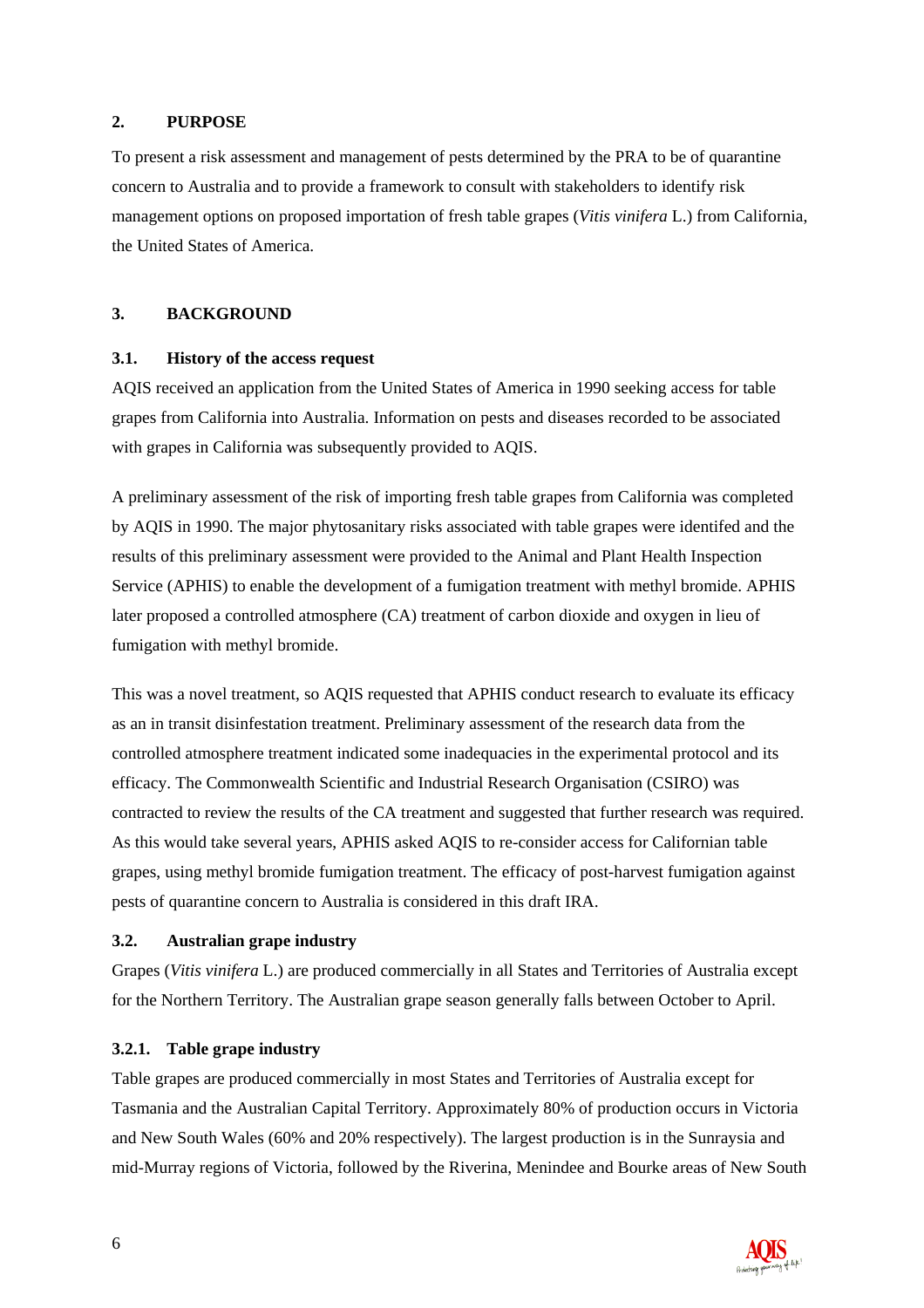Wales. The industry is expanding rapidly in parts of Queensland, South Australia and Western Australia. Production in the other areas remains relatively static.

The Australian Bureau of Statistics (ABS) reports that table grape production increased steadily from around 50,000 tonnes in 1994 to around 63,000 tonnes in 1997. The number of commercial table grape growers in Australia is unknown, but is estimated to be between 800 to 1000.

The domestic market absorbs between 60 - 80% of production each year with Sydney and Melbourne the major markets. Export is an important part of the industry as it provides economic returns for producers who achieve good quality product. Exports of table grapes have risen from 8693 tonnes in the mid 1980s, to around 27,000 tonnes in 1997-98. Important export markets include Hong Kong, Indonesia, Malaysia, New Zealand, Singapore and the United Kingdom.

#### **3.2.2. Table grape varieties in commercial production**

Red Globe and Sugraone varieties have been introduced into Australia from California in the last decade. The variety Menindee Seedless is thought to be similar to the Sugraone or Superior Seedless from California. The 1994/95 production was predominantly based on Red Globe, Sugraone/Menindee Seedless, Thompson Seedless, and, to a lesser extent, Calmeria and Red Emperor. The popularity of the sultana grape, Thompson Seedless, has recently waned with growers, mainly because of the high cost of production compared with other varieties.

CSIRO released the first seedless black table grape, Marroo Seedless, in Australia in 1986 but it has not been widely adopted. A number of other varieties from America, Israel and South Africa are being evaluated for possible commercial production in Australia.

#### **3.2.3. Wine grape industry**

Wine grapes are produced commercially in all states and territories of Australia except for the Northern Territory. Approximately 50% of grapes crushed for wine come from South Australia, with New South Wales and Victoria contributing 26% and 22% respectively. The largest production areas are in the Murray Valley, specifically the Riverland region of South Australia, Sunraysia in Victoria and the Murrumbidgee Irrigation Area of New South Wales. The industry is expanding rapidly in all production areas of Australia, particularly in South Australia and New South Wales.

The ABS reports that the area of vines planted for wine production increased from 661 282 ha in 1994 to 856 074 ha in 1998. The number of wine grape growers in Australia is unknown, but best estimates give figures of between 4,000 and 4,500.

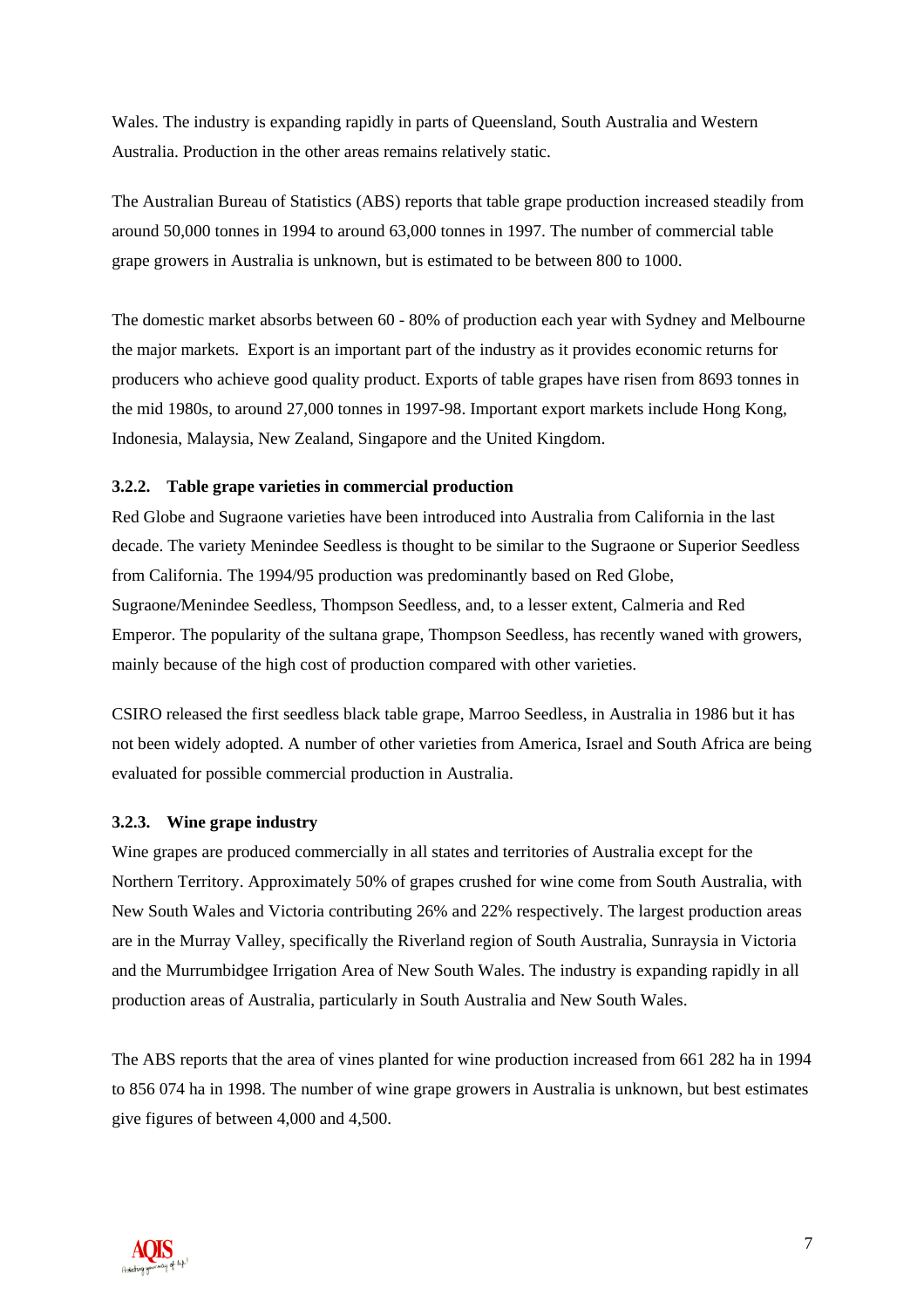The domestic market uses approximately 65% of wine produced each year. Export markets have increased markedly in the past decade, from 10.8 million litres in 1985/86 to 130.3 million litres in 1995/96, valued at \$471.3 million. The major markets for Australian wine are the United Kingdom, New Zealand, United States of America, Canada and Japan.

#### **3.2.4. Wine grape varieties in commercial production**

The ABS reported that red grape varieties covered 47,675 hectares and white grape varieties covered 50,764 hectares at harvest 1998. The current main varieties of red wine grapes are Cabernet Sauvignon and Shiraz. The current main varieties of white wine grapes are Chardonnay and Semillon.

#### **3.2.5. Dried grapes industry**

The dried grapes industry in Australia is concentrated in the Sunraysia, Riverina and Riverland regions of New South Wales, Victoria and South Australia.

The ABS reports that the area planted of grapes for drying decreased from 212,870 ha in 1994 to 175, 364 ha in 1998. However the production of grapes for drying increased 29% to 175,364 tonnes and this represents 16% of the total grapes produced. Currants and raisins were almost all consumed by the domestic market, with an average 60% of the sultana crop exported. Although the levels of exports tend to fluctuate yearly, the Australian dried grape export market was worth \$29.8 million in 1998. Major destinations for dried grapes from Australia are Canada, the United Kingdom and Germany.

#### **3.2.6. Drying grape varieties in commercial production**

Major red grape varieties grown in Australia for drying are Currants while Sultana, Muscat Gordo Blanco and Waltham Cross are the major white grape varieties.

#### **3.2.7. Californian table grape industry**

The Californian table grape season generally begins in May and may extend through to late February, depending on environmental conditions. The earliest season table grapes are harvested from the Coachella Valley. During spring, the table grape crop ripens throughout the San Joaquin Valley and finally in the Central Valley near Madera. During the off season, California imports table grapes from Chile to supply its domestic market.

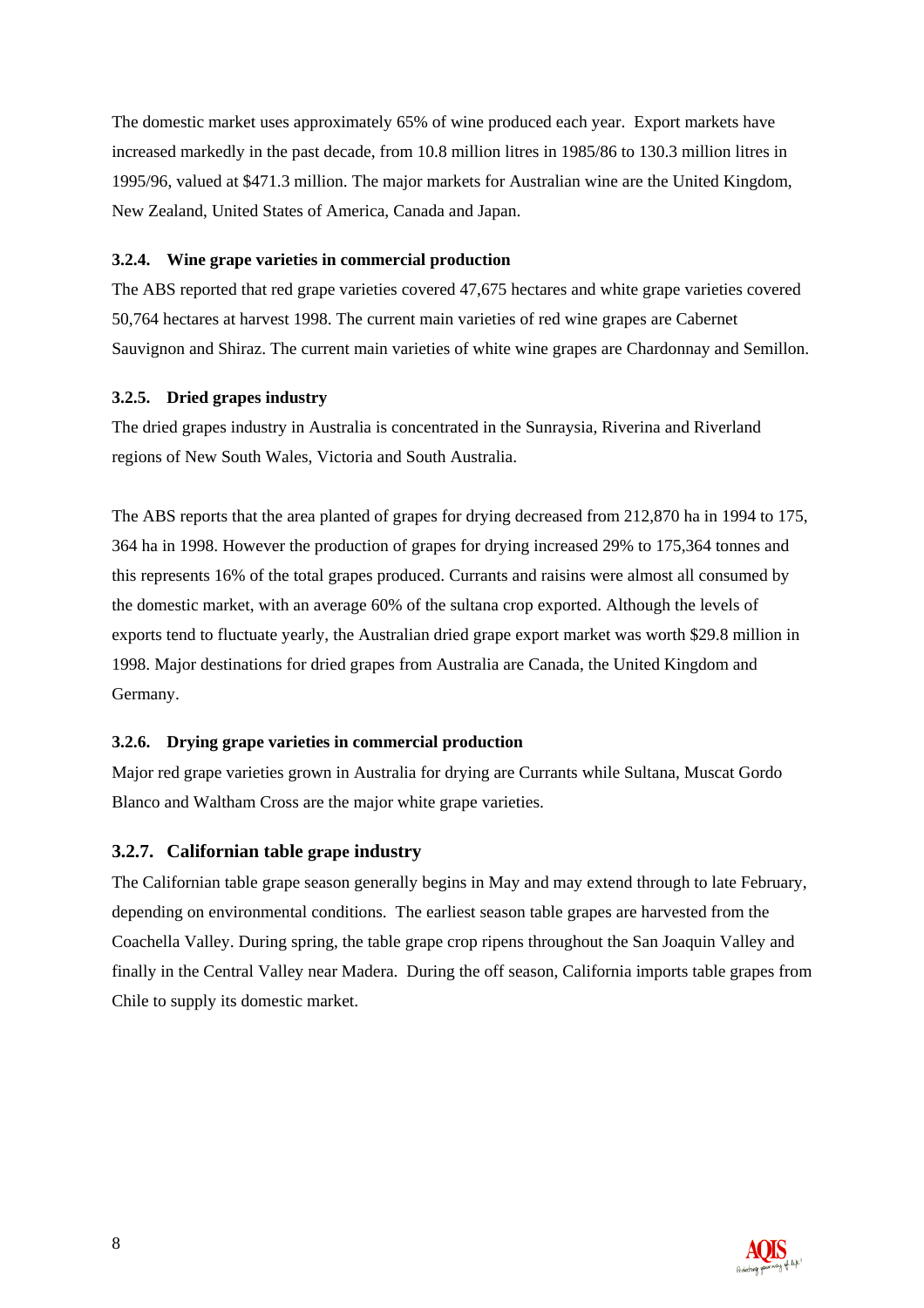Californian table grapes are based on a wide range of varieties, each with its own "season", taste and texture. The major green grape varieties include Calmeria, Perlette, Sugraone and Thompson Seedless. Major red grape varieties are Christmas Rose, Crimson Seedless, Emperatriz, Emperor, Flame Seedless, Premium Red, Red Globe, Rouge and Ruby Seedless. Major varieties of blue-black grapes include Beauty Seedless, Exotic, Fantasy Seedless, Marroo Seedless, Niabell and Ribier.

## **4. BIOLOGICAL ASSESSMENT OF PESTS AND DISEASES OF CONCERN TO AUSTRALIA CONSIDERED TO HAVE A SIGNIFICANT RISK OF ENTRY, ESTABLISHMENT AND SPREAD**

The following pests and diseases which occur on grape vine (*Vitis vinifera*) have been assessed to have significant risk of entry on table grapes from California. All pest/disease species listed below are deemed to be of quarantine significance in accordance with the FAO definition of a quarantine pest.

#### **Arthropods**

#### **4.1.1. Species:** *Amyelois transitella* **(Walker, 1863) [Lepidoptera: Pyralidae]**

**Synonyms:** *Paramyelois transitella* (Walker, 1863); *Emporia cassiae* Dyar, 1917; *Myelois duplipunctella* Bagenot, 1857; *Myelois notatalis* Walker, 1863*; Myelois solitella* Zeller, 1881*; Myelois venipars* Dyar, 1914

**Common name(s):** navel orangeworm

**Hosts:** *Acacia farnesiana* (mimosa bush), *Brachychiton* sp. (bottle tree), *Carya illinoensis* (pecan), *Ceratonia siliqua* (locust), *Citrus* sp., *Citrus limon* (lemon), *Citrus x paradisi* (grapefruit), *Citrus sinensis* (orange), *Coffea* sp. (coffee), *Cydonia oblonga* (quince), *Eriobotrya japonica* (loquat), *Ficus* sp. (fig), *Forchhammeria* sp., *Genipa americana* (marmelade-box), *Gleditsia triacanthos* (honey locust), *Heteromeles arbutifolia* (toyan berry), *Juglans regia* (walnut), *Malus pumila* (apple), *Phoenix dactylifera* (date), *Pistacia vera* (pistachio), *Pithecellobium flexicaule* (Texas ebony), *Prunus armeniaca* (apricot), *Prunus domestica* (plum), *Prunus dulcis* (almond), *Prunus* peach), *Punica granatum* (pomegranate), *Pyrus communis* (pear), *Vitis vinifera* (grape vine), *Yucca* sp. (beargrass), *Ziziphus* sp. (jujube) Plant part affected: damaged, overripe and dried fruits and nuts.

**Distribution:** Brazil; Costa Rica; Italy; Mexico; United States of America (Arizona, California, Florida, Georgia, Oklahoma, Texas, Washington).

 **Biology:** 

#### **Life history:**

 The adult navel orangeworm moth is approximately 15 mm long and has short, snoutlike projections from the front of the head. It is greyish brown in color with irregular silver and

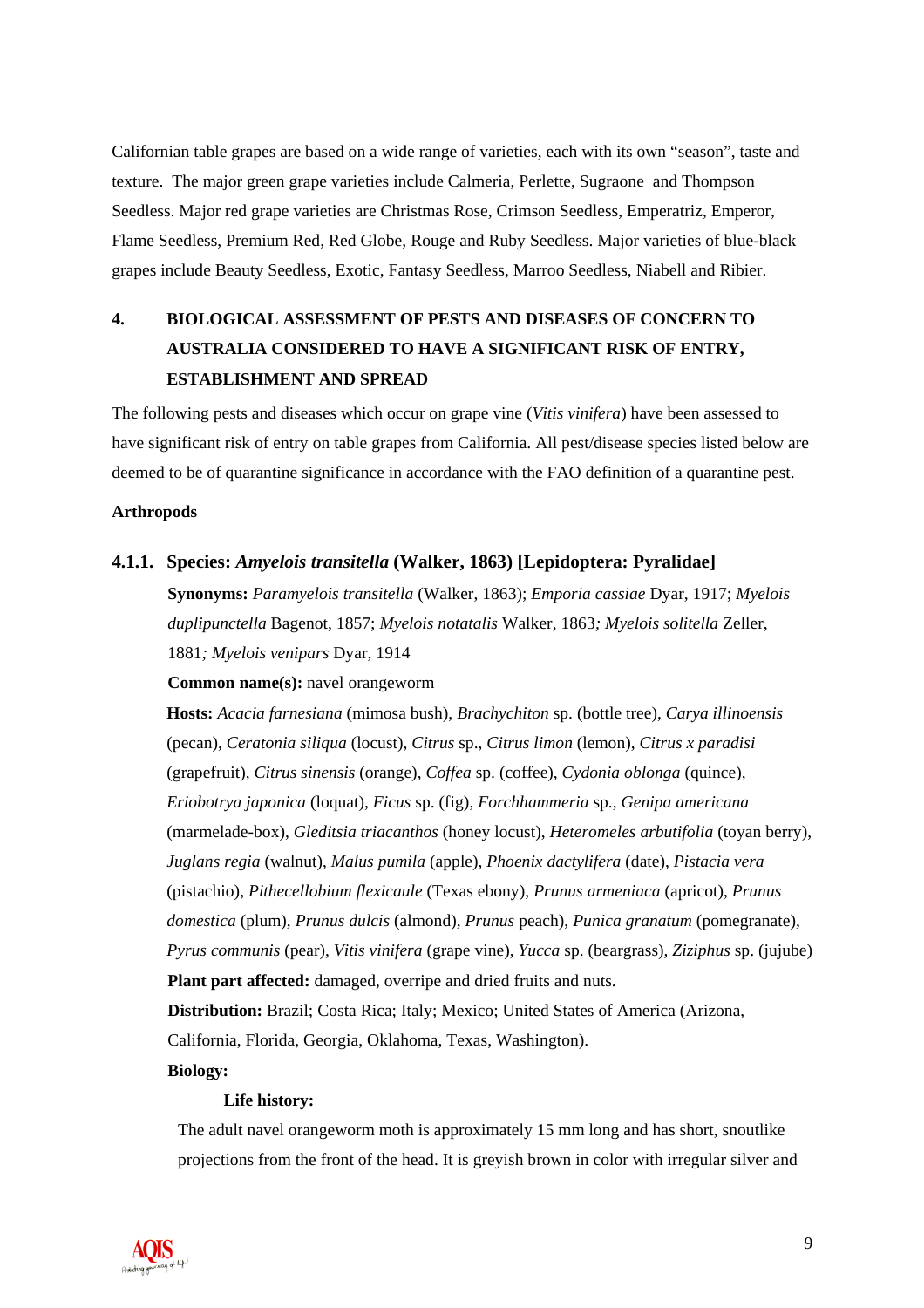dark markings on the wings. The damage is caused by the larvae feeding in the fruit and larvae are most often found in the dried and decaying berries of clusters. The larvae vary in color from white to a deep pink, and are up to 20 mm in length when mature. Eggs are white when laid, but turn pink within a few days. Eggs are usually laid in fissures on the ripening fruit or under bud scales.

 **Entry potential:** Low, larvae are most often present in fruit which would not be packed due to quality issues.

**Establishment potential:** Moderate, if hosts are available.

 **Spread potential:** High, the adults are agile flyers that are capable of rapid and strong direct flight at heights of only a few metres above the ground as well as at canopy height. Adults can travel distances of up to 375–425 m, but the maximum flight range of is not known.

**Economic importance:** This can be an important pest in a range of horticultural fruits and nuts. It is a serious economic pest of almonds and walnuts in California, USA. In 1973-76 the average loss of almonds due to this species was \$10 million, and in 1977 the loss was \$20 million.

**Quarantine status:** Quarantine pest.

#### **Estimated risk:** Moderate.

#### **References:**

1. Silva, A.F., Zalom, F.G., Hom, A., and Hendricks, L. (1995). Dormant season application of *Steinernema carpocapsae* [Rhabditida: Steinernematidae] and *Heterorhabditis sp*. [Rhabditida: Heterorhabditidae] on almond for control of overwintering *Amyelois transitella* and *Anarsia lineatella* [Lepidoptera: Gelechiidae]. Florida Entomologist 78: 516 – 523.

2. Zhang, B.C. (1994). Index of economically important Lepidoptera. CAB International : UK, 599 pp.

3. Flaherty, D. L., Christensen, L. P., Lanini, W. T., Marois, J. J., Phillips, P. A., Wilson, L. T. (eds) (1992). Grape pest management, second edition. Division of Agriculture and Natural Resources : University of California, Berkeley, 400 pp.

4. Tebbets, J.S., Curtis, C.E. & Fries, R.D. (1978). Mortality of immature stages of the navel orangeworm stored at 3.5°C. Journal of Economic Entomology 71(6): 875-876.

#### **4.1.2. Species:** *Argyrotaenia citrana* **(Fernald, 1889) [Lepidoptera: Tortricidae]**

 **Synonyms:** *Tortrix citrana* Fernald, 1889; *Argyrotaenia citrana* (Fernald); *Eulia citrana* (Fernald); *Cacoecia franciscana* Fernald; *Tortrix franciscana* (Fernald); *Argyrotaenia franciscana* (Fernald); *Eulia franciscana* (Fernald); *Tortrix purata* Meyrick, 1930; *Argyrotaenia purata* (Meyrick).

**Common name(s):** apple skinworm; orange tortrix.

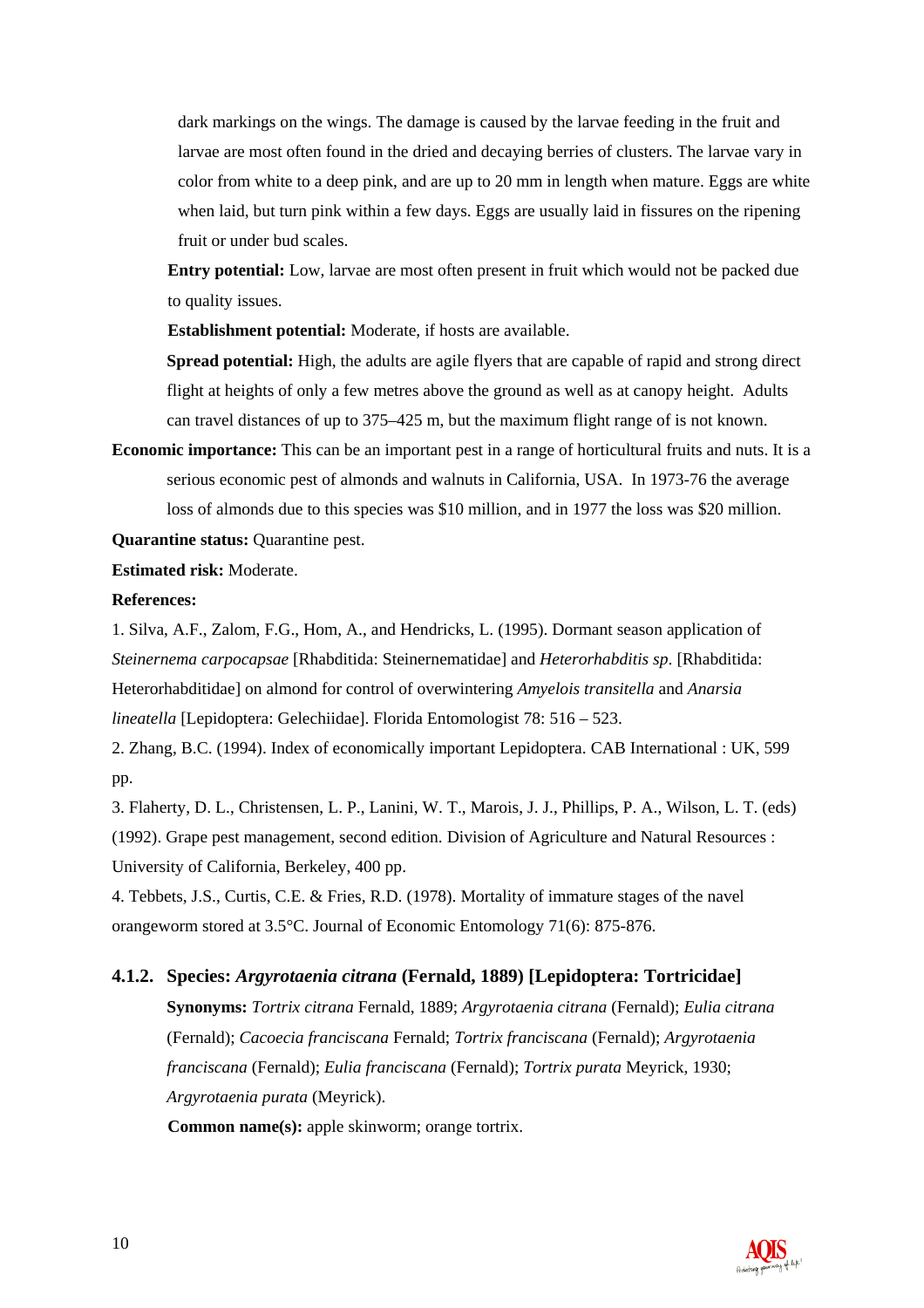**Hosts:** *Abelia x grandiflora*, *Acacia* spp. (wattle), *Actinidia chinensis* (kiwi fruit), *Aquilegia* sp. (columbine), *Aralia* sp., *Asparagus densiflorus* (asparagus fern), *Asparagus setaceus* (climbing asparagus fern), *Baccharis pilularis* (chaparral broom, dwarf chaparral-broom, dwarf coyote bush), *Begonia* sp. (begonia), *Brassica* sp. (brassica), *Chenopodium murale* (nettle-leaved goosefoot), *Cineraria* sp., *Citrus* sp., *Citrus limon* (lemon), *Citrus x limonia* (lemandarin, Mandarin lime, Rangpur lime), *Citrus x paradisi* (grapefruit), *Citrus sinensis* (navel orange, orange, sweet orange, Valencia orange), *Coix lachryma-jobi* (Job's tears), *Eriodictyon* sp., *Erodium* sp. (heronsbill, stork's- bill), *Eucalyptus* sp. (eucalypt, gum tree), *Euonymus* sp. (burning bush, spindle tree, strawberry bush), ferns, *Geranium* sp. (cranesbill), *Juglans californica* (California walnut, wild walnut), *Juglans regia* (English walnut, Italian walnut, Madeira nut, Persian walnut, walnut), *Lactuca sativa* (common lettuce, garden lettuce, lettuce), *Lantana* sp. (shrub verbena, wild lantana), *Lavandula* sp. (lavender), *Leucanthemum x superbum* (shasta daisy), *Lotus* sp. (trefoil), *Malus pumila* (apple, paradise apple), *Nerium oleander* (oleander), *Pelargonium* sp., *Pentas* sp., *Persea americana* (avocado), *Pinus radiata* (Himalayan pine, Monterey pine, radiata pine), *Pittosporum eugenioides* (lemonwood, tarata), *Prunus armeniaca* (apricot), *Prunus avium* (sweet cherry, wild cherry), *Prunus domestica* (plum, prune, wild plum), *Pyrus communis* (pear), *Quercus agrifolia* (California live oak), *Rosa* sp. (rose), *Rubus* spp. (blackberry, bramble, caneberry, dewberry, loganberry, raspberry), *Rubus flagellaris* x *Rubus loganobaccus* (youngberry), *Rubus idaeus* (raspberry), *Rubus idaeus* var. *strigosus* (American raspberry), *Rubus laciniatus* (cut-leaf blackberry), *Rubus loganobaccus* (boysenberry, loganberry), *Rubus ursinus* (California berry, California blackberry, mammoth blackberry, marionberry, Pacific berry, western blackberry), *Salix* sp. (willow), *Schinus* sp., *Solanum pseudocapsicum* (christmas cherry, Jerusalem cherry, winter cherry), *Solidago californica* (goldenrod), *Tradescantia fluminensis* (wandering Jew), *Urtica* sp. (nettle), *Urtica urens* (stinging nettle), *Vaccinium* sp. (bilberry, blueberry, cowberry, cranberry, sparkleberry), *Vitis vinifera* (grape vine).

 Larvae are often found in weeds such as *Brassica* spp. (mustard), *Lupinus* spp. (lupins), *Malva* spp. (mallow), *Papaver* spp. (California poppy) and *Rumex* spp. (curly dock). Larvae also attack vineyard cover crops including *Avena sativa* (oats) and *Hordeum vulgare* (barley). **Plant part affected:** buds; fruit; leaves; young shoots.

**Distribution:** British Colombia, Mexico; United States of America (Arizona, California, ?Florida, Oregon, Washington).

 **Biology:**

 **Life history:** 

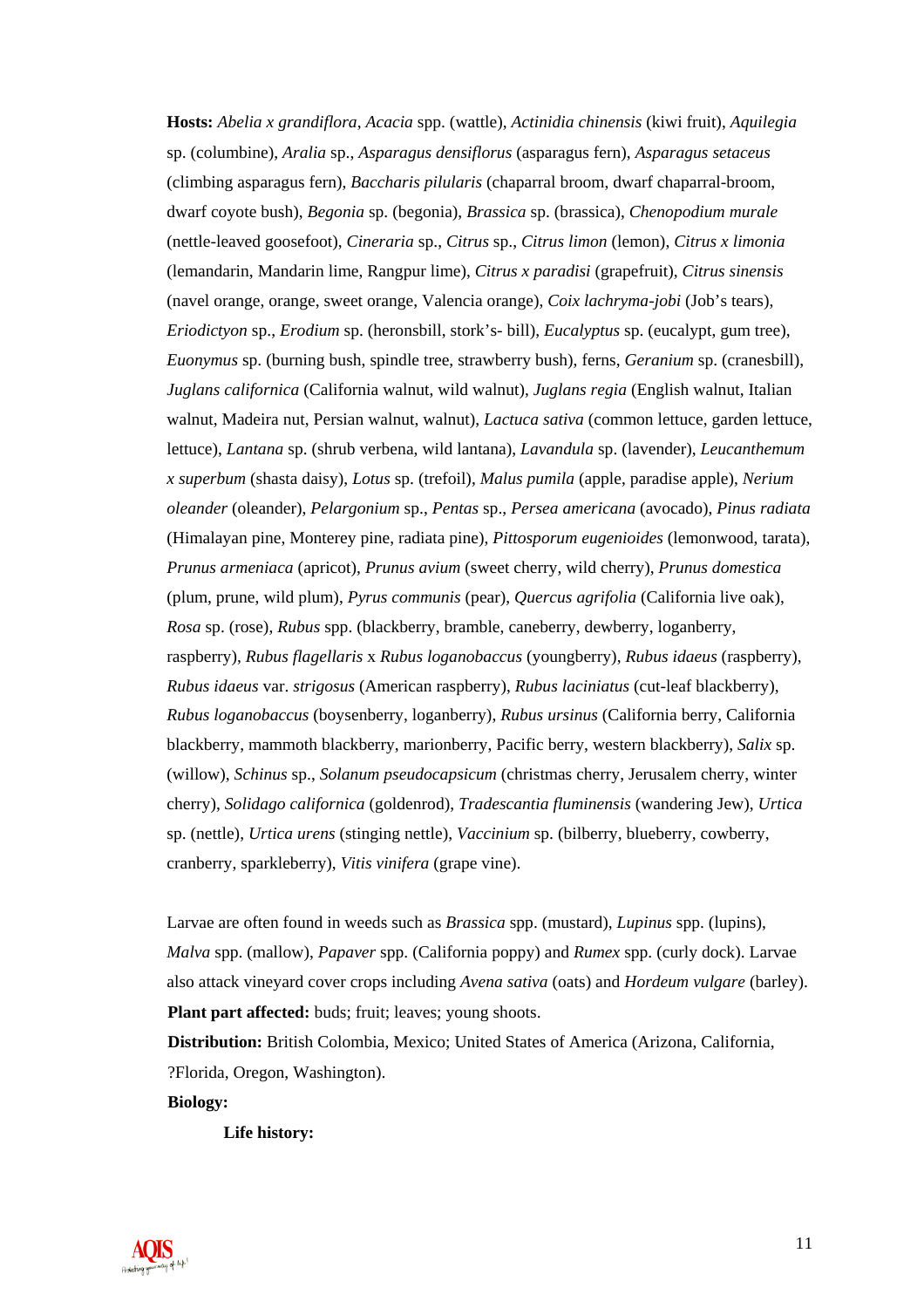*A. citrana* is multivoltine and reproduces without undergoing a winter diapause. The nocturnal female moths lay egg clusters on any smooth plant surfaces, such as upper leaf surfaces, stems, canes or fruit. The orange-brown moth (13 mm long) lays an average of nine egg masses, with 33 eggs each. Eggs are flat, oval and cream-colored.

The newly hatched larvae are 2 mm long, and grow to be 13 mm long. *A. citrana* larvae form protective webbings in leaves and fruit clusters, and feed on the fruit. The damage caused by *A. citrana* larvae feeding in fruit clusters facilitates the entry of organisms that induce rots. In addition, the overwintering larvae may attack emerging grape buds or young shoots. This injury may be confused with damage by cutworms, however, webbing points are indicative of *A. citrana* larval damage. The pupae are about 13 mm long. Pupation generally takes place in the host (webbing) where the larvae have been feeding.

All developmental stages of *A. citrana* are present throughout the year. The overlapping generations make it difficult to estimate the size of any one generation. Investigations in central coast areas of the USA have shown that *A. citrana* produce three generations during the year, from late April to early May, in July and from October to November.

The orange tortrix has adapted to the cooler coastal regions of the USA. Laboratory observations have shown that the developmental temperature ranges from  $6-32^{\circ}$ C, with the optimum at 25.6°C.

**Entry potential:** Moderate, feeds in fruit clusters but generally produces webbing which increases the chance of detection.

**Establishment potential:** High, has a broad range of hosts and developmental temperatures. **Spread potential:** Medium, adults are mobile flyers and capable of extended flights. Females can move at least 100 m, but less than 600 m, from overwintering sites. Females are generally sedentary but a few individuals may make extended flights to new fields. Newly hatched larvae are active and able to disperse rapidly.

**Economic importance:** Medium, polyphagous species that is a minor greenhouse pest. Heavy infestations are sporadic. During the 1933 season in California, USA a Valencia grove lost an average of 597.5 fruits per tree from larval damage.

*A. citrana* injuries to the surface of developing fruit may develop scarring. The damage on older fruit leaves a depression, which may not heal if the damage occurs close to harvest. Damage levels of 25% and more have been reported in some years. The damage reduces both yield and grape quality.

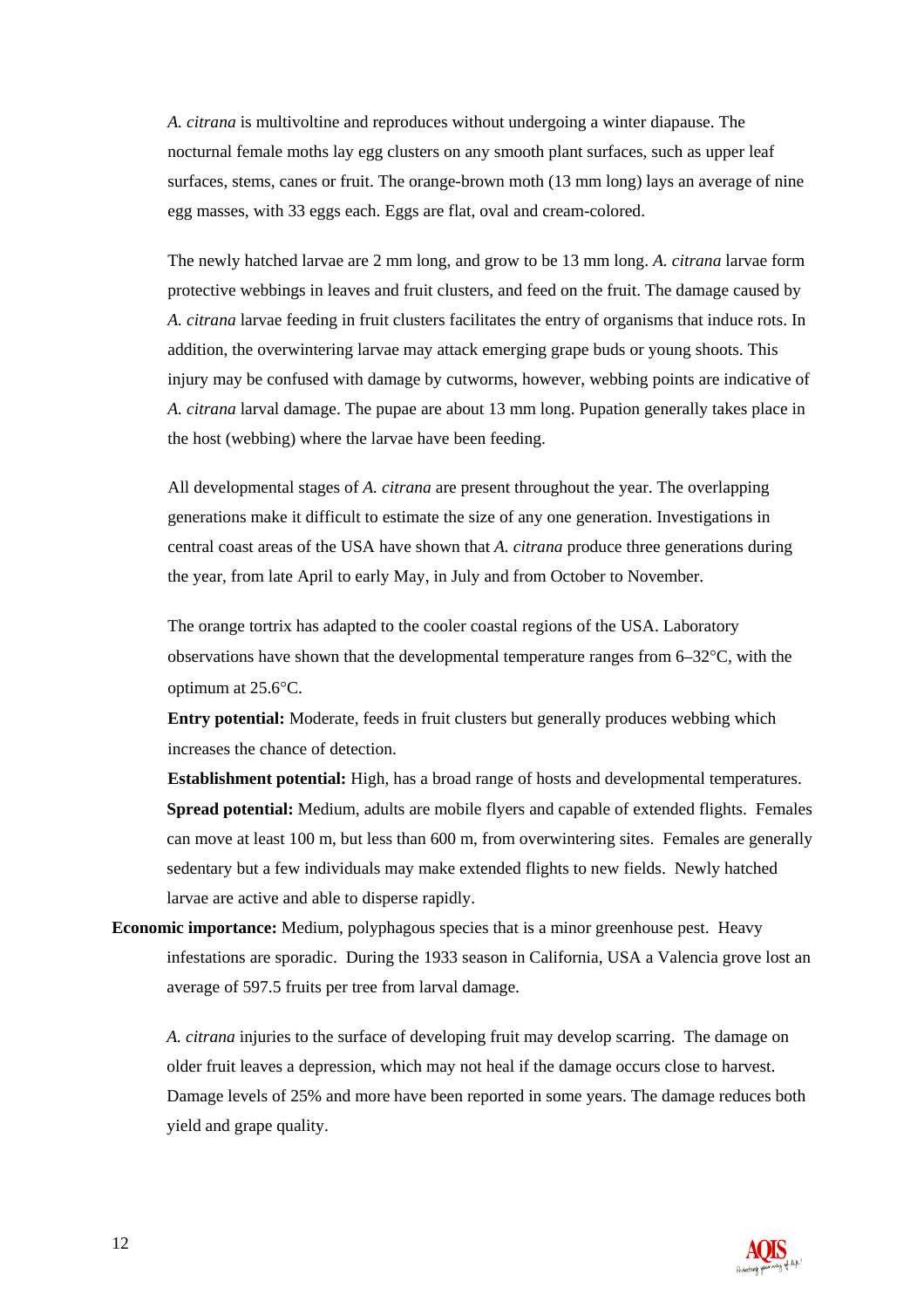Control in commercial orchards is achieved by the use of protective residual insecticides. If introduced, it would cause significant economic damage.

**Quarantine status:** Quarantine pest.

**Estimated risk:** High, as the larvae feed in grape clusters.

#### **References:**

1. Zhang, B.C. (1994). Index of economically important Lepidoptera. CAB International:UK 599 pp.

2. Bournier, A. (1977). Grape insects. Annual Review of Entomology 22: 355 – 376.

3. Flaherty, D. L., Christensen, L. P., Lanini, W. T., Marois, J. J., Phillips, P. A., Wilson, L. T. (eds) (1992). Grape pest management, second edition. Division of Agriculture and Natural Resources : University of California, Berkeley, 400 pp.

4. Kido, H., Flaherty, D. L., Kennett, C. E., Maclley, N. F., and Bosch, D. F. (1981). Seeking the reasons for differences in orange tortrix infestations. California Agriculture*.* 35: 27 – 28.

5. Knight, A. L. (1986). Larval survivorship of *Argyrotaenia citrana* [Lepidoptera: Tortricidae] overwintering on small fruits in the Pacific northwest. Journal of Economic Entomology 76: 1524 – 1529.

6. Van der Geest, L. P. S., and Evenhius, H. H. (1991). Tortricid pests, their biology, natural enemies and control. World crop pests Vol. 5 Elseveir Science Publishers: The Netherlands, 808 pp.

#### **4.1.3. Species:** *Caliothrips fasciatus* **(Pergande, 1895) [Thysanoptera: Thripidae]**

**Synonyms:** *Heliothrips fasciatus* Pergande, 1895.

**Common name(s):** bean thrips.

**Hosts:** *Beta vulgaris* (sugar beet); *Citrullus lanatus* (water melon); *Citrus* spp. (oranges; lime *etc*.); *Citrus reticulata* (tangerines); *Gossypium arboreum* (cotton); *Pisum sativum* (pea); *Pyrus communis* (pear) and *Vitis vinifera* (grape vine). 28 species of crop plants and 48 species of ornamental or wild plants are affected.

**Plant part affected:** buds; flowers; fruit (contamination); leaves.

 **Distribution:** Guatemala; Japan; Mexico; United States of America (California; Hawaii).  **Biology:**

#### **Life history:**

*C*. *fasciatus* feeds on the cell contents of leaves, stems, buds, and flowers. This thrips occasionally causes shoot and leaf damage to grape vines in early spring. The species does not normally feed on grape fruit. However they can often be found on fruit when infestations are of moderate to large size.

 Virgin *Caliothrips fasciatus* produce only male offspring, whereas fertilized females produce mostly females with some males from non-inseminated eggs. After mating, *C. fasciatus* can oviposit for 67 days. The lifecycle of the first and second larvae, prepupa and pupal stages

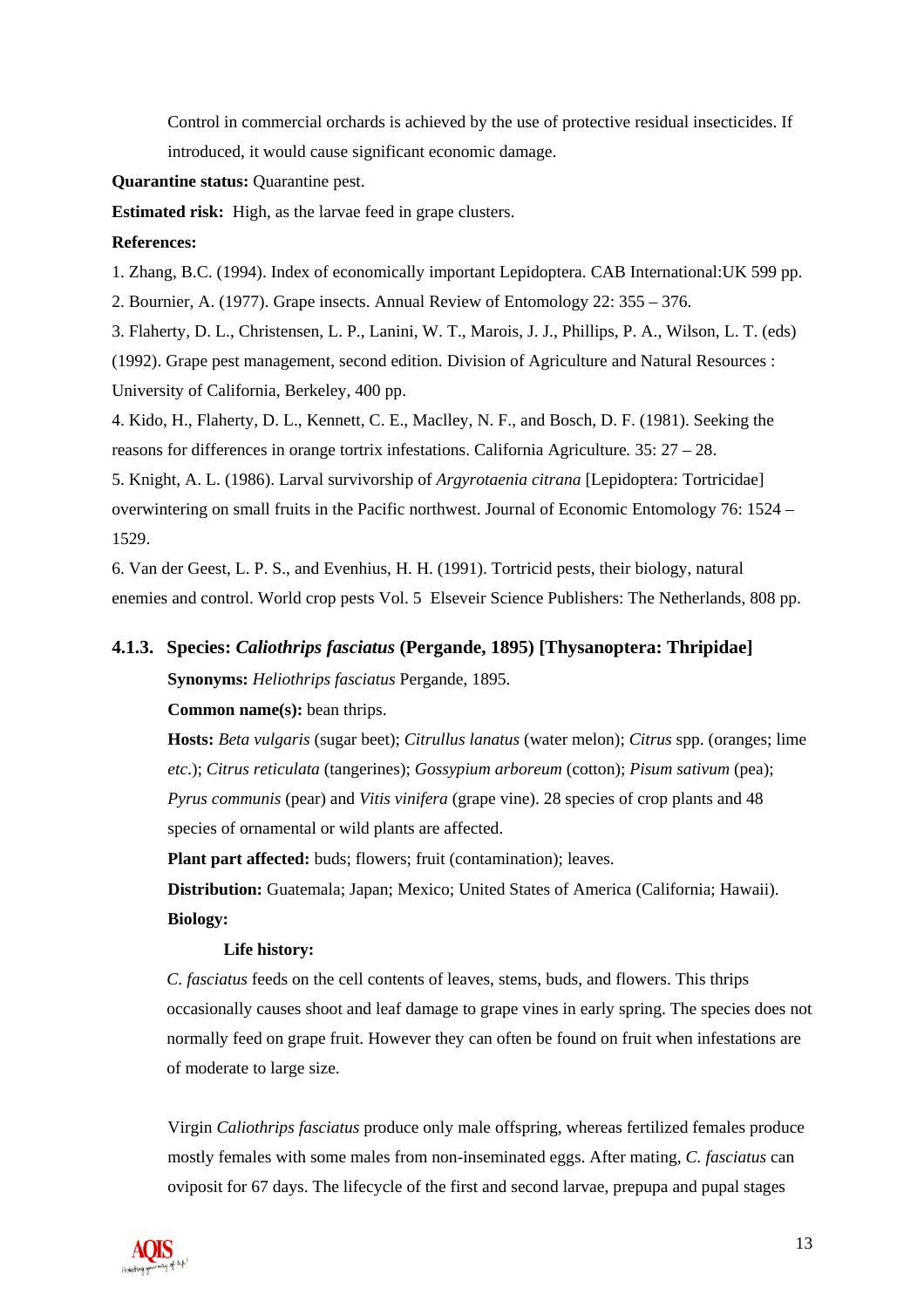takes 25 days at 21 °C, and is reduced to 8 days at 38 °C. At 21 and 38 °C the longevity of *C. fasciatus* adults is 15 and 7 days respectively.

The mortality of *C. fasciatus* in Californian soils is about 60%, with the death of mature larvae from moulting to the prepupal stage accounting for 34% of the total. Adult bean thrips can remain dormant on plant material and are capable of surviving low temperatures under dry conditions.

 **Entry potential:** low to moderate. The insect cannot feed on grape clusters but is a known hitchhiker.

 **Establishment potential:** Moderate, has a wide host range.

 **Spread potential:** High, disperses readily via wind currents.

It is known that the insect breeds on at least 28 species of crop plants and 48 wild or ornamental plants. *C. fasciatus* prefers dry weather, but not extreme drought, although it is unknown whether the effect is nutritional or environmental.

**Economic importance:** Moderate, damage and crop losses caused to a wide range of economically important plants which are relevant to Australia. However, *C. fasciatus* is rarely considered a pest of grapes in the USA.

**Quarantine status:** Quarantine pest.

**Estimated risk:** Moderate, broad range of hosts and highly mobile but only present on grape clusters in moderate to high infestations.

#### **References:**

1. Davidon, R. H., Lyon, W. F. (1979). Insect pests of farm garden and orchard (7th ed.). John Wiley and Sons 596 pp.

2. Lewis, T. (1973). Thrips, their biology, ecology and economic importance. Academic Press Inc. (London) Ltd.: London 349 pp.

3. Lewis, T. (1997). Thrips as crop pests. CAB International: New York, USA 740 pp.

4. Flaherty, D. L., Christensen, L. P., Lanini, W. T., Marois, J. J., Phillips, P. A., Wilson, L. T. (eds) (1992). Grape pest management, second edition. Division of Agriculture and Natural Resources : University of California, Berkeley, 400 pp.

#### **4.1.4. Species:** *Colomerus vitis* **(Pagenstecher, 1857) [Acarina: Eriophyidae]**

**Synonyms:** *Eriophyes vitis* (Pagenstecher, 1857); *Phytoptus vitis* Pagenstecher, 1857. **Common name(s):** grape bud mite; grape blister mite; grape erineum mite. **Hosts:** Primary host: *Vitis vinifera* (grape vine). Other host: *Diospyros* spp. (malabar ebony). **Plant part affected:** buds; leaves.

#### **Distribution:**

Erineum strain: Europe; Switzerland; United States of America.

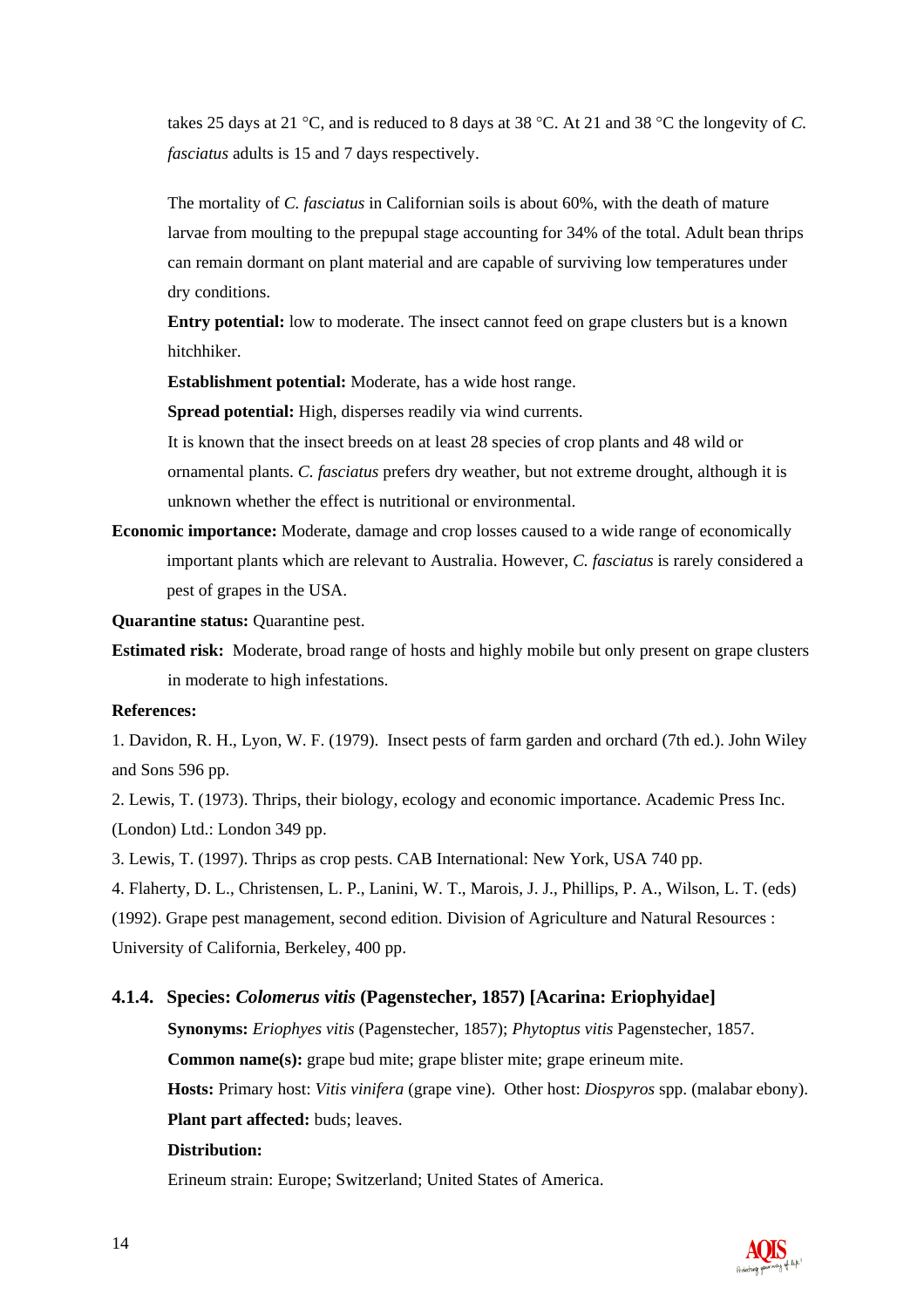Bud strain: Australia; Chile; Crimea; Egypt; Israel; South Africa; Spain; United States of America (California).

Leaf curl strain: Chile; Egypt; Hungary; Romania; South Africa; United States of America (California).

#### **Biology:**

#### **Life history:**

Three strains of *C. vitis* are recognised and are referred to as strains a, b and c.

*Strain a: the erineum strain* Females overwinter under the outer scales of dormant buds or bark crevices at the shoot base. In spring, they emerge to colonise the unfolding leaves where they induce the first erinea and start to reproduce. The oldest leaves usually show the most serious damage, although this occurs in patches. The first generation requires 25 days, although subsequent generations may develop faster. In late spring and early summer, the mites move towards the apical leaves where new erinea are induced. After the summer pruning, the infestation on young leaves increases until the females migrate to their overwintering sites.

*Strain b: the bud strain* The females overwinter inside the outermost inner buds. They feed on the primordia as the buds swell and lay one to a few eggs. The mites are carried in the leaf axils and may crawl between buds. Initially, the mites are found on the stipular scales, although they penetrate the newly formed bud scales to reach the primordia. Grape cluster primorida may be infested from mid–summer, with the greatest infestation occurring from late summer to early autumn. The basal and median buds (7th - 10th) are usually the most heavily infested. Females generally lay one egg per day with each generation taking 20 days to complete.

The bud strain feeding induces hypertrophied epidermal cells, which subdivide to form "polyps", and produce scar tissue. Erinea are not induced by this strain. The main symptoms caused by the bud strain consist of scarification of green bark, short basal internodes, flattened shoots, stunting or death of buds and growing points, abnormal and crinkled basal leaves with coalesced leaf venation, and premature abscision of flower clusters. Infestation levels have not been linked to reduced yield.

**Strain c: the leaf curl strain** The leaf curl strain has a similar life cycle to that of the erineum strain, however the symptoms differ. It prefers hairy and young leaves and, like the bud strain, it does not induce typical erinea. In summer the infected leaves become curled

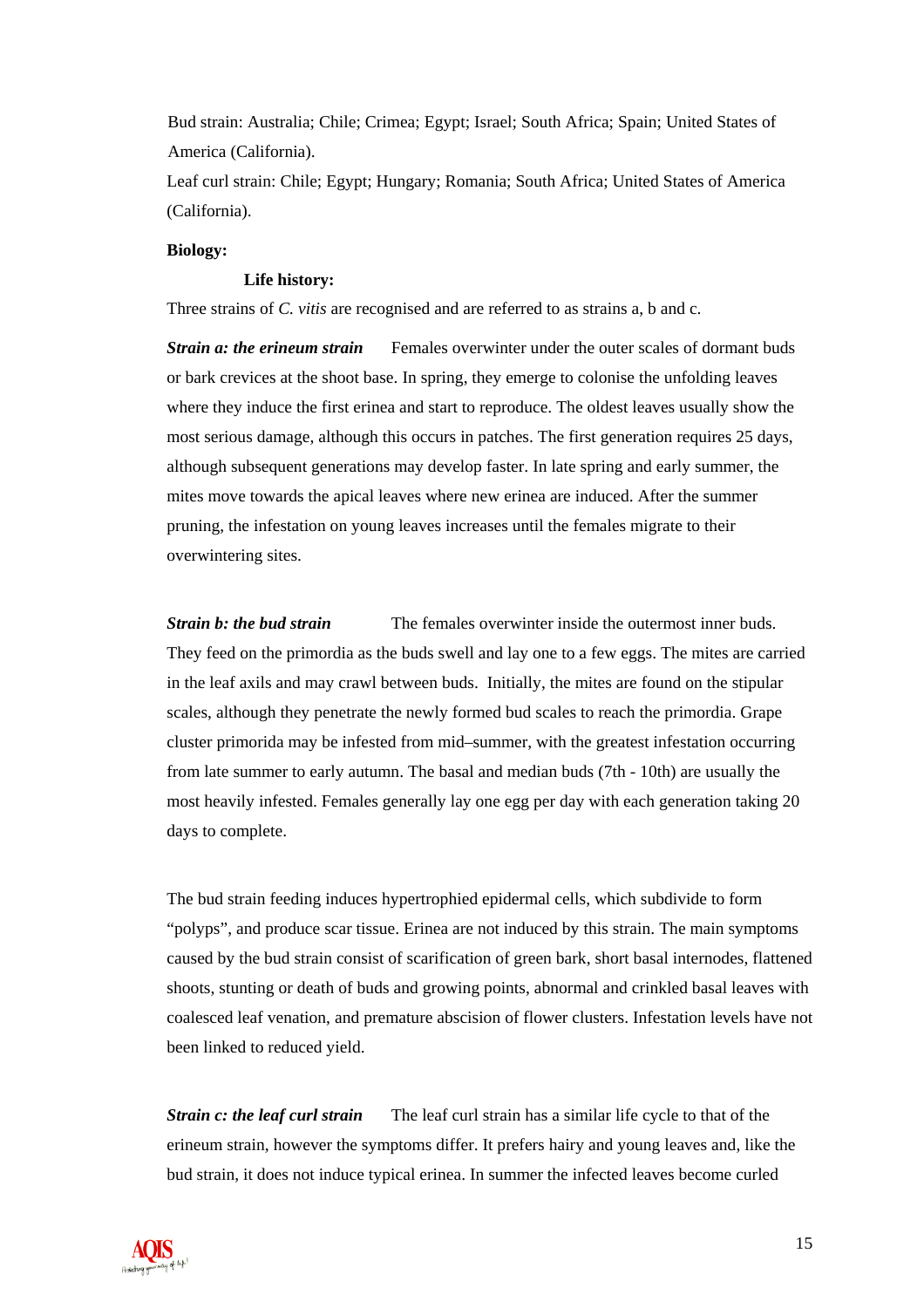downward or rolled. Stunted growth and scarring of the shoots as well as necrosis and hypoplasia of the leaf underside can be observed.

 **Entry potential:** Low, as it infests buds and leaves.

 **Establishment potential:** Moderate, single primary host.

**Spread potential:** Moderate.

**Economic importance:** Moderate.

Feeding by *C. vitis* on grape leaf buds causes hypertrophy of epidermal cells which affect subsequent leaf growth. Hypertophied grape leaf epidermal cells do not die, but elongate to provide a favourable microhabitat for *C. vitis*.

**Quarantine status:** Quarantine pest [strain c (leaf curl) only].

**Estimated risk:** Moderate to low (strains a and b are already present in Australia).

#### **References:**

1. Gonzalez, R. H. (1983). Management of grapevine pests. Publicaciones en Ciencias Agricolas No.

10. Facultad de Ciencias Agrarias, Veterinarisa y Forestales, Universidad de Chile: Sangiago, Chile.

2. Halliday, R. B. (1998). Mites of Australia. Check list and Bibliography. CSIRO Publishing: Melbourne, Australia.

3. Lindquist, E. E., Sabelis, M. W., and Bruin, J. (1996). Eriophyoid mites and their biology, natural enemies and control. Elsevier: Amsterdam.

#### **4.1.5. Species:** *Desmia funeralis* **(Hübner, 1796) [Lepidoptera: Pyralidae]**

**Synonyms:** Not known.

**Common name(s):** grape leaffolder (GLF)

**Hosts:** *Cercis canadiensis* (American redbud); *Cercis chinensis* (Chinese redbud);

*Parthenocissus quinquefolia* (Virginia creeper); *Vitis vinifera* (grape vine).

**Plant part affected:** fruit (under severe infestations); leaves.

 **Distribution:** Brazil; Canada; United States of America (California, Florida and Missouri)  **Biology:**

#### **Life history:**

The eggs are small, flat, iridescent, elliptical and about 0.8 mm long. They are laid, usually singly, on either the upper or lower surfaces of leaves, with the lower surface preferred. Many eggs are laid against a vein. With large deposits, the eggs may overlap. The larvae, which feed on the leaves, are about 1.6 mm long when hatched and 15.4 mm to 22.2 mm long when fully grown. The larval period is around 3-4 weeks and they undergo five instars before pupation. There are no characteristic marks for field identification on the first two instars. The pupal case is brown, about 12.7 mm long.

**Vector relationship:** The larvae transmit *Briosia ampelophaga* (leaf blotch disease).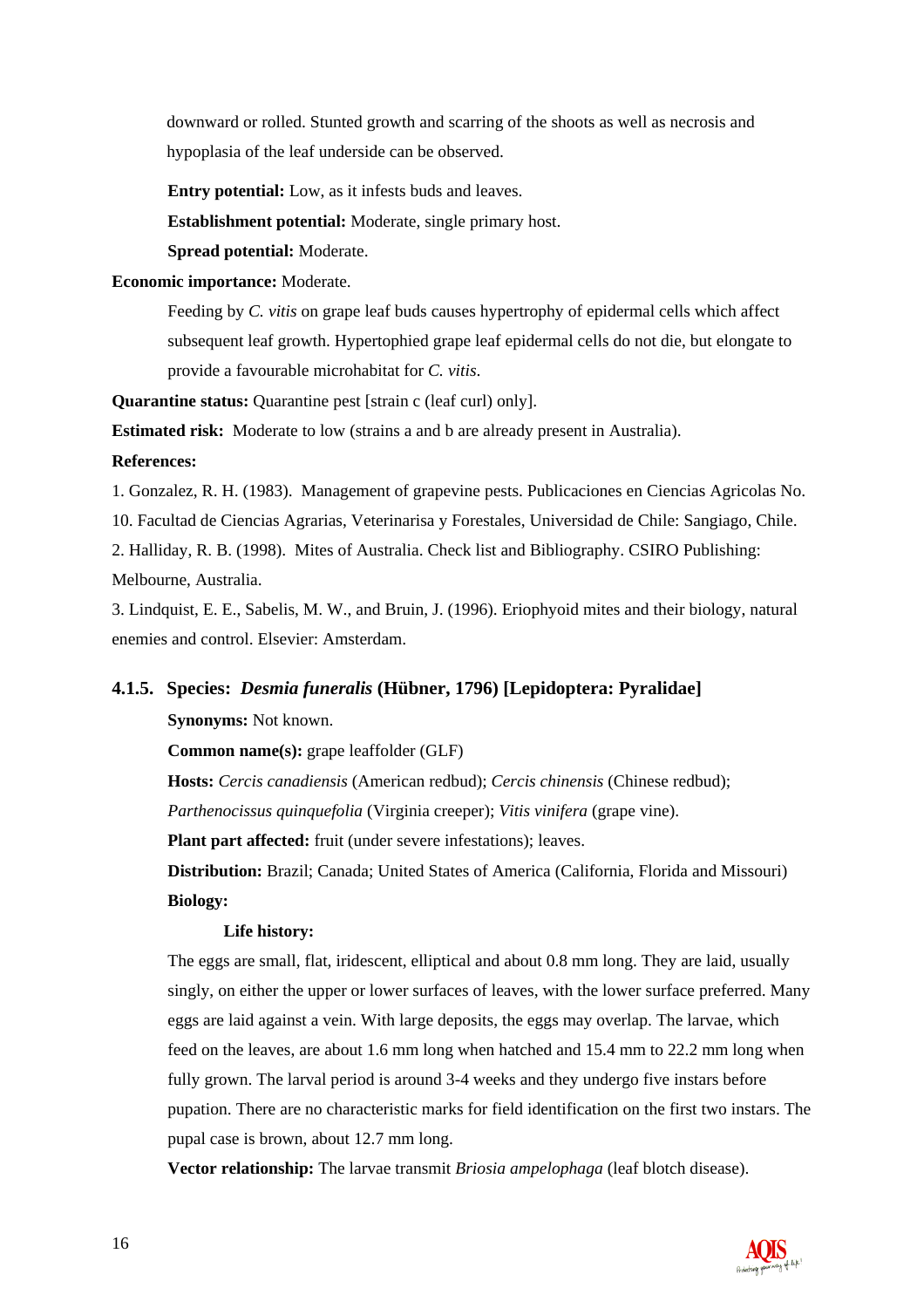**Entry potential:** Low, as the larvae primarily feed on leaves. Larvae could survive during shipment and pupate when grape consignments reached the Australian mainland. **Establishment potential:** Moderate, the insect has few alternate hosts which are native

American grapes, only one of which is established in Australia.

**Spread potential:** Moderate, adults are mobile through flight.

#### **Economic importance:**

The grape leaffolder causes injury in the larval stage by rolling and feeding on the leaves, reducing photosynthetic function, and can cause as much as 50% damage. Under extreme population densities, it may feed on grape clusters, but economic damage usually occurs only with massive, late season infestations.

**Quarantine status:** Quarantine pest.

**Estimated risk:** Low. The larvae feed and pupate on leaves, but not generally associated with grape clusters.

#### **References:**

- 1. Aliniazee, M. T. (1974). Contribution to the bionomics of the grape leaffolder, *Desmia funeralis*  (Hubner): A laboratory study with field observations [Lepidoptera: Pyralidae] Panpacific Entomology 50: 269 – 278.
- 2. Flaherty, D. L., Jensen, F. L., Kasimatis, N. A., Kido, H., and Moller, J. W. (1981). Grape pest management. Agricultural Science Publications: University of California, Berkeley.

3. Flaherty, D. L., Christensen, L. P., Lanini, W. T., Marois, J. J., Phillips, P. A., Wilson, L. T. (eds) (1992). Grape pest management, second edition. Division of Agriculture and Natural Resources : University of California, Berkeley, 400 pp.

#### **4.1.6. Species:** *Drepanothrips reuteri* **Uzel, 1895 [Thysanoptera: Thripidae]**

**Synonyms:** Not known.

**Common name(s):** eastern flower thrips; grape vine thrips, grape thrips.

**Hosts:** a wide range of horticultural crops, *Vitis vinifera* (grapes).

**Plant part affected:** fruit, leaves.

**Distribution:** Chile; France; Germany; Italy (Sicily); Switzerland; United States of America (California).

 **Biology:**

#### **Life history:**

*D. reuteri* eggs are laid in young leaf and stem tissue. The first of three or four generations are produced asexually. Larvae begin to emerge in April, and adult thrips become obvious on upper leaf surfaces in May, usually peaking in July (mid-summer). Young grape leaves attacked by these larvae appear severely distorted. *D. reuteri* may have five to six generations

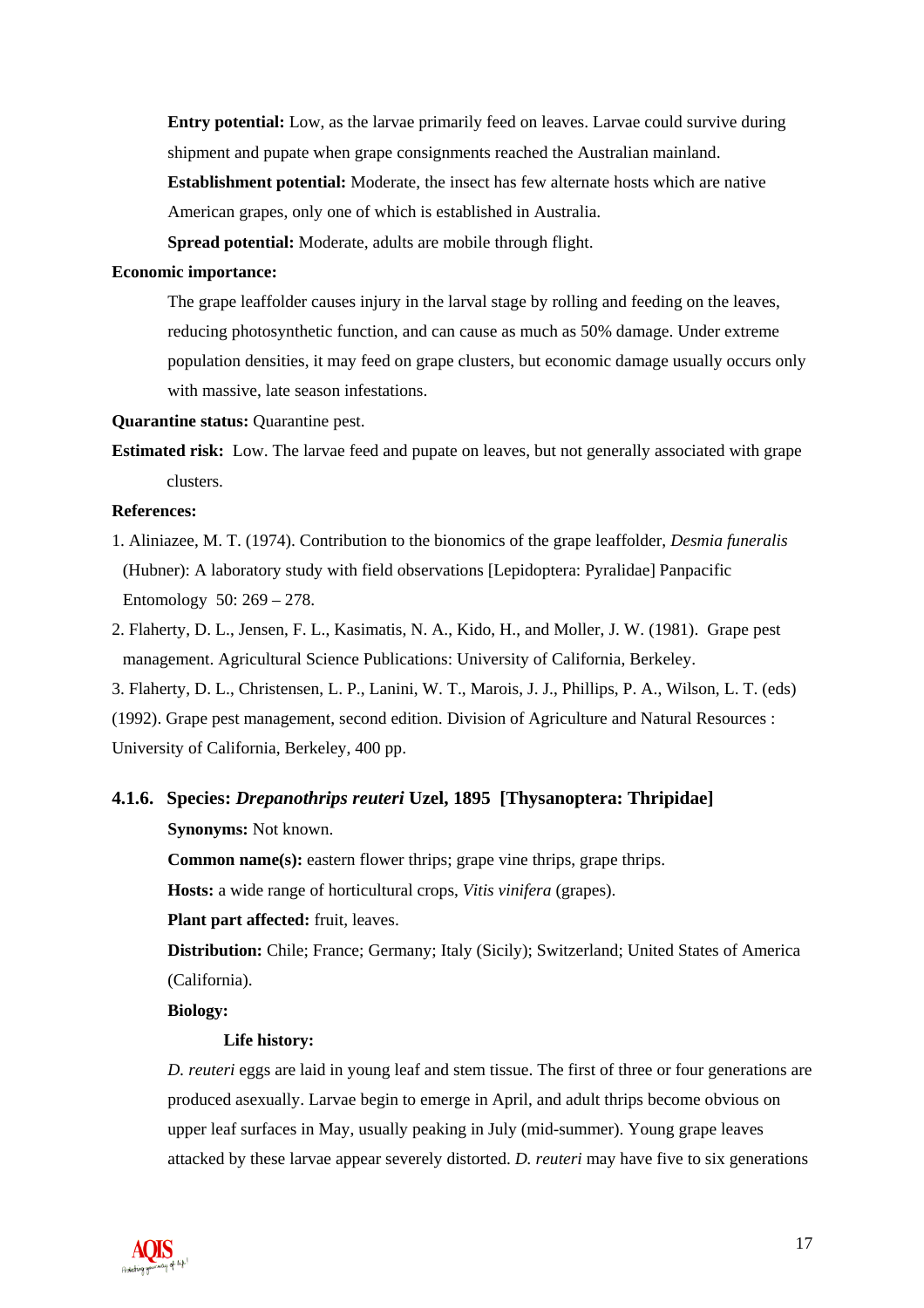each year, consisting of: egg (seven days); larvae – two nymphal stages (seven days); prepseudopupa (one day); pseudopupa (two days); preoviposition period (five days).

*D. reuteri* larvae drop to the soil to pupate after feeding. They can be found in the debris under the vines or on the soil's surface and overwinter in the soil in low numbers, emerging when the grapevines begin growth the following season.

This species feeds on fruit early in the growth, when the berries are less than 3mm in diameter. Feeding on fruit discontinues in summer when the thrips move to new vegetative growth. Growers are generally unaware of grape thrips until mid summer when the shoot tips may be attacked. The bronzed leaves become stunted, and the internodes are shortened and scarred. After the population subsides normal growth resumes.

**Entry potential:** Moderate, the thrips feed on young fruit and could conceivably be present on ripe grape clusters, particularly if population numbers were high.

**Establishment potential:** Moderate, hosts reported as many horticultural crops.

**Spread potential:** High, disperses readily via wind currents, also has the capability for asexual reproduction, if the host is present.

**Economic importance:** High, significant pest on many horticultural crops, including grapes. Occasionally this species will severely scar table fruit. Grape thrips do not usually produce much foliar damage in the early spring due to low numbers. However, they are known to damage susceptable crop species including Salvadors grapes.

**Quarantine status:** Quarantine pest.

**Estimated risk:** Moderate, grape thrips could survive on grape clusters.

#### **References:**

1. Engel, V. R., Ohnesorge, B. (1994). The role of alternative food and microclimate in the system*. Typhlodromus pyri* Scheuten [Acari, Phytoseiidae] and *Panonychus ulmi* Koch [Acari, Tetranychidae] on grape vines. Journal of Applied Entomology 118: 129 – 150.

2. Flaherty, D. L., Jensen, F. L., Kasimatis, N. A., Kido, H., and Moller, J. W. (1981). Grape pest management. Agricultural Science Publications: University of California, Berkeley.

3. Flaherty, D. L., Christensen, L. P., Lanini, W. T., Marois, J. J., Phillips, P. A., Wilson, L. T. (eds) (1992). Grape pest management, second edition. Division of Agriculture and Natural Resources : University of California, Berkeley, 400 pp.

#### **4.1.7. Species:** *Eotetranychus carpini* **(Oudemans, 1905) [Acarina: Tetranychidae]**

**Synonyms:** *Eotetranychus carpini borealis* Ewing, 1913; *Eotetranychus carpini carpini*  (Oudemans, 1905); *Eotetranychus carpini vitis* (Boisduval); *Schizotetranychus carpinula*  Reck, 1950*; Schizotetranychus pterocaryae* Reck, 1950*; Tetranychus borealis* Ewing, 1913*;* 

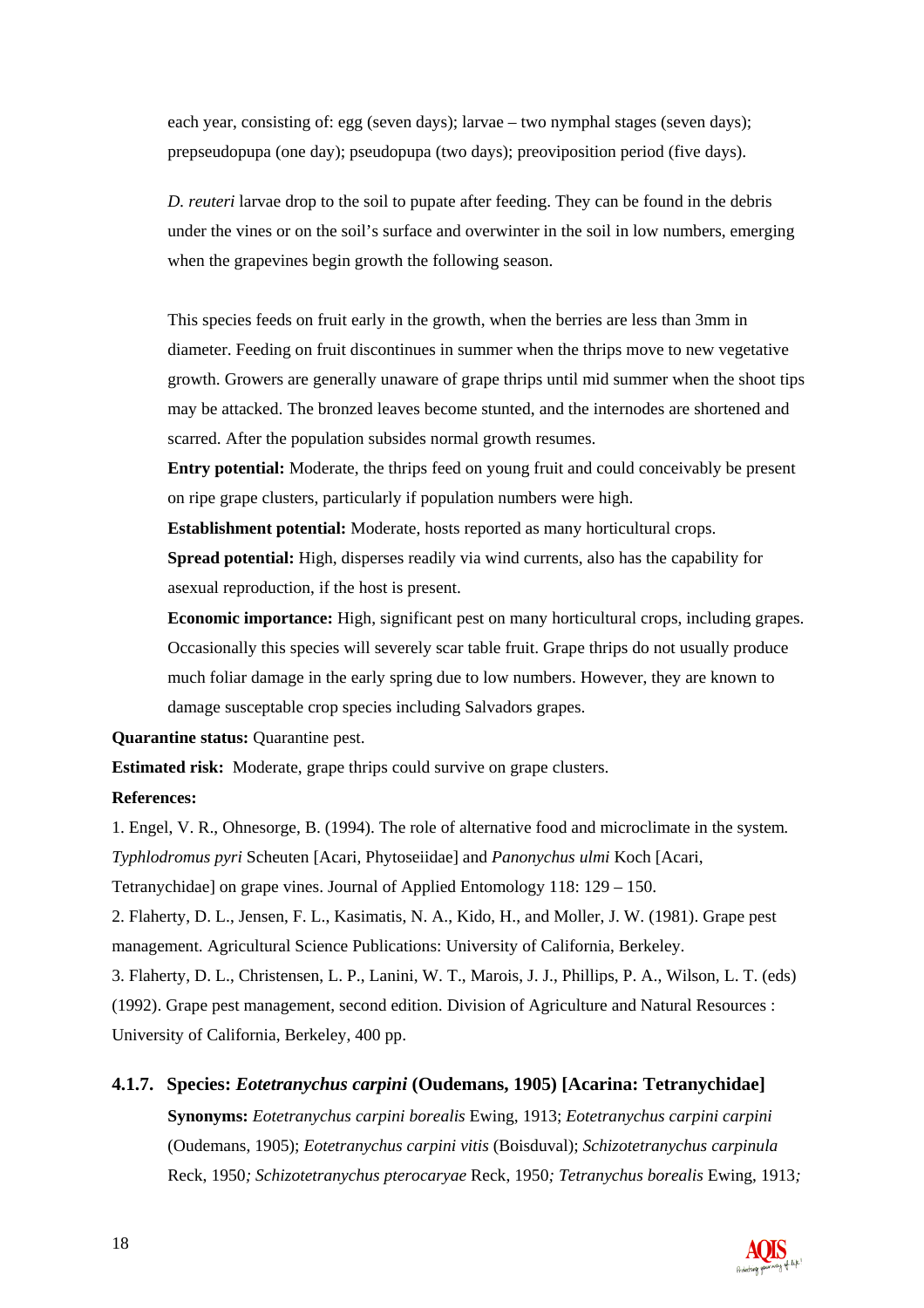*Tetrany chus carpini* Oudemans, 1905*; Tetranychus flavus* Ewing, 1913*; Tetranychus monticolus* McGregor, 1917*; Tetranychus oregonensis* McGregor, 1917.

Bolland *et. al.* in their catalogue (1998) list *Tetranychus flavus* as a synonym *of Eotetranychus carpini* with no subpsecies quoted, the distribution of the species is given as USA and hosts include *Vitis vinifera*. A record of *Tetranychus flavus*, Ewing, 1913 as a pest of grapes in California is given in Bournier (1976). This record is taken from the article "Grape Pests of California" (1955 by L. M. Smith and E. M. Stafford, Division of Agricultural Sciences, University of California). In this article *Tetranychus flavus* is referred to as the "Willamette mite" which is a different species. Jeppson *et al*. (1975), in the treatise, "Mites injurious to economic plants" list the subspecies of *E. carpini* as *borealis*, *caprini* and *vitis* and state that only *vitis* is a pest of grapes and only *borealis* is in California. They do not mention *flavus*. However, they do say that *borealis* is easily confused with *E. willamettei* which is definitely a pest of grapes in California.

**Common name(s):** grapevine yellow spider mite; hornbeam mite; yellow mite; yellow spider mite.

**Hosts:** *Carpinus betulus* (European chestnut tree); *Castanea sativa* (Spanish chestnut); *Corylus avellana* (hazel)*; Prunus domestica* (plum)*; Vitis vinifera* (grape vine).

Plant part affected: fruit; leaves (necrosis); older shoots; young shoots.

**Distribution:** France; Germany**;** Italy; Lebanon; Spain; Switzerland; Turkey; United States of America (California).

#### **Biology:**

#### **Life history:**

 *E. carpini* is minute in size, phytophagous and is a major mite pest in European vineyards. The life cycle lasts 13.5 days at 25 °C. Females, which generally comprise 75 % of the adult population, oviposit 3 eggs per day for 19 days. Egg development usually decreases from 28 to 10 days as average temperatures increase from 15 to 30  $^{\circ}$ C. The mites feed on leaves, young and older shoots and induce premature withering and fall of the leaves and reduce the sugar content of the grapes.

**Entry potential:** Moderate, as even though they are not directly on fruit, they are mobile and therefore mites may enter as hitchhikers and may also be missed at inspection due to their minute size.

 **Establishment potential:** Moderate, hosts are relatively common and widespread in southern Australia.

**Spread potential:** Moderate to high, as mites are fairly mobile, have a short life cycle especially at high temperatures and can be transported in wind currents.

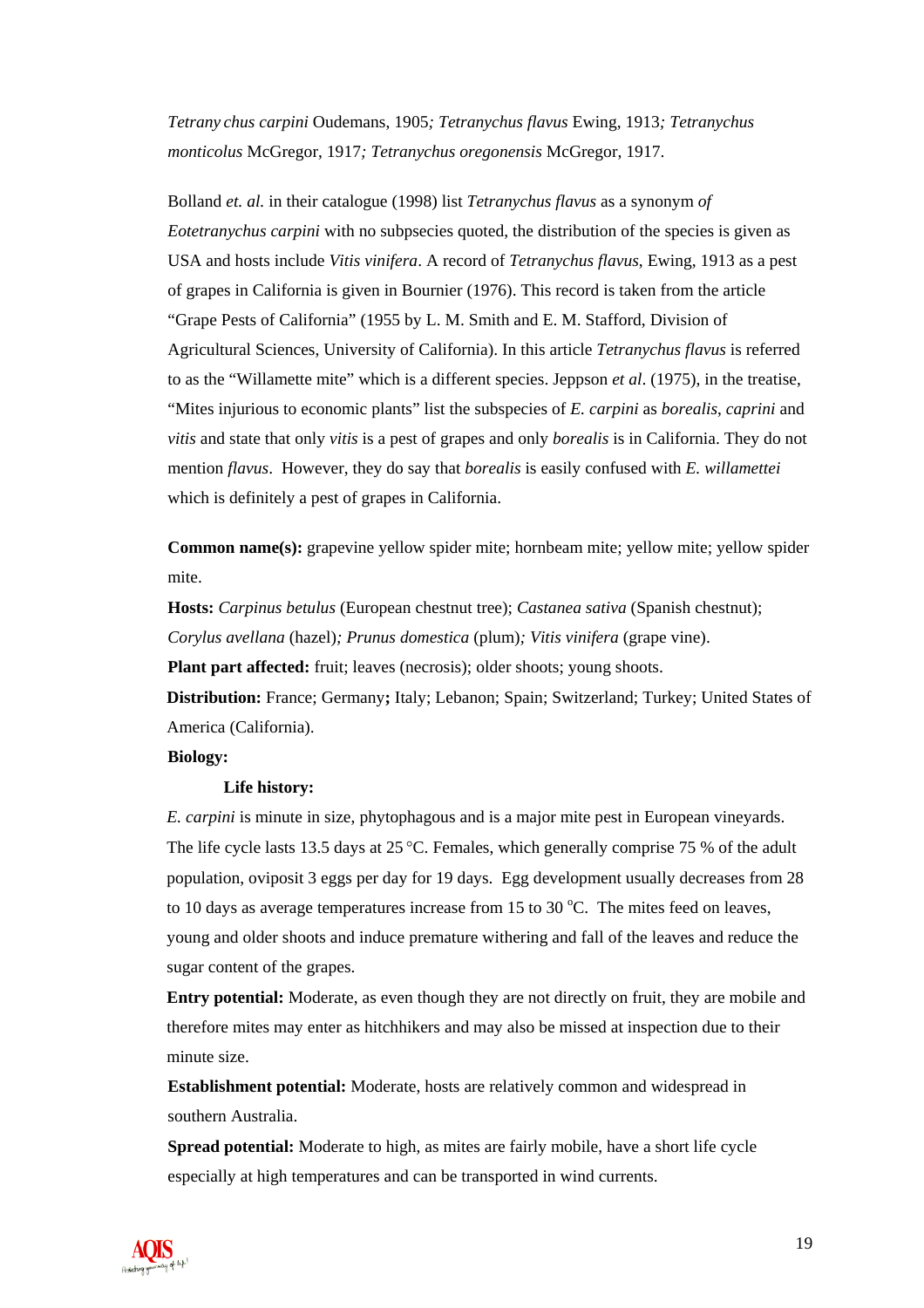**Economic importance:** High, serious pest of vines in the Mediterranean region.

**Quarantine status:** Quarantine pest.

**Estimated risk:** High, as it causes serious damage to grapes. The mites could be easily introduced and established.

#### **References:**

1. Anonymous (1998). CABI Crop Compendium, Module 1.

2. Bolland, H. R., Gutierrez, J., and Fletchtmann, C. H. W. (1998). World catalogue of the spider mite family. Koninklijke Brill NV, Leiden, The Netherlands. 48.

3. Bonato, O., Cotton, D., Kreiter, S., and Gutierrez, J. (1990). Influence of temperature on the

life history parameters of the yellow grapevine mite *Eotetranychus carpini* (Oudemans) [Acari:

Tetranychidae]. International Journal of Acarology 16: 241 – 245.

4. Bournier, A. (1976). Grape insects. Annual Review of Entomology 22: 355 – 376.

5. Jeppson, L. R., Keifer., H. H., and Baker, E. W. (1975). Mites injurious to economic plants. University of California Press, Berkeley, California. 614.

6. Laffi, F. (1982). Grapevine yellow spider-mite, *Eotetranychus carpini* Oud. f. *vitis* Dosse. Informatore Fitopatologica 32: 31 – 34.

7. Liguori, M. (1976). Tests on the adaptation of *Eotetranychus carpini* Oud. f. *vitis* Dosse, on *Carpinus betulus* L. Redia 59: 369 – 373.

8. Smith, L. M., and Stafford, E. (1955). Grape pests in California. California Agricultural Experimental Station Circular 445. 63.

9. Flaherty, D. L., Christensen, L. P., Lanini, W. T., Marois, J. J., Phillips, P. A., Wilson, L. T. (eds) (1992). Grape pest management, second edition. Division of Agriculture and Natural Resources : University of California, Berkeley, 400 pp.

### **4.1.8. Species:** *Eotetranychus willamettei* **McGregor, 1917 [Acarina: Tetranychidae] Synonyms:** Not known.

 **Common name(s):** Willamette spider mite.

 **Hosts:** *Vitis vinifera* (grape vine).

**Plant part affected:** fruit (under heavy infestations); grape leaves.

**Distribution:** United States of America (California).

 **Biology:** 

#### **Life history:**

Willamette spider mites deposit spherical eggs individually on the leaf under surface. particularly along the mid rib and veins. Newly laid eggs are translucent with a fine papilla (hair) that tapers at the top, becoming opaque during incubation. Adult mite females are

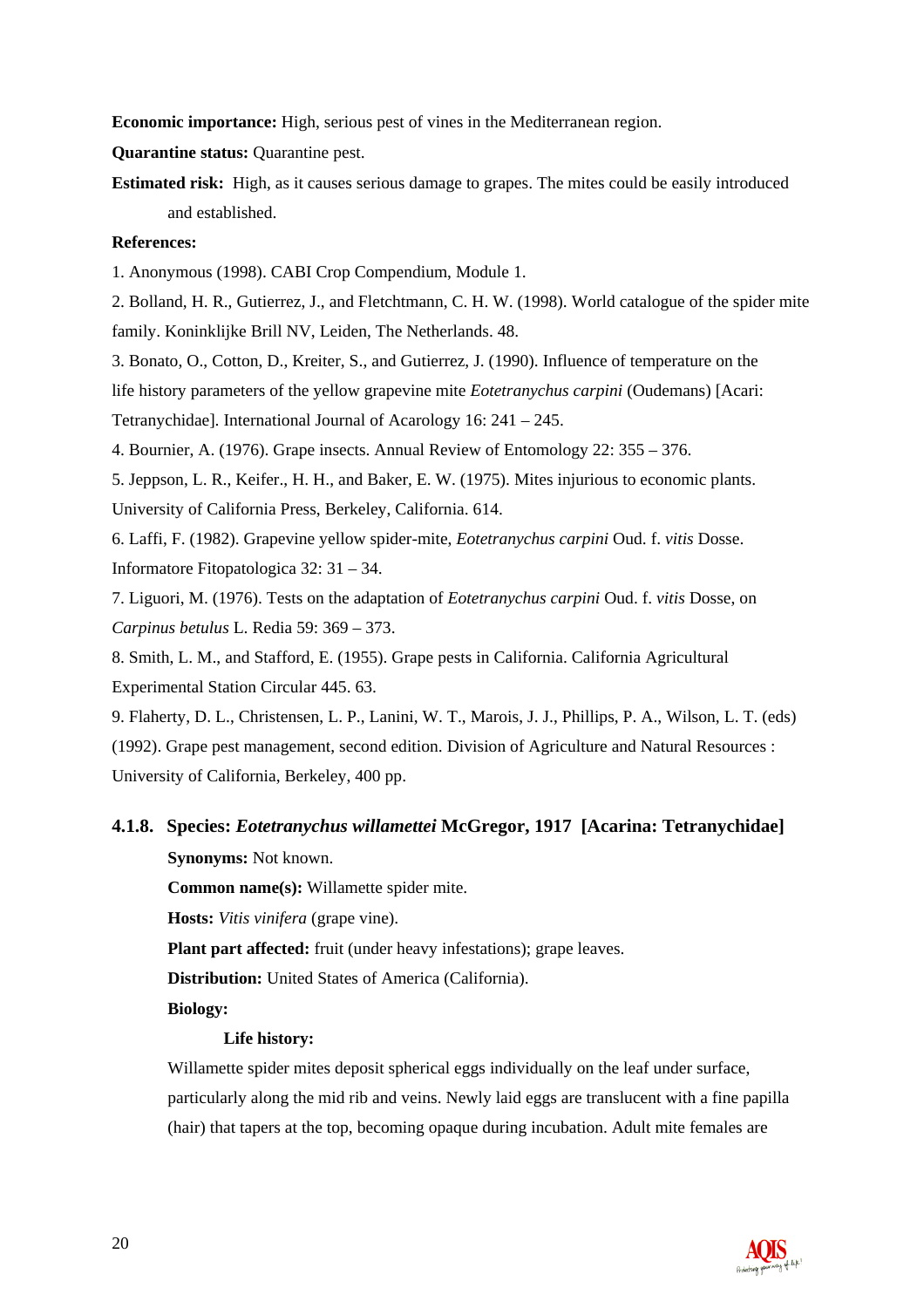0.5 mm long and are usually pale yellow with small black dots along the sides of the body behind the eyes. Adult males are easily recognized by their pointed abdomens and smaller size. Damage by Willamette spider mites causes foliar bronzing. These mites overwinter during lower temperatures.

**Entry potential:** Moderate, as mites may be on fruit or enter as hitchhikers and may be missed at inspection due to their minute size.

**Establishment potential:** Moderate, in areas where grapes are grown.

**Spread potential:** Moderate, can be transported in wind currents.

**Economic importance:** Low, the damage caused by Willamette spider mites is minimal and can be controlled. The mites seldom produce economic damage to grapevines in the San Joaquin Valley in California and infrequently require control.

**Quarantine status:** Quarantine pest.

**Estimated risk:** Moderate, as mites may be missed at inspection.

#### **References:**

1. Flaherty, D. L., Christensen, L. P., Lanini, W. T., Marois, J. J., Phillips, P. A., Wilson, L. T. (eds) (1992). Grape pest management, second edition. Division of Agriculture and Natural Resources : University of California, Berkeley, 400 pp.

2. Karban, R., Hougen-Eitzmann, D., and English-Loeb, G. (1994). Predator mediated apparent competition between herbivores that feed on grapevines. Oecologia 97: 508 – 511.

#### **4.1.9. Species:** *Estigmene acrea* **Drury, 1773 [Lepidoptera: Arctiidae]**

**Synonyms:** Not known.

**Common name(s):** salt marsh caterpillar.

**Hosts:** a wide variety of commercial crops and weeds, including *Beta vulgaris* (beetroot); *Brassica oleracea* (cabbage); *Cynara scolymus* (artichoke); *Gossypium arboreum* (cotton); *Lactuca sativa* (lettuce); *Lupinus arboreus* (lupin); *Lycopersicon esculentum* (tomato); *Phaseolus vulgaris* (common bean); *Vitis vinifera* (grape vine); *Zea mays* (maize).

Plant part affected: fruit (contamination); leaves.

 **Distribution:** Canada; Colombia; Honduras; Mexico; Nicaragua; United States of America (Arizona, California, Colorado, Nebraska, South Carolina).

 **Biology:**

#### **Life history:**

The spherical, somewhat flattened, and finely sculptured eggs are about 0.8 mm in diameter. They range from pearly white to creamy yellow and are laid in compact groups, usually on the undersurfaces of leaves. A female may lay as many as 1000 eggs, with 200 or more in each egg mass. On hatching, young larvae are light buff with clusters of long, dark hairs over

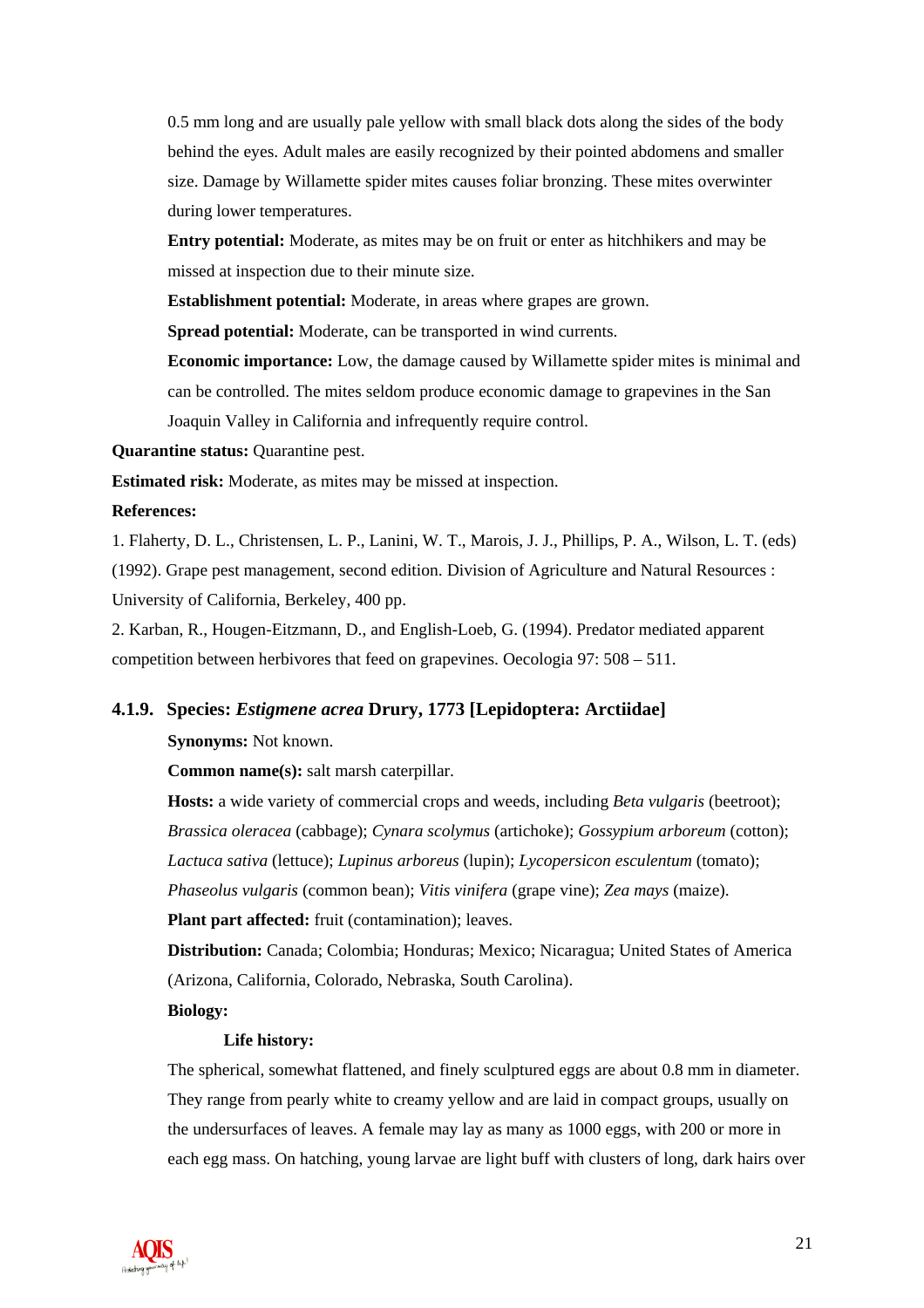the body. As larvae increase in size, they become more hairy. Overwintering occurs in the fully grown larvae. The pupae are usually under leaf trash on the soil and are enclosed in thin cocoons that may have larval hairs included in the silk walls. This caterpillar is particularly abundant on plants containing high levels of phenolics, including tannins.

First and second instar larvae remain near an egg site and feed on lower leaf surfaces. Older larvae feed independently, eat through the leaves, and leave the foliage ragged. The injury they cause resembles that of western grape leaf skeletonizer. Extensive injury reduces vine vigour and exposes the grape berries to sunburn and quality loss. Some salt marsh caterpillars pupate in the grape bunches, making fruit unsalable because of its poor appearance. The life cycle may be completed in 6 weeks under optimum conditions.

**Entry potential:** Moderate, pupae could be present in bunches.

 **Colonisation potential:** Moderate, the pest has a wide host range but a relatively long life cycle which includes an overwintering period.

 **Spread potential:** High, as adults are winged.

**Economic importance:** recorded as an occasional pest of grapes.

**Quarantine status:** Quarantine pest.

**Estimated risk:** Moderate.

#### **References:**

1. Krasnoff, S. B., and Roelofs, W. L. (1989). Quantitative and qualitative effects of larval diet on male scent secretions of *Estigmene acrea*, *Phragmatobia fuliginosa* and *Pyrrharctia isabella* [Lepidoptera: Arctiidae]. Journal of Chemical Ecology. 15: 1077 – 1093.

2. Flaherty, D. L., Christensen, L. P., Lanini, W. T., Marois, J. J., Phillips, P. A., Wilson, L. T. (eds) (1992). Grape pest management, second edition. Division of Agriculture and Natural Resources : University of California, Berkeley, 400 pp.

#### **4.1.10. Species:** *Frankliniella minuta* **(Moulton, 1907) [Thysanoptera: Thripidae]**

**Synonyms:** Not known.

**Common name(s):** minute flower thrips.

 **Hosts:** Asteraceae; *Vitis vinifera* (grape).

**Plant part affected:** flower; leaf; stem; bud.

**Distribution:** Colombia; Costa Rica; South America; USA (California, Florida).

 **Biology:** 

#### **Life history:**

 Adults are less than 1mm in length. Limited biological information is available for this species however, data has been extrapolated from life history information of related species

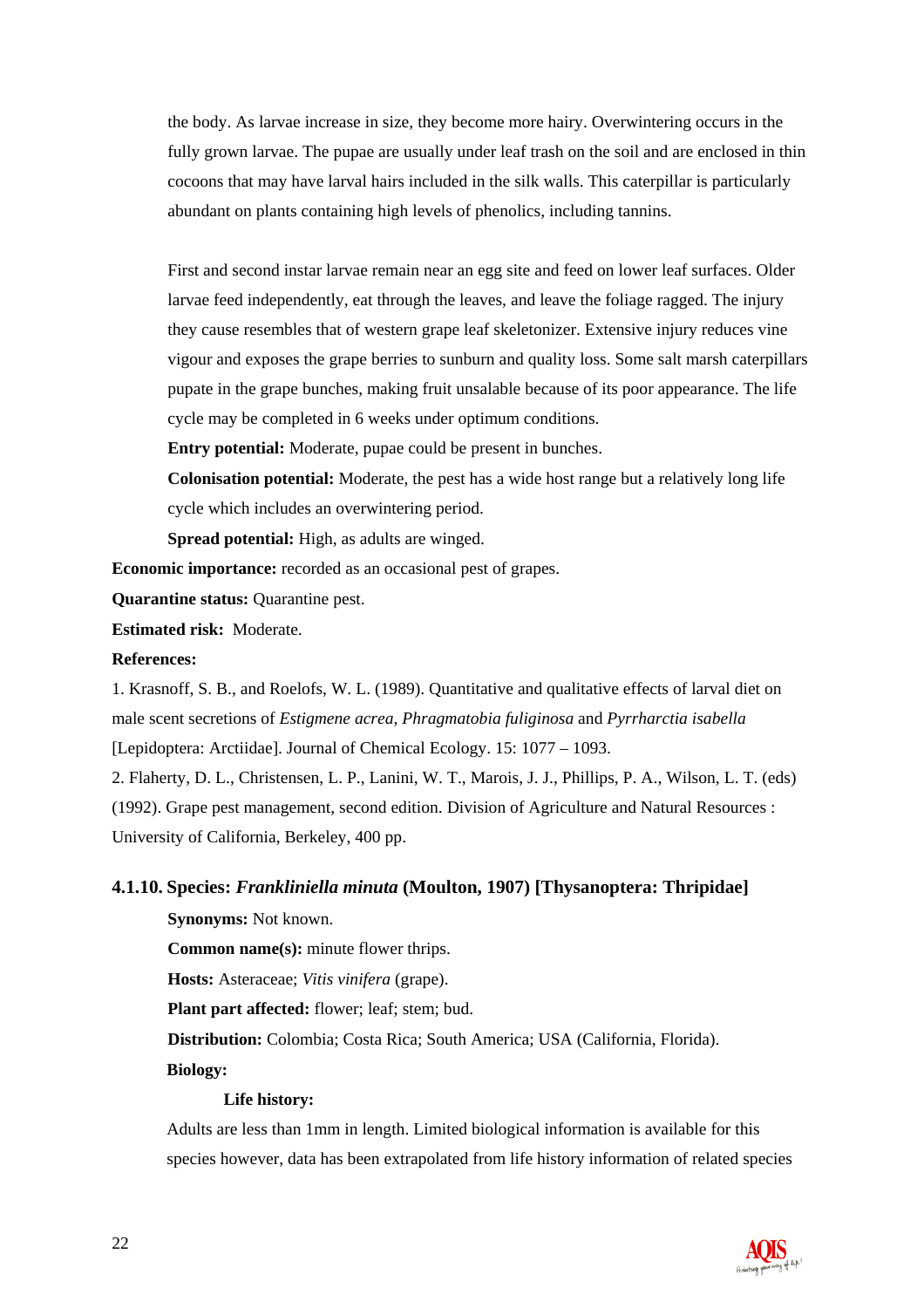(particularly western flower thrips (*Frankliniella occidentalis*). This species probably feeds on the cell contents of leaves, stems, buds, and flowers. This thrips is responsible for minor shoot and foliar damage of grapes in association with western flower thrips (*F. occidentalis*) and grape thrips (*Drepanothrips reuteri*). The species does not feed on grape fruit however, they can possibly be found on fruit when infestations are of moderate to large size. They have the ability to conceal themselves in small crevices *etc*., and the eggs are protected by the epidermis of the plant. The interocellar setae of this species are short when compared with western flower thrips which have long setae.

 **Entry potential:** Moderate, particularly if infestations are high as species is cryptic.

**Establishment potential:** Moderate, it has limited number of known hosts however, this may be due to a lack of research.

**Spread potential:** Moderate, can be transported in wind currents.

**Economic importance:** Low, recorded as a minor pest of grapes.

**Quarantine status:** Quarantine pest.

**Estimated risk:** Low, as it is not a significant pest of grapes.

#### **References:**

1. Cardenas, E., and Corredor, D. (1993). Thrips species [Thysanoptera: Thripsidae] most common in cut flowers in the greenhouse in the Bogota plateau. Agronomia Colombiana 10: 132 – 143. 2. Flaherty, D. L., Christensen, L. P., Lanini, W. T., Marois, J. J., Phillips, P. A., Wilson, L. T. (eds) (1992). Grape pest management, second edition. Division of Agriculture and Natural Resources : University of California, Berkeley, 400 pp.

#### **4.1.11. Species:** *Frankliniella occidentalis* **(Pergande, 1895) [Thysanoptera: Thripidae]**

 **Synonyms:** *Frankliniella californica* (Moulton, 1907); *Frankliniella helianthi* (Morgan, 1913); *Frankliniella moultoni* Hood, 1914; *Frankliniella treherneri* Morgan, 1925. **Common name(s):** western flower thrips; alfalfa thrips.

**Hosts:** *Allium cepa* (onions); *Capsicum* (chilli)*; Carthamus tinctorius* (safflower); *Citrus paradisi* (grapefruit); *Cucurbit*a spp. (pumpkin, squash, zucchini, etc.); *Daucus carota*  (carrot); *Duchesnea indica* (Indian strawberry); *Gladiolus tirstis* (gladiolus); *Gossypium arboreum* (cotton); *Lathyrus odoratus* (sweet pea); *Lycopersicon esculentum* (tomato); *Petrorhagia nanteuilii* (carnation); *Pisum sativum* (pea); *Prunus armeniaca* (apricot); *Prunus domestica* (plum); *Prunus persica* (peach, nectarine); *Rosa* spp. (roses); *Vigna* spp. (bean); *Vitis vinifera* (grape vine). 244 plant species from 62 families.

**Plant part affected:** fruit; leaves.

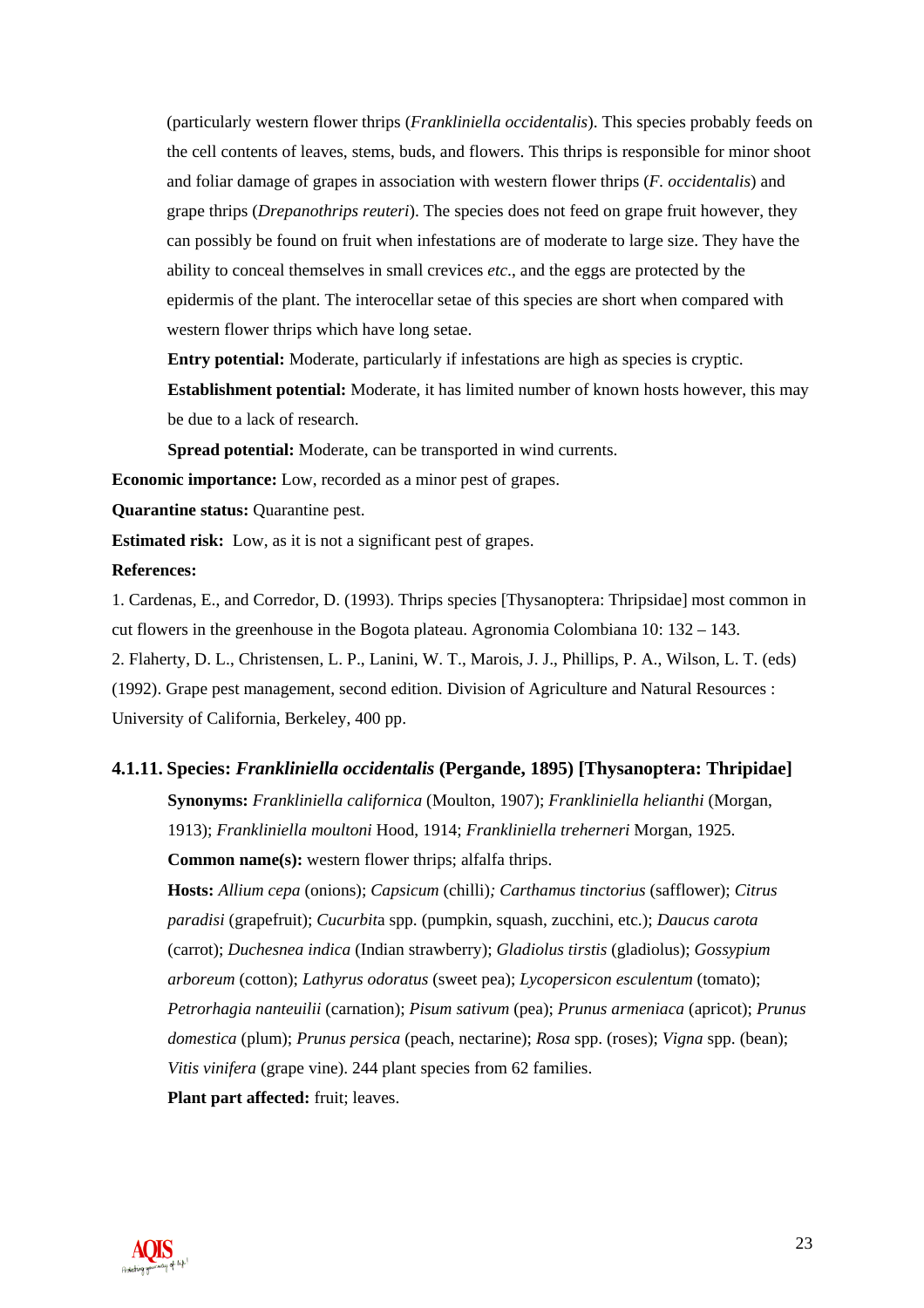### **Distribution:** *F. occidentalis* is indigenous to North America (Canada, continental United States of America, Mexico). It began to spread internationally around 1980 and has now been reported from countries in all continents of the world.

Distribution in Australia:

QLD- considered widespread, although some monitoring is undertaken to verify property freedom.

NSW- considered widespread, although some monitoring is undertaken to verify property freedom.

NT- no records of this pest being detected.

SA- limited to the Northern Adelaide plains.

TAS- detected on several properties only.

VIC- detected on several properties only.

WA- considered established, restrictions on movement of host material have been removed.

 All States/Territories except WA impose interstate quarantine restrictions on incoming produce and require either inspection or treatment. South Australia, Victoria and Tasmania undertake extensive surveys for WFT with South Australia and Tasmania having state wide surveys and Victoria having a major monitoring program for produce destined for Tasmania. If WFT is detected in these States quarantine measures are imposed on the affected properties.  **Biology:**

#### **Life history:**

Western Flower Thrips (WFT) are small insects, 1 mm long, with distinctive feathery wings. WFT are multivoltine, reaching a peak to coincide with the grape flower bloom, although both the adult and nymphal stages overwinter. The eggs hatch after five days to produce larvae that feed on the host for 7 to 12 days. WFT undergo prepseudopupal and pseudopupal stages in soil debris that last four to five days. They have the ability to conceal themselves in small crevices *etc*.

These thrips attack fruit and foliage directly. Damage on grapevines consists of :

(1) halo spotting that can make the fruit of certain white varieties unsightly and

 unmarketable; (2) berry scarring on Thompson Seedless that also can render them unsaleable and (3) shoot stunting and foliage damage.

**Vector relationship:** Implicated in virus transmission.

**Entry potential:** High, can occur on fruit and can be difficult to detect due to it's small size and cryptic nature.

 **Establishment potential:** High, has a broad range of hosts.

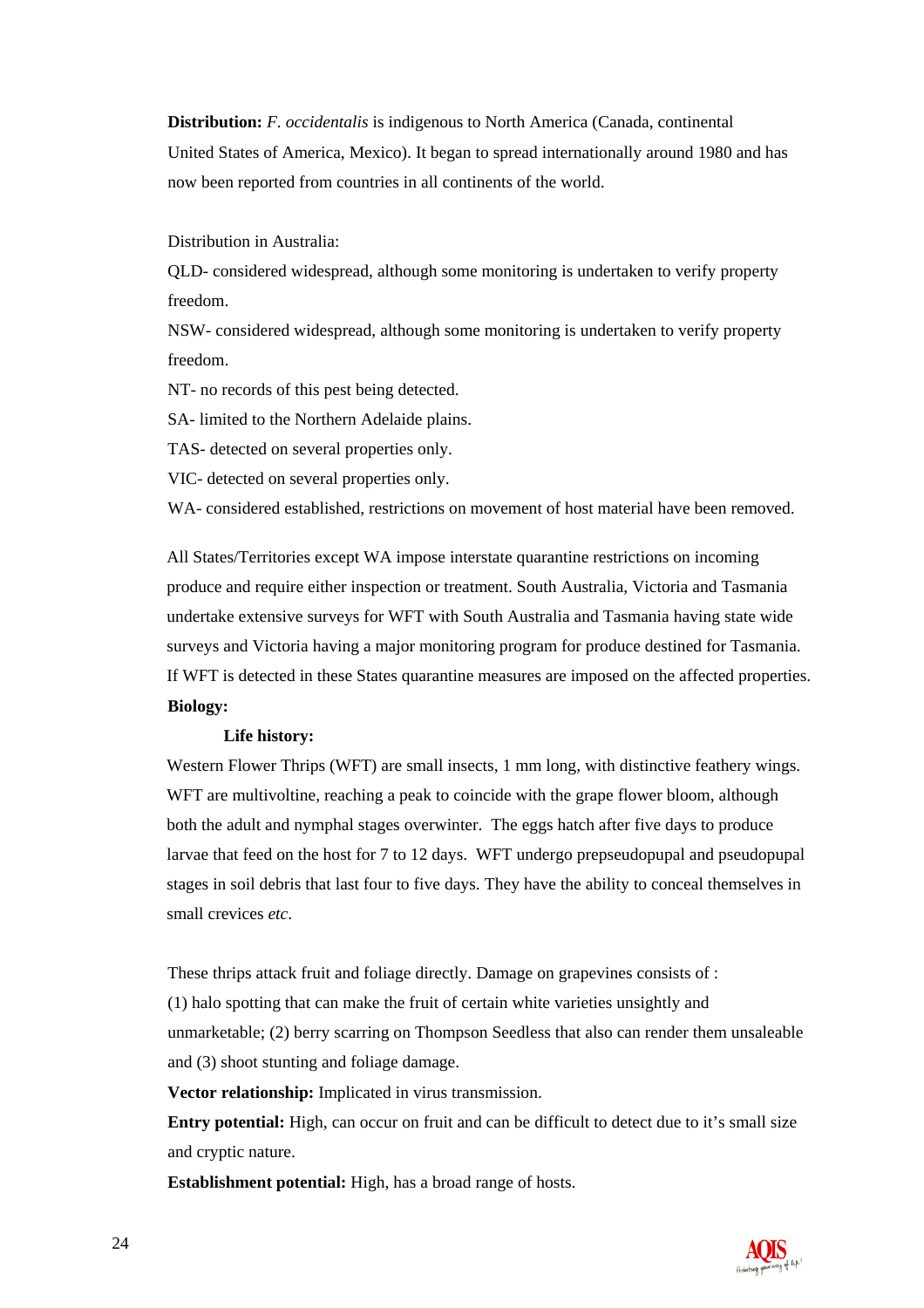**Spread potential:** High, capable of dispersal by wind currents.

**Economic importance:** Moderate, species is a minor pest on grapes but can sporadically become a serious pest on other crops.

**Quarantine status:** Quarantine pest.

**Estimated risk:** Moderate. WFT are already established in some Australian states however, all States/Territories except WA impose interstate quarantine restrictions.

#### **References:**

1. Flaherty, D. L., Christensen, L. P., Lanini, W. T., Marois, J. J., Phillips, P. A., Wilson, L. T. (eds) (1992). Grape pest management, second edition. Division of Agriculture and Natural Resources : University of California, Berkeley, 400 pp.

2. Smith, I. M., McNamara, D. G., Scott, P. R., and Holderness, M. (1997). Quarantine pests for Europe. Data sheets on quarantine pests for the European Communities and for the European and Mediterranean Plant Protection Organisation. (2nd ed.) CAB International: New York 1425 pp.

#### **4.1.12. Species:** *Harrisina brillians* **Barnes and McDunnough, 1910 [Lepidoptera:**

#### **Zygaenidae]**

**Synonyms:** *Harrisina metallica* Stretch, 1885.

**Common name(s):** western grape leaf skeletonizer (GLS).

**Hosts:** *Parthenocissus cuspidata* (Boston ivy); *Parthenocissus quinquefolia* (Virginia creeper); *Vitis vinifera* (grape vine). Possible incidental hosts include: *Prunus armeniaca* (apricot); *Prunus avium* (cherry); *Prunus dulcis* (almond) and *Rosa* spp. (roses).

**Plant part affected:** fruit; leaves.

**Distribution:** Mexico; United States of America (Arizona, California).

GLS was originally distributed through Arizona, Colorado, Nevada, Utah and Mexico (Aguascalientes, Chihuahua, Coahuila, Sonora).

#### **Biology:**

#### **Life history:**

GLS produce three generations per year. The white to pale yellow, capsular shaped eggs of GLS are 0.4mm x 0.6mm . Most egg clusters are laid on the underside of leaves where they hatch simultaneously. GLS has five larval stages, and the strongly gregarious larvae feed together in circular rows for the first three instars. They strip underside tissue from leaves, forming "white spots". The larvae grow from 1.6 to 16 mm long from the first to the fifth instar which pupate in silken cocoons. Pupae are found in trash at the base of grape vines or under loose bark. GLS overwinters in the pupal stage. Oviposition of first generation adults occurs after the flush of new shoots and leaves on grapevines in Spring

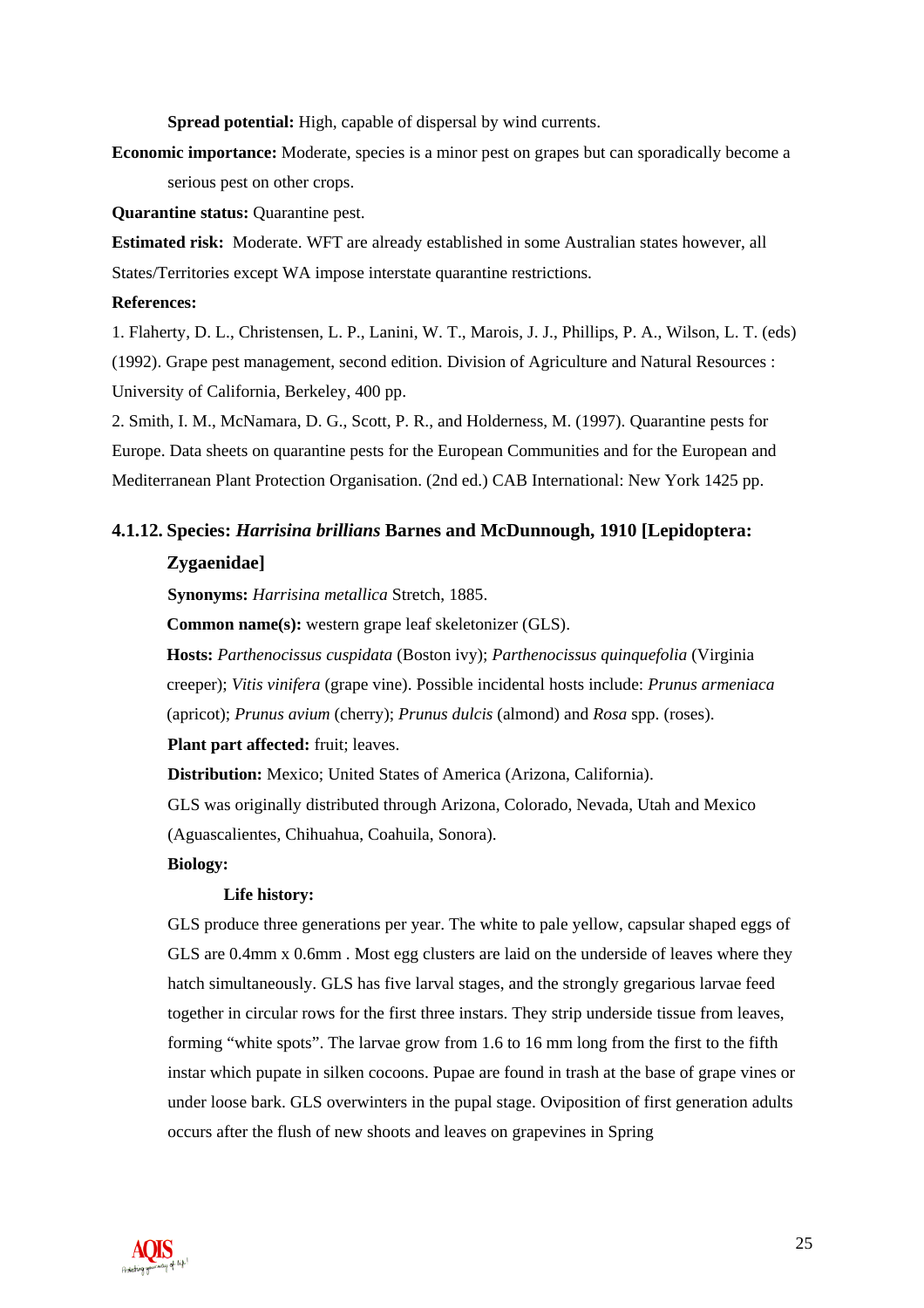Larvae destroy the leaf blade without damaging the upper epidermis. The first to third instar larvae feed on the lower leaf surface, leaving only the veins and upper cuticle. The fourth and fifth instar larvae skeletonize the leaves, leaving only the larger veins. Complete defoliation by second and third generation GLS has occured in the central San Joaquin Valley in California. Where population levels are high, fourth and fifth instar larvae feed on berries after they have consumed most of the foliage. Feeding damage to bunches usually causes bunch rot and results in the loss of the entire cluster.

**Entry potential:** Low, larvae mostly colonise leaves.

 **Establishment potential:** Moderate, in areas where host is present.

**Spread potential:** Moderate, adults have ability to fly and females can deposit a large number of eggs on potential hosts.

**Economic importance:** Severe. In parts of California the larvae of this insect is a serious defoliating pest of vineyards, backyard grapevines and wild grapes in parks and along rivers and streams.

**Quarantine status:** Quarantine pest.

**Estimated risk:** Moderate, pupae can tolerate cold, damage to crop can be severe.

#### **References:**

1. Bournier, A. (1977). Grape insects. Annual Review of Entomology 22: 355 – 376.

2. Flaherty, D. L., Christensen, L. P., Lanini, W. T., Marois, J. J., Phillips, P. A., Wilson, L. T. (eds) (1992). Grape pest management, second edition. Division of Agriculture and Natural Resources : University of California, Berkeley, 400 pp.

3. McGrew, J. R., Still, G. W. (1972). Control of grape diseases and insects in the eastern United States. Farmers' Bulletin 1893: 24.

#### **4.1.13. Species:** *Platynota stultana* **Walshingham, 1884 [Lepidoptera: Tortricidae]**

**Synonyms:** *Platynota chiquitana* Barnes and Busck, 1920.

**Common name(s):** carnation moth; cotton leaf roller; leaf tier; omnivorous leaf roller; orange calyx worm; orange platynota; orange web worm; rose leaf roller.

**Hosts:** *Apium graveolens* (celery); *Beta vulgaris* ssp. *vulgaris* (sugar beet)*, Capsicum annuum* (capsicum); *Citrullus* spp. (melon); *Citrus* (orange, lime etc.); *Duchesnea indica* (Indian strawberry); *Gossypium arboreum* (cotton); *Juglans regia* (walnut); *Lactuca sativa* (lettuce); *Lycopersicon esculentum* (tomato); *Malus domestica* (apple); *Medicago sativa* (alfalfa); *Piper nigrum* (pepper); *Prunus armeniaca* (apricot); *Prunus domestica* (plum); *Prunus persica* var. *nucipersica* (nectarine); *Prunus persica* (peach); *Sorghum bicolor* (sorghum); *Vitis vinifera* (grape vine).

 Susceptible ornamentals include: *Aster subulatus* (aster); *Petrorhagia* spp. (carnation); *Chrysanthemum morifolium* (chrysanthemum); *Cyclamen persicum* (cyclamen);

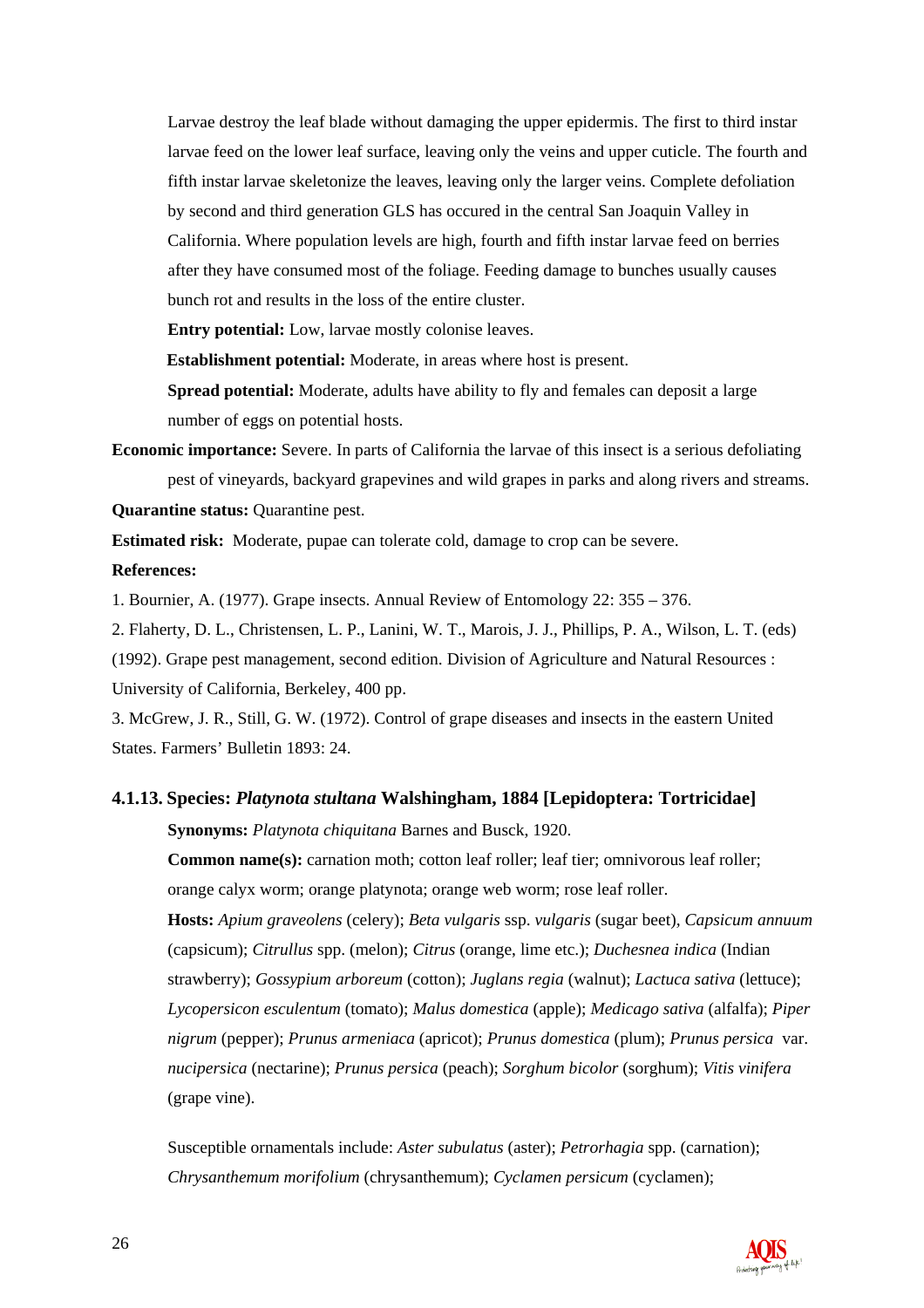*Eucalyptus* sp. (eucalyptus); *Fuchsia* spp. (fuschia); *Geranium carolinianum* (geranium); *Portulaca oleracea* (common purslane); *Rosa* spp. (roses).

 Susceptible weeds are: *Artemisia douglasiana* (California mugwort); *Malva parviflora* (cheeseweed); *Canada fleabane* (horseweed or mare's tail); *Chenopodium album* (lambsquarters); *Amaranthus* spp. (pigweed).

**Plant part affected:** flower (by larvae); fruit (internal feeding by larvae); leaves (by larvae). Leaf feeding is generally minor. Onivorous leaf roller pupae gather amongst flower clusters, leaves and shoot tips.

**Distribution:** United States of America (Arizona, California, Florida, Illinois, Maryland, Massachusetts, Mexico, Michigan, Texas, Virginia, Pennsylvania and Washington).  **Biology:**

#### **Life history:**

Omnivorous leaf rollers produce six generations per year, comprising a life cycle of 30 to 45 days. Larval omnivorous leaf rollers overwinter in grape mummies, vineyard weeds, and other trash in the vineyard. In spring, larvae complete their development and the emerging moths lay shingle–like egg masses on grape leaves. The eggs hatch 5 days after oviposition. The solitary larvae web two young leaves together to form a nest in which they feed. Newly hatched larvae are less than 1.6 mm long and mature larvae average about 12.7 mm. Larvae usually moult five times before pupation. The insect attacks all non-woody parts of vines.  **Entry potential:** High, as larvae are internal feeders in fruit (they also damage grape leaves). **Establishment potential:** High, has a broad range of hosts.

**Spread potential:** High, short life cycle with six generations per year.

**Economic importance:** High. The omnivorous leaf roller causes serious damage in California's Central Valley and North Coast vineyards by way of attacking nonligneous parts of grapes.

Omnivorous leaf rollers feed on developing berries and flowers, which enables fungal rot organisms to enter fruit at the sites where it feeds. Bunch rot can cause up to 15% loss of grapes.

**Quarantine status:** Quarantine pest.

**Estimated risk:** High, carried internally in fruit.

#### **References:**

1. Bournier, A. (1977). Grape insects. Annual Review of Entomology 22: 355 – 376.

2. Flaherty, D. L., Christensen, L. P., Lanini, W. T., Marois, J. J., Phillips, P. A., Wilson, L. T. (eds) (1992). Grape pest management, second edition. Division of Agriculture and Natural Resources : University of California, Berkeley, 400 pp.

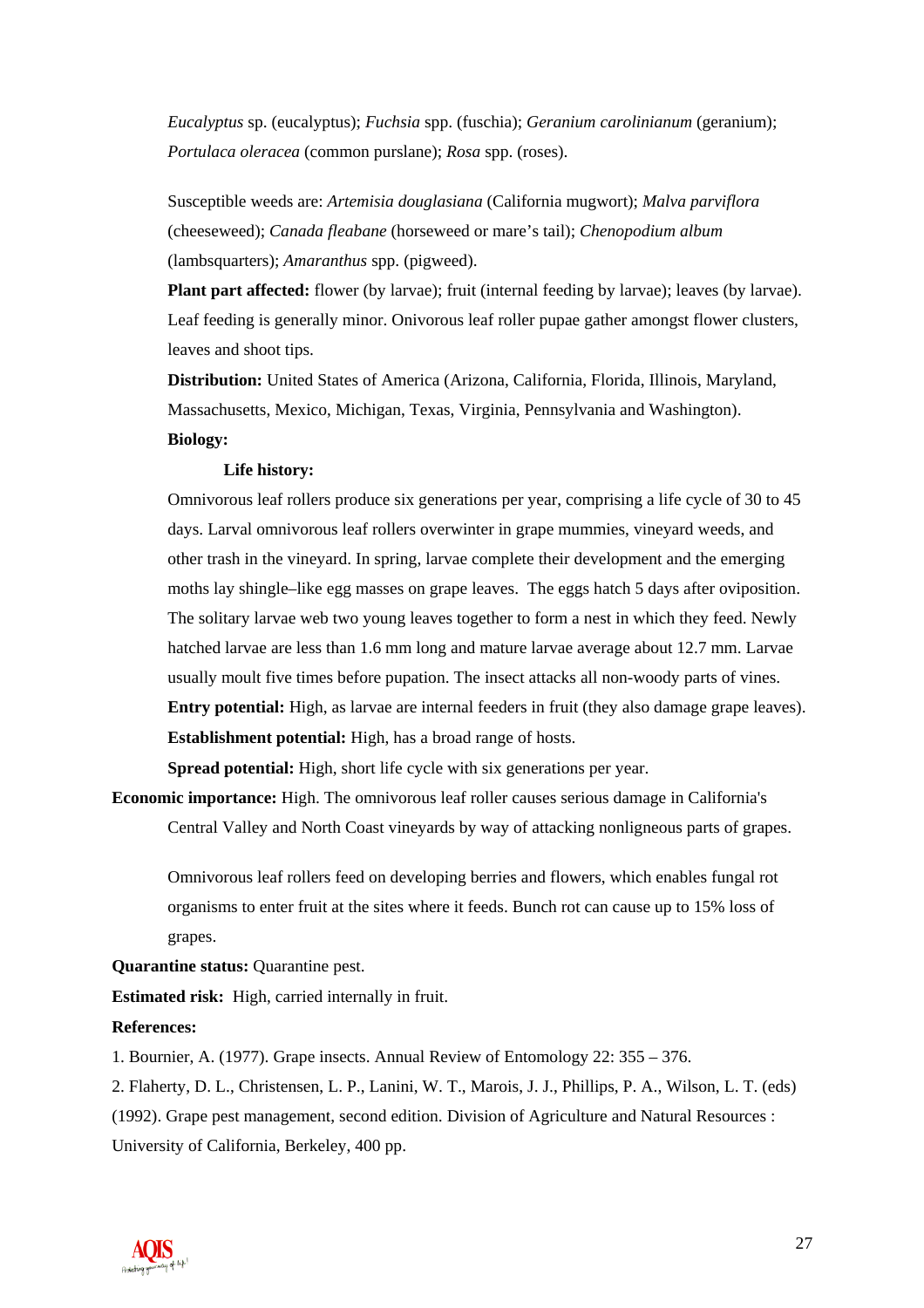3. Lynn, C. D. (1969). Omnivorous leaf roller, an important new grape pest in the San Joaquin Valley. California Agriculture 23: 16 – 17.

4. Van der Geest, L.P.S., and Evenhius, H.H. (1991)*.* Tortricid Pests, their Biology, Natural Enemies and Control. Elseveir Science Publishers: The Netherlands 808 pp.

#### **4.1.14. Species:** *Pseudococcus maritimus* **(Erhorn, 1900) [Hemiptera: Pseudococcidae]**

 **Synonyms:** *Dactylopius maritimus* (Ehrhorn, 1900); *Planococcus maritimus* (Erhorn, 1900); *Pseudococcus bakeri* Essiz, 1910; *Pseudococcus omniverae* Hollinger, 1917.  **Common name(s):** grape vine mealybug (GMB).

 **Hosts:** *Alternanthera pungens* (khaki weed); *Camellia sinensis* (tea); *Citrus* spp. (orange, lime); *Cydonia oblonga* (quince); *Gladiolus* spp. (gladiolus); *Juglans regia* (walnut); *Lens culinaris* (lentils); *Malus domestica* (apple); *Manihot esculenta* (cassava); *Medicago sativa* (alfalfa); *Parthenium* spp. (parthenium weed); *Prunus armeniaca* (apricot); *Prunus persica* (peach); *Pyrus communis* (pear); *Solanum tuberosum* (potato); *Solidago sempervirens* (golden rod); *Vitis vinifera* (grape vine).

**Plant part affected:** adult insects contaminate foliage and fruits.

**Distribution:** Argentina; Azerbaijan; Brazil; Chile; Egypt; Georgia; Gibraltar; Guatemala; Iran; Mexico; New Zealand; Peru; South Africa; Sri Lanka; United States of America (California, Hawaii).

#### **Biology:**

#### **Life history:**

Small, white waxy insects; adult males only are winged. The wingless females lay up to 600 eggs in an ovisac. The early instar stage males and females appear similar. The male passes through three nymphal instars, then forms a flimsy cottony cocoon about 3 mm long where pupation occurs.

The juveniles and adult females form clusters on leaves and at the base of berries. GMB overwinter under old wood as eggs or newly hatched crawlers. Eggs are usually laid under old wood, however in spring eggs are at times laid within the grape clusters. Honey dew causes down-grading of bunches of grape berries. It is most severe on varieties that produce clusters close to the base of the shoot.

**Entry potential:** Moderate to high, as GMB may thrive in fruit clusters and are mobile. **Establishment potential:** Moderate to high, broad range of hosts.

**Spread potential:** Low to moderate, mealybugs tend not to disperse quickly.

**Economic importance:** Moderate. GMB have a wide range of hosts. They do not reduce crop yield, but contaminate fruit and foliage. Susceptibility to GMB damage varies by variety.

**Quarantine status:** Quarantine pest.

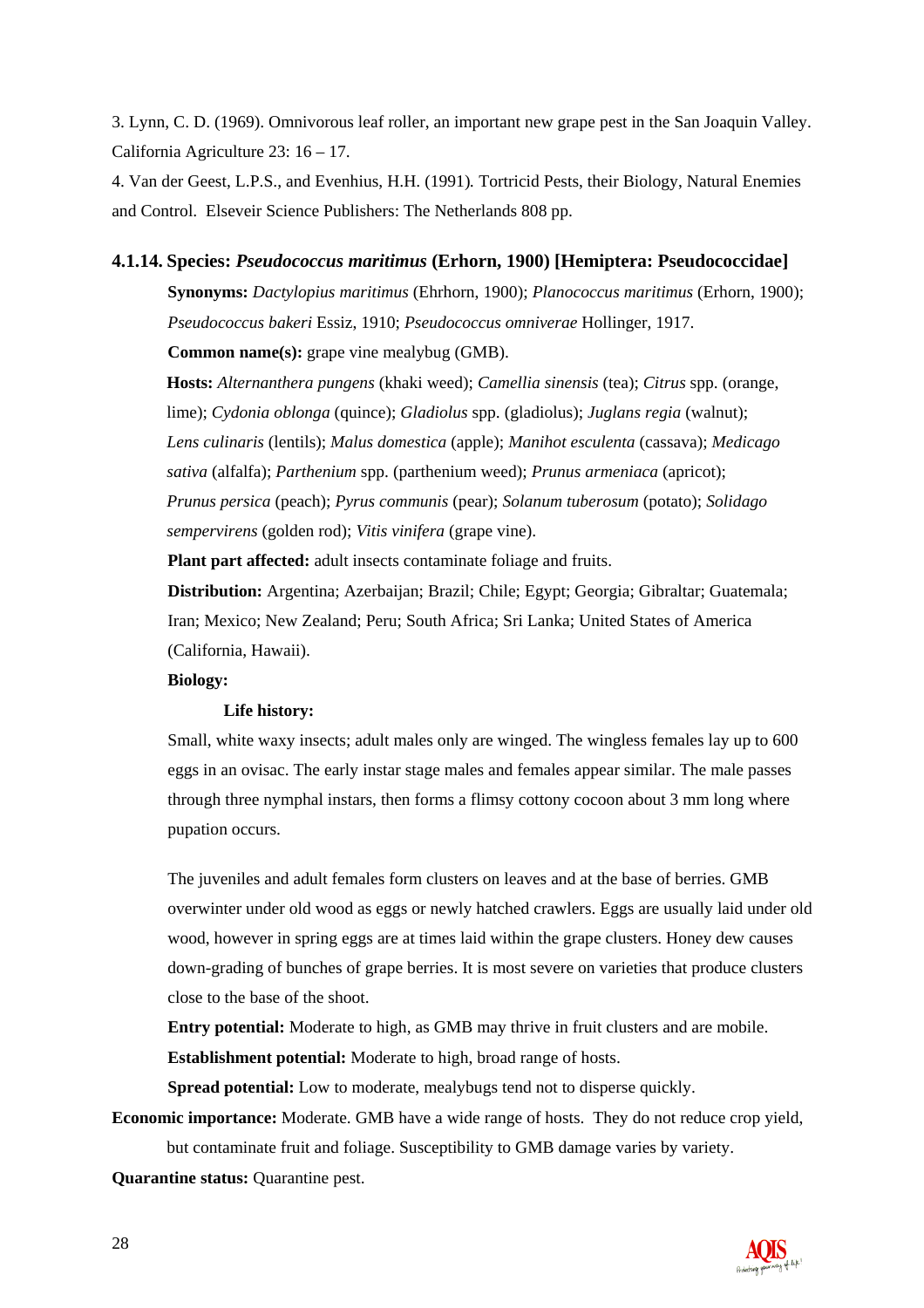**Estimated risk:** Moderate to high in fruit, broad range of hosts, and some GMB stages are difficult to detect due to their small size. GMB is important in California as a pest of grapes, particularly in areas of the Kern and Tulare Counties. It is sometimes found in the Salinas and Santa Clara Valleys, but it is not considered important there. In 1978 and 1979 GMB outbreaks were also reported in Napa Valley vineyards.

#### **References:**

1. Bournier, A. (1977). Grape insects. Annual Review of Entomology 22: 355 – 376.

2. Flaherty, D. L., Christensen, L. P., Lanini, W. T., Marois, J. J., Phillips, P. A., Wilson, L. T. (eds) (1992). Grape pest management, second edition. Division of Agriculture and Natural Resources : University of California, Berkeley, 400 pp.

3. McGrew, J. R., Still, G. W. (1972). Control of grape diseases and insects in the eastern United States*.* Farmers' Bulletin 1893: 24.

#### **4.1.15. Species:** *Scirtothrips citri* **(Moulton, 1909) [Thysanoptera: Thripidae]**

**Synonyms:** *Euthrips citri* Moulton, 1909.

**Common name(s):** California citrus thrips; Californian thrips.

**Hosts:** Primarily C*itrus* spp. Other plants: *Carya illinoensis* (pecan); *Gossypium hirsutum* (cotton); *Magnolia* spp. (magnolia); *Phoenix dactylifera* (date); *Rosa* spp. (roses); *Vitis vinifera* (grape vine).

**Plant part affected:** fruit (grapes and citrus); leaves.

**Distribution:** Mexico (northern); United States of America (Arizona, California and Florida).  **Biology:**

#### **Life history:**

Californian citrus thrips can produce eight generations per year in favourable conditions. Adult thrips are less than 1mm in length, orange yellow insects with fringed wings. Female lays about 25 eggs in new leaf tissue, young fruit, or green twigs during spring and summer. First instar larvae are very small, whereas second instar larvae are about the size of adults, spindle-shaped, and wingless. They feed actively on tender leaves and young fruit, especially under the sepals of young fruit. Third and fourth instar (prepupa and pupa) thrips do not feed and complete development on the ground or in the crevices of trees. When adults emerge, they move actively around the tree foliage.

**Entry potential:** Low, only young fruits are attacked and the species may occasionally infest grape berries. The risk of thrips being carried on harvested mature fruits is minimal. **Establishment potential:** High, has a broad range of hosts including citrus. **Spread potential:** Low.

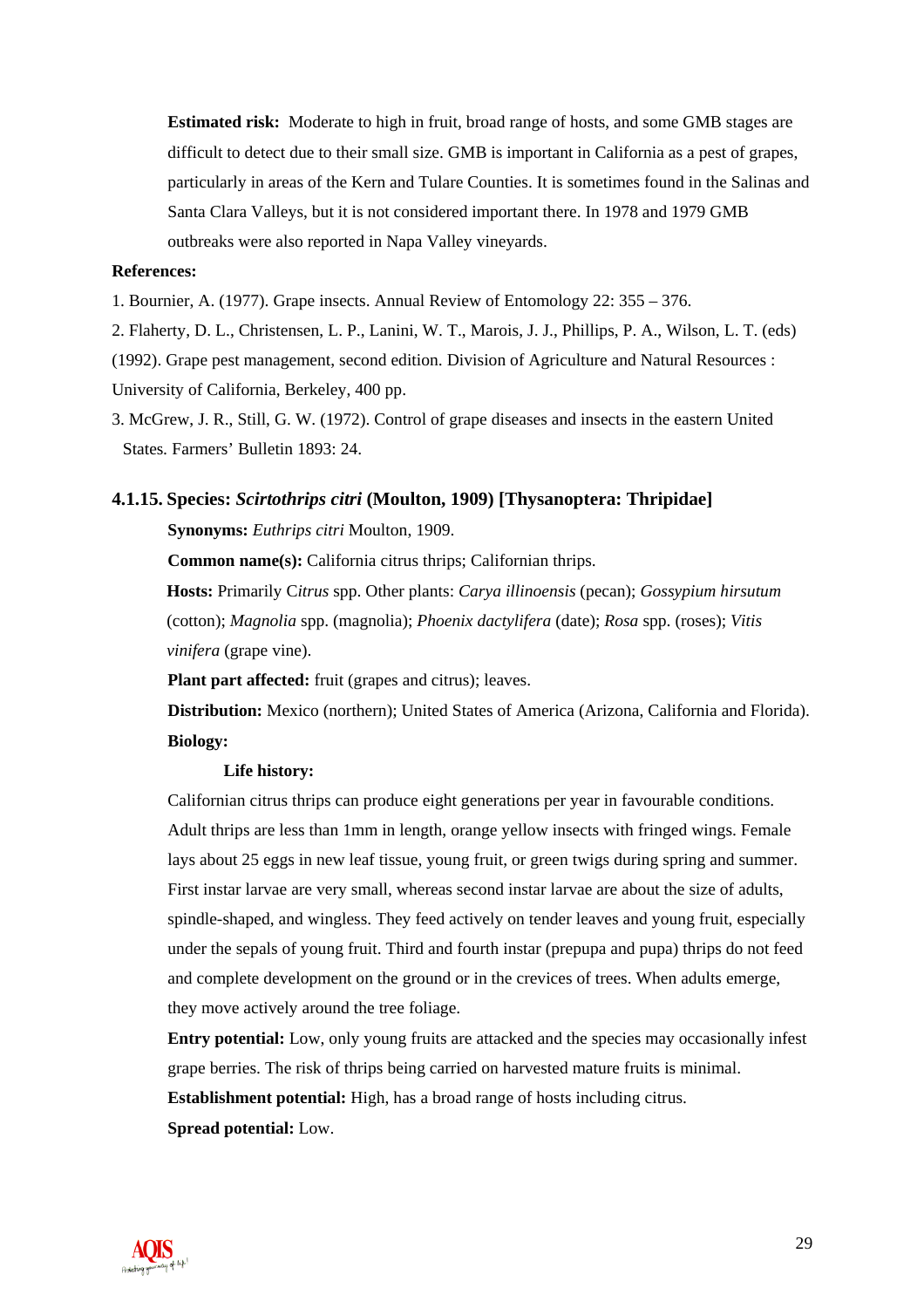There is limited potential for the natural spread of *S. citri*. For example, it could be carried on nursery plants, however such interceptions are relatively rare. Unlike many other Thysanoptera, *Scirtothrips* spp. seem to require access to soft green tissues, except when pupating in leaf litter and soil.

 Hence, only seedlings or cuttings with young growing leaf buds are liable to carry these pests. There is no direct evidence that *S.citri* has been dispersed beyond its natural range by human activity.

**Economic importance:** Californian citrus thrips have only been reported as a pest of grapes in Coachella Valley, Riverside County in California. Distorted leaf tips are observed when large populations are present in late summer and fall. Their feeding is not usually considered damaging. Occasionally Californian citrus thrips may scar young grape berries in the first few rows adjoining citrus groves. They seldom require control.

**Quarantine status:** Quarantine pest.

**Estimated risk:** Moderate to low, the species is present in California and there is a possibility for it to be introduced via leaves or berries of grapes.

*S. citri* has recently been added to the European and Mediterranean Plant Protection Organization (EPPO) A1 list but has not been classed as a quarantine pest by any other regional plant protection organization. The occurrence of *S. citri* in citrus-growing areas with a subtropical or Mediterranean climate suggests that it could probably establish on citrus in southern Europe and the Mediterranean area. It is a damaging pest of citrus, and requires insecticide treatments.

#### **References:**

1. Flaherty, D. L., Christensen, L. P., Lanini, W. T., Marois, J. J., Phillips, P. A., Wilson, L. T. (eds) (1992). Grape pest management, second edition. Division of Agriculture and Natural Resources : University of California, Berkeley, 400 pp.

2. Smith, I. M., McNamara, D. G., Scott, P. R., and Holderness, M. (1997). Quarantine pests for Europe. Data sheets on quarantine pests for the European Communities and for the European and Mediterranean Plant Protection Organisation. (2nd ed.) CAB International: New York 1425 pp.

#### **4.1.16. Species:** *Tetranychus pacificus* **McGregor, 1919 [Acarina: Tetranychidae]**

**Synonyms:** *Dactylopius maritimus* Ehrhorn, 1900

**Common name(s):** Pacific spider mite (PSM).

**Hosts:** *Gossypium arboreum* (cotton); *Juglans regia* (walnut)*; Phaseolus lunatus* (lima bean); *Prunus persica* var. *nucipersica* (nectarine); *Prunus dulcis* (almond)*; Rubus idaeus* (raspberry)*; Vitis vinifera* (grape vine).

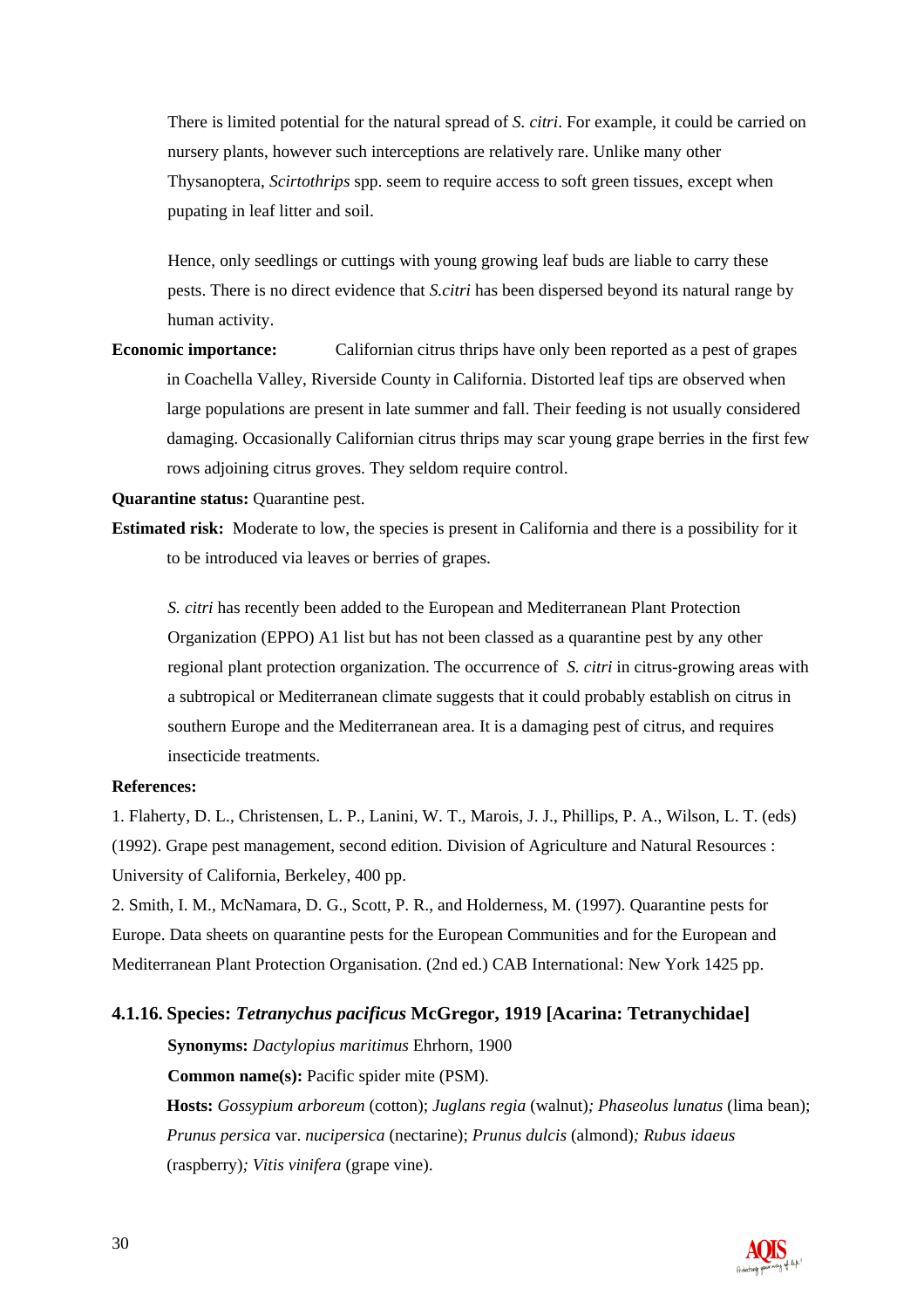**Plant part affected:** leaves (grape).

**Distribution:** Canada; Mexico; United States of America (California).  **Biology:** 

#### **Life history:**

PSM deposits single eggs on the leaf undersurface, particularly between midrib and veins. PSM eggs are found on the upper leaf surface only when population densities are high. The life span of adult females is nine days, and the 57 eggs the female lays have a generation time of 12 days at 29 °C.

Newly hatched larvae have six legs, while the protonymphs have eight legs. Adult Pacific mite females are 0.5 mm long. The insect feeds on exposed leaves, and the damage changes from yellow spots to necrotic areas on the bronzed leaves. Damage appears worse along the shoulder and tops of the vines.

**Entry potential:** Moderate to high, may be present as a hitchhiker on fruit if populations are high.

**Establishment potential:** Moderate to high, as it has a broad range of hosts.

**Spread potential:** High, mites can be carried on wind currents.

**Economic importance:** High, it can cause a significant proportion of yield loss in a number of crops. Fruit quality or maturity may be adversely affected by PSM because of loss of productive leaf surface. Leaf shedding occurs with heavy PSM populations. Thompson Seedless grapes are very susceptible to PSM.

**Quarantine status:** Quarantine pest.

**Estimated risk:** High, the species is present in California and it could be introduced if populations are high.

#### **References:**

1. Bournier, A (1977). Grape insects. Annual Review of Entomology 22: 355 – 376.

1. Flaherty, D. L., Christensen, L. P., Lanini, W. T., Marois, J. J., Phillips, P. A., Wilson, L. T. (eds) (1992). Grape pest management, second edition. Division of Agriculture and Natural Resources : University of California, Berkeley, 400 pp.

### **5. QUARANTINE STATUS OF PESTS AND DISEASES ASSOCIATED WITH TABLE GRAPES IN CALIFORNIA**

Of the 147 arthropod species known on grapes in the United States, 109 species are reported to occur in California. Of the 109 species, 37 also occur in Australia. Of the 37 species, two insect pests are under official control in some states in Australia. However, one insect species (grape phylloxera) is not found on the commodity pathway and is therefore not of concern for imported grape fruit. Of the remaining 72 species, 16 are of quarantine concern as they do not occur in Australia and can cause

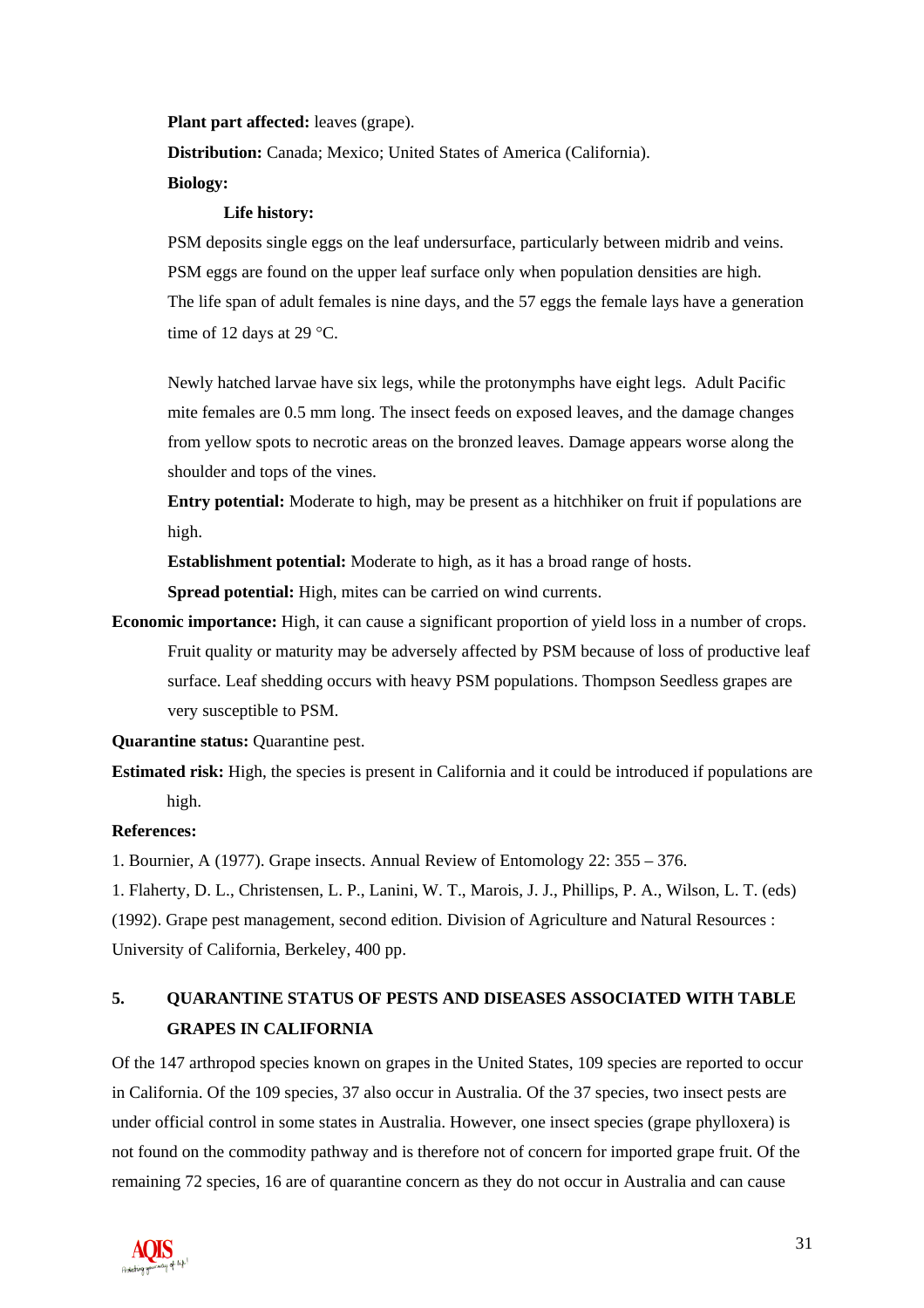economic damage and may be associated with table grapes throughout the production and marketing chain.

There are 118 micro-organisms (fungi, bacteria, viruses etc.) reported on grapes in the USA, of which 82 have been reported to occur in California. Of these, 67 also occur in Australia and none of the remaining micro-organisms are of quarantine concern.

Table 1 shows the biological assessment of the quarantine status of arthropods and diseases of grapes present in the United States of America. The table does not include ectoparasitioids and endoparasitoids and social insects that are not deemed as direct pests on grapes in California.

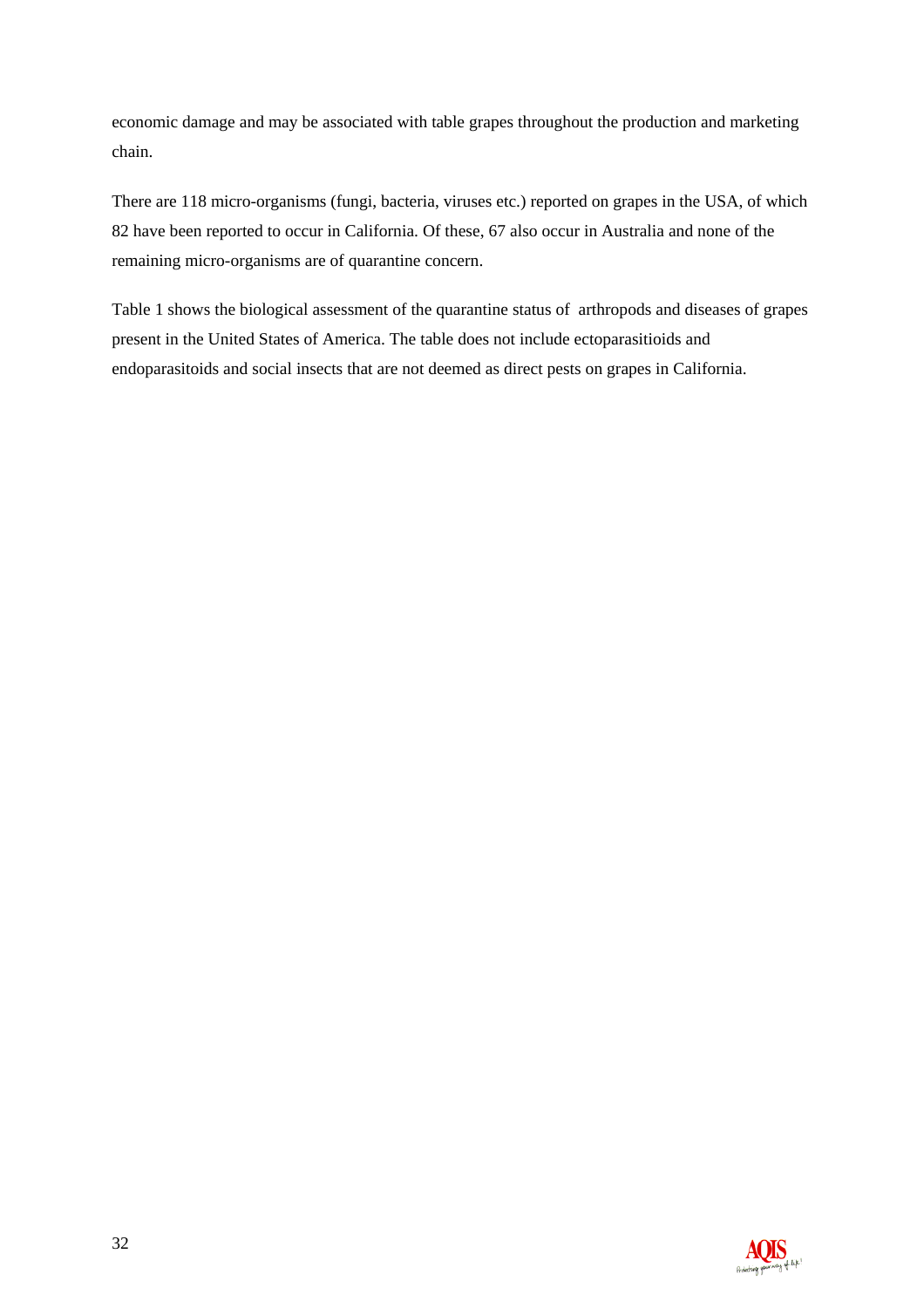| Species <sup>1</sup> |                            | Common Name                                                       |            | Present in | Present in | Australian                  | Present                               | Quarantine                                                                  |
|----------------------|----------------------------|-------------------------------------------------------------------|------------|------------|------------|-----------------------------|---------------------------------------|-----------------------------------------------------------------------------|
|                      |                            |                                                                   | <b>USA</b> | California | Australia  | Quarantine<br><b>Status</b> | on<br>Pathway <sup>2</sup><br>(fruit) | Risk<br>Management<br>Required                                              |
|                      | <b>ARTHROPODS</b>          |                                                                   |            |            |            |                             |                                       |                                                                             |
| $\mathbf{1}$         | Acia lineatifrons          | leafhopper                                                        | yes        | no         | no         | quarantine<br>pest          | no                                    |                                                                             |
| $\sqrt{2}$           | Agrotis ipsilon            | greasy (black)<br>cutworm                                         | yes        | yes        | yes        | non-<br>quarantine<br>pest  | no                                    |                                                                             |
| $\mathfrak{Z}$       | Aleurocanthus<br>woglumi   | citrus black fly;<br>blue grey fly;<br>citrus spring<br>white fly | yes        | no         | no         | quarantine<br>pest          | no                                    |                                                                             |
| $\overline{4}$       | Altica ampelophaga         | flea beetle                                                       | yes        | no         | no         | quarantine<br>pest          | no                                    |                                                                             |
| $\overline{5}$       | Altica chalybea            | grape flea<br>beetle                                              | yes        | yes        | no         | quarantine<br>pest          | no                                    |                                                                             |
| $6\,$                | Altica torguata            | grape vine flea<br>beetle<br>(leaf beetle)                        | yes        | yes        | no         | quarantine<br>pest          | no                                    |                                                                             |
| $\boldsymbol{7}$     | Amanthes<br>$c$ -nigrum    | spotted<br>cutworm                                                | yes        | yes        | no         | quarantine<br>pest          | no                                    |                                                                             |
| $8\,$                | Ampeloglypter ater         | grape cane<br>girdler                                             | yes        | yes        | no         | quarantine<br>pest          | no                                    |                                                                             |
| 9                    | Ampeloglypter<br>sesostris | grape cane<br>gallmaker                                           | yes        | yes        | no         | quarantine<br>pest          | no                                    |                                                                             |
| 10                   | Amyelois transitella       | navel<br>orangeworm                                               | yes        | yes        | no         | quarantine<br>pest          | yes                                   | methyl<br>bromide<br>fumigation,<br>standard<br>phytosanitary<br>procedures |
| 11                   | Aonidiella aurantii        | California red<br>scale                                           | yes        | yes        | yes        | non-<br>quarantine<br>pest  | no                                    |                                                                             |
| 12                   | Aphis citricola            | aphid                                                             | yes        | yes        | no         | quarantine<br>pest          | no                                    |                                                                             |
| 13                   | Aphis gossipyii            | cotton aphid                                                      | yes        | yes        | yes        | non-<br>quarantine<br>pest  | no                                    |                                                                             |
| 14                   | Aphis illinoisensis        | grape vine<br>aphid                                               | yes        | no         | no         | quarantine<br>pest          | no                                    |                                                                             |
| 15                   | Arboridia adanae           | grape<br>leafhopper                                               | yes        | no         | no         | quarantine<br>pest          | no                                    |                                                                             |
| $16\,$               | Arboridia apicalis         | grape<br>leafhopper                                               | yes        | no         | no         | quarantine<br>pest          | no                                    |                                                                             |
| 17                   | Argyrotaenia<br>citrana    | orange tortrix                                                    | yes        | yes        | no         | quarantine<br>pest          | yes                                   | methyl<br>bromide<br>fumigation,<br>standard<br>phytosanitary<br>procedures |

### **Table 1. Biological assessment of the quarantine status of arthropods and diseases**

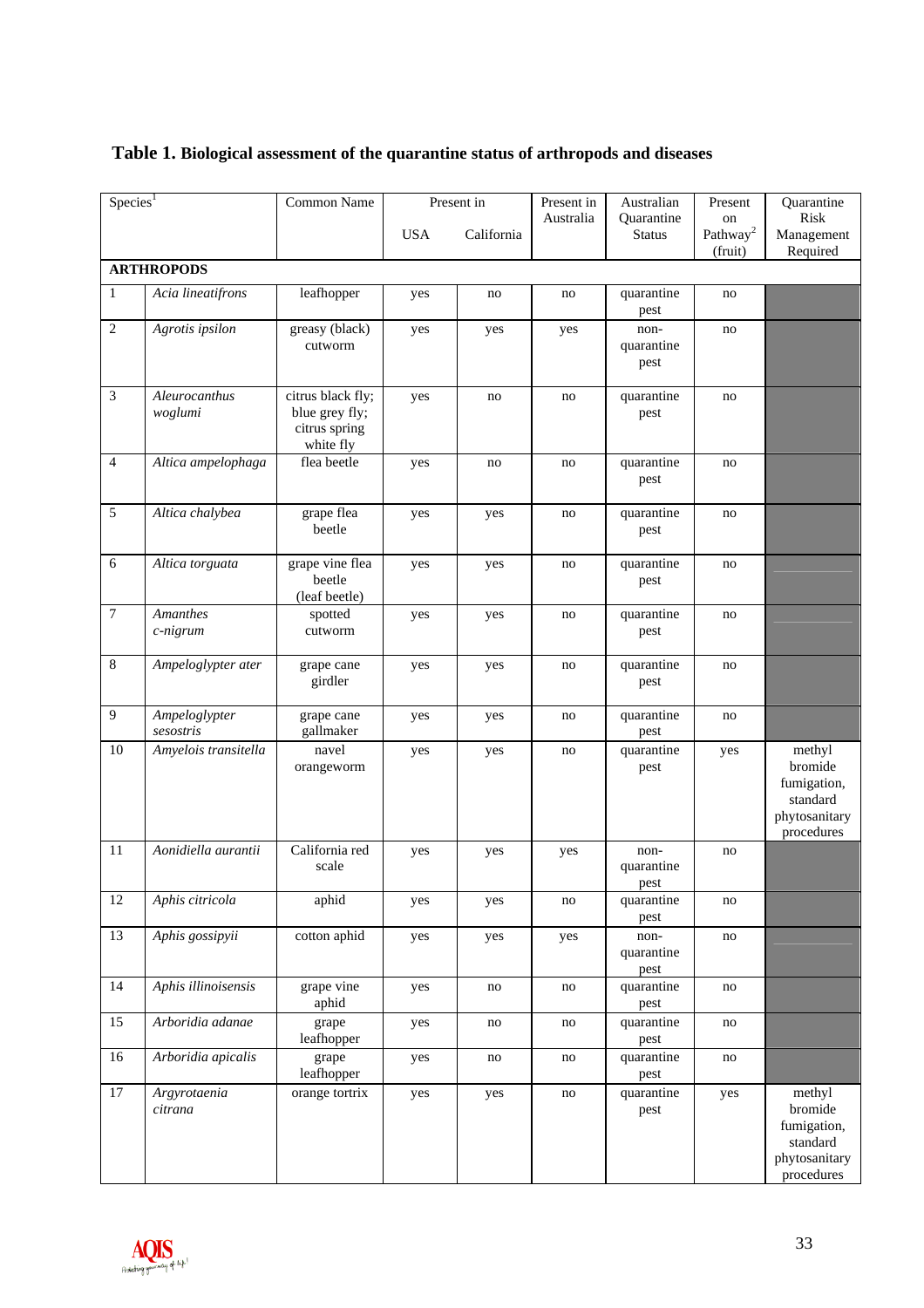| Species <sup>1</sup> |                            | Common Name                     |            | Present in | Present in            | Australian         | Present                         | Quarantine             |
|----------------------|----------------------------|---------------------------------|------------|------------|-----------------------|--------------------|---------------------------------|------------------------|
|                      |                            |                                 |            |            | Australia             | Quarantine         | on                              | Risk                   |
|                      |                            |                                 | <b>USA</b> | California |                       | <b>Status</b>      | Pathway <sup>2</sup><br>(fruit) | Management<br>Required |
| 18                   | Argyrotaenia<br>velutinana | red banded leaf<br>roller       | yes        | no         | no                    | quarantine<br>pest | no                              |                        |
| 19                   | Asterolecanium             | pustule scale,                  | yes        | yes        | no                    | quarantine         | no                              |                        |
|                      | pustulans                  | oleander pit                    |            |            |                       | pest               |                                 |                        |
|                      |                            | scale, akee                     |            |            |                       |                    |                                 |                        |
| $20\,$               | Aspidiotus nerii           | fringed scale<br>oleander scale | yes        | yes        | yes                   | non-               | no                              |                        |
|                      |                            |                                 |            |            |                       | quarantine         |                                 |                        |
|                      |                            |                                 |            |            |                       | pest               |                                 |                        |
| 21                   | Blapstinus sp.             | darkling                        | yes        | yes        | no                    | quarantine         | no                              |                        |
| 22                   |                            | ground beetle<br>western grape  |            |            |                       | pest               |                                 |                        |
|                      | <b>Bromius</b> obscurus    | root worm                       | yes        | yes        | no                    | quarantine<br>pest | no                              |                        |
| 23                   | Cadra figulilella          | raisin moth                     | yes        | yes        | yes                   | non-               | no                              |                        |
|                      |                            |                                 |            |            |                       | quarantine         |                                 |                        |
|                      |                            |                                 |            |            |                       | pest               |                                 |                        |
| 24                   | Caliothrips                | bean thrips                     | yes        | yes        | no                    | quarantine         | yes                             | methyl                 |
|                      | fasciatus                  |                                 |            |            |                       | pest               |                                 | bromide<br>fumigation, |
|                      |                            |                                 |            |            |                       |                    |                                 | standard               |
|                      |                            |                                 |            |            |                       |                    |                                 | phytosanitary          |
|                      |                            |                                 |            |            |                       |                    |                                 | procedures             |
| 25                   | Carnocephala<br>fulgida    | leafhopper                      | yes        | no         | no                    | quarantine<br>pest | no                              |                        |
| 26                   | Carpophilus sp.            | dried fruit                     | yes        | no         | yes                   | non-               | no                              |                        |
|                      |                            | beetle                          |            |            |                       | quarantine<br>pest |                                 |                        |
| 27                   | Cerasphorus                | grape trunk                     | yes        | no         | no                    | quarantine         | no                              |                        |
|                      | albofasciatus              | borer                           |            |            |                       | pest               |                                 |                        |
| 28                   | Ceratitis capitata         | mediterranean                   | yes        | no         | yes                   | quarantine         | no                              |                        |
|                      |                            | fruit fly                       |            |            | (official<br>control- | pest               |                                 |                        |
|                      |                            |                                 |            |            | Western               |                    |                                 |                        |
|                      |                            |                                 |            |            | Australia)            |                    |                                 |                        |
| 29                   | Ceresa bubalus             | leafhopper                      | yes        | no         | no                    | quarantine<br>pest | no                              |                        |
| 30                   | Chrysomphalus              | Florida red                     | yes        | yes        | yes                   | non-               | no                              |                        |
|                      | aonidum                    | scale                           |            |            |                       | quarantine         |                                 |                        |
| 31                   | Cicada                     | periodical                      | yes        | yes        | no                    | pest<br>quarantine | no                              |                        |
|                      | septemdecim                | cicada                          |            |            |                       | pest               |                                 |                        |
| 32                   | Cicadella viridis          | green                           | yes        | no         | no                    | quarantine         | no                              |                        |
|                      |                            | leafhopper                      |            |            |                       | pest               |                                 |                        |
| 33                   | Coccus hesperidum          | soft brown<br>scale             | yes        | yes        | yes                   | non-               | no                              |                        |
|                      |                            |                                 |            |            |                       | quarantine<br>pest |                                 |                        |
| 34                   | Collaspis brunnea          | grape colaspis                  | yes        | no         | no                    | quarantine         | no                              |                        |
|                      |                            | beetle                          |            |            |                       | pest               |                                 |                        |
| 35                   | Coniontis parviceps        | dark brown<br>beetle            | yes        | yes        | no                    | quarantine<br>pest | no                              |                        |
| 36                   | Conoderus sp.              | wire worm                       | yes        | yes        | yes                   | non-               | no                              |                        |
|                      |                            | clickbeetle                     |            |            |                       | quarantine         |                                 |                        |
| 37                   | Contarina sp.              | grape flower                    |            |            |                       | pest               |                                 |                        |
|                      |                            | midges                          | yes        | no         | no                    | quarantine<br>pest | no                              |                        |
| 38                   | Craponius<br>inaequalis    | grape curculio                  | yes        | no         | no                    | quarantine<br>pest | no                              |                        |
|                      |                            |                                 |            |            |                       |                    |                                 |                        |

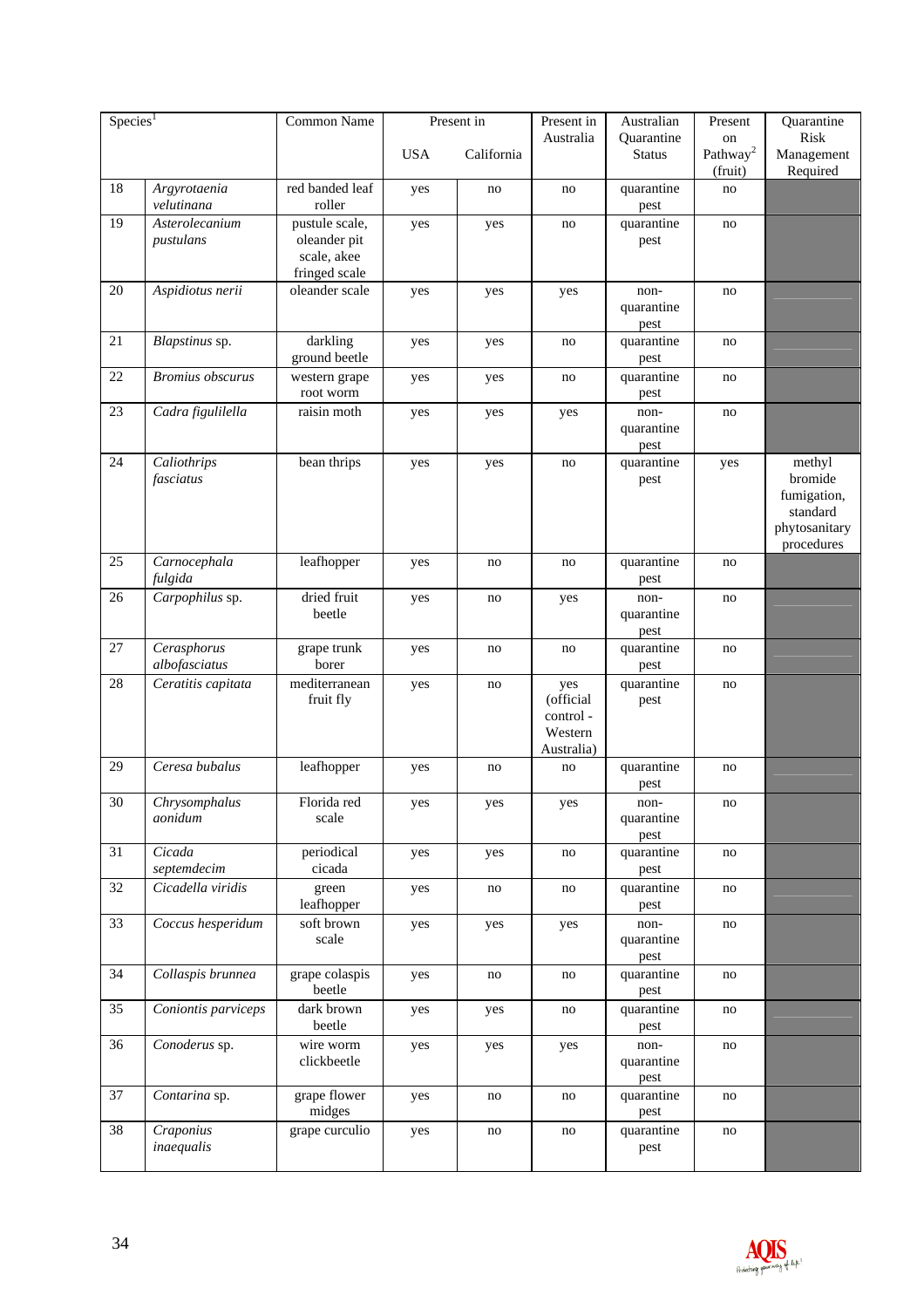| Species <sup>1</sup> |                                 | Common Name                 |            | Present in | Present in | Australian         | Present                         | Quarantine             |
|----------------------|---------------------------------|-----------------------------|------------|------------|------------|--------------------|---------------------------------|------------------------|
|                      |                                 |                             |            |            | Australia  | Quarantine         | on                              | Risk                   |
|                      |                                 |                             | <b>USA</b> | California |            | <b>Status</b>      | Pathway <sup>2</sup><br>(fruit) | Management             |
| 39                   | Daktulosphaira                  | grape                       | yes        | yes        | yes        | quarantine         | no                              | Required               |
|                      | vitifoliae                      | phylloxera                  |            |            | (official  | pest               |                                 |                        |
|                      |                                 | (cochineal                  |            |            | control-   |                    |                                 |                        |
|                      |                                 | scale, vine                 |            |            | SA, VIC,   |                    |                                 |                        |
|                      |                                 | louse)                      |            |            | NSW)       |                    |                                 |                        |
| 40                   | Desmia funeralis                | grape                       | yes        | yes        | no         | quarantine         | yes                             | methyl                 |
|                      |                                 | leaffolder                  |            |            |            | pest               |                                 | bromide<br>fumigation, |
|                      |                                 |                             |            |            |            |                    |                                 | standard               |
|                      |                                 |                             |            |            |            |                    |                                 | phytosanitary          |
|                      |                                 |                             |            |            |            |                    |                                 | procedures             |
| 41                   | Diaspidiotus uvae               | grape scale                 | yes        | yes        | no         | quarantine         | no                              |                        |
|                      |                                 |                             |            |            |            | pest               |                                 |                        |
| 42                   | Draeculacephala<br>minerva      | green<br>sharpshoooter      | yes        | yes        | no         | quarantine<br>pest | no                              |                        |
| 43                   | <b>Drepanothrips</b>            | eastern flower              | yes        | yes        | no         | quarantine         | yes                             | methyl                 |
|                      | reuteri                         | thrips                      |            |            |            | pest               |                                 | bromide                |
|                      |                                 | (grape vine                 |            |            |            |                    |                                 | fumigation,            |
|                      |                                 | thrips)                     |            |            |            |                    |                                 | standard               |
|                      |                                 |                             |            |            |            |                    |                                 | phytosanitary          |
| 44                   | Drosophila                      | vinegar fly                 |            |            |            | non-               | no                              | procedures             |
|                      | melanogaster                    |                             | yes        | yes        | yes        | quarantine         |                                 |                        |
|                      |                                 |                             |            |            |            | pest               |                                 |                        |
| 45                   | Empoasca fabae                  | potato                      | yes        | yes        | no         | quarantine         | no                              |                        |
|                      |                                 | leafhopper                  |            |            |            | pest               |                                 |                        |
| 46                   | Empoasca                        | leafhopper                  | yes        | no         | no         | quarantine         | no                              |                        |
| 47                   | punjabensis                     |                             |            |            |            | pest               |                                 |                        |
|                      | Empoasca vitis                  | grape<br>leafhopper         | yes        | no         | no         | quarantine<br>pest | no                              |                        |
| 48                   | Erythraspides vitis             | grape sawfly                | yes        | no         | no         | quarantine         | no                              |                        |
|                      |                                 |                             |            |            |            | pest               |                                 |                        |
| 49                   | Erythroneura                    | eastern grape               | yes        | no         | no         | quarantine         | no                              |                        |
|                      | calycula                        | leafhopper                  |            |            |            | pest               |                                 |                        |
| 50                   | Erythroneura<br>coloradensis    | eastern grape<br>leafhopper | yes        | no         | no         | quarantine<br>pest | no                              |                        |
| 51                   | Erythroneura                    | eastern grape               | yes        | yes        | no         | quarantine         | no                              |                        |
|                      | comes                           | leafhopper                  |            |            |            | pest               |                                 |                        |
| 52                   | Erythroneura                    | western grape               | yes        | yes        | no         | quarantine         | no                              |                        |
|                      | elegantula                      | leafhopper                  |            |            |            | pest               |                                 |                        |
| 53                   | Erythroneura                    | three banded                | yes        | no         | no         | quarantine         | no                              |                        |
|                      | maculator                       | grape<br>leafhopper         |            |            |            | pest               |                                 |                        |
| 54                   | Erythroneura                    | three banded                | yes        | no         | no         | quarantine         | no                              |                        |
|                      | tricincta                       | grape                       |            |            |            | pest               |                                 |                        |
|                      |                                 | leafhopper                  |            |            |            |                    |                                 |                        |
| 55                   | Erythroneura                    | variegated                  | yes        | yes        | no         | quarantine         | no                              |                        |
|                      | variabilis                      | eastern grape               |            |            |            | pest               |                                 |                        |
| 56                   | Erythroneura vitifex            | leafhopper<br>leafhopper    | yes        | no         | no         | quarantine         | no                              |                        |
|                      |                                 |                             |            |            |            | pest               |                                 |                        |
| 57                   | Erythroneura vitis              | leafhopper                  | yes        | no         | no         | quarantine         | no                              |                        |
|                      |                                 |                             |            |            |            | pest               |                                 |                        |
| 58                   | Erythroneura                    | leafhopper                  | yes        | no         | no         | quarantine         | no                              |                        |
| 59                   | vulerata<br>Erythroneura ziczac |                             |            |            |            | pest               |                                 |                        |
|                      |                                 | leafhopper                  | yes        | no         | no         | quarantine<br>pest | no                              |                        |
|                      |                                 |                             |            |            |            |                    |                                 |                        |

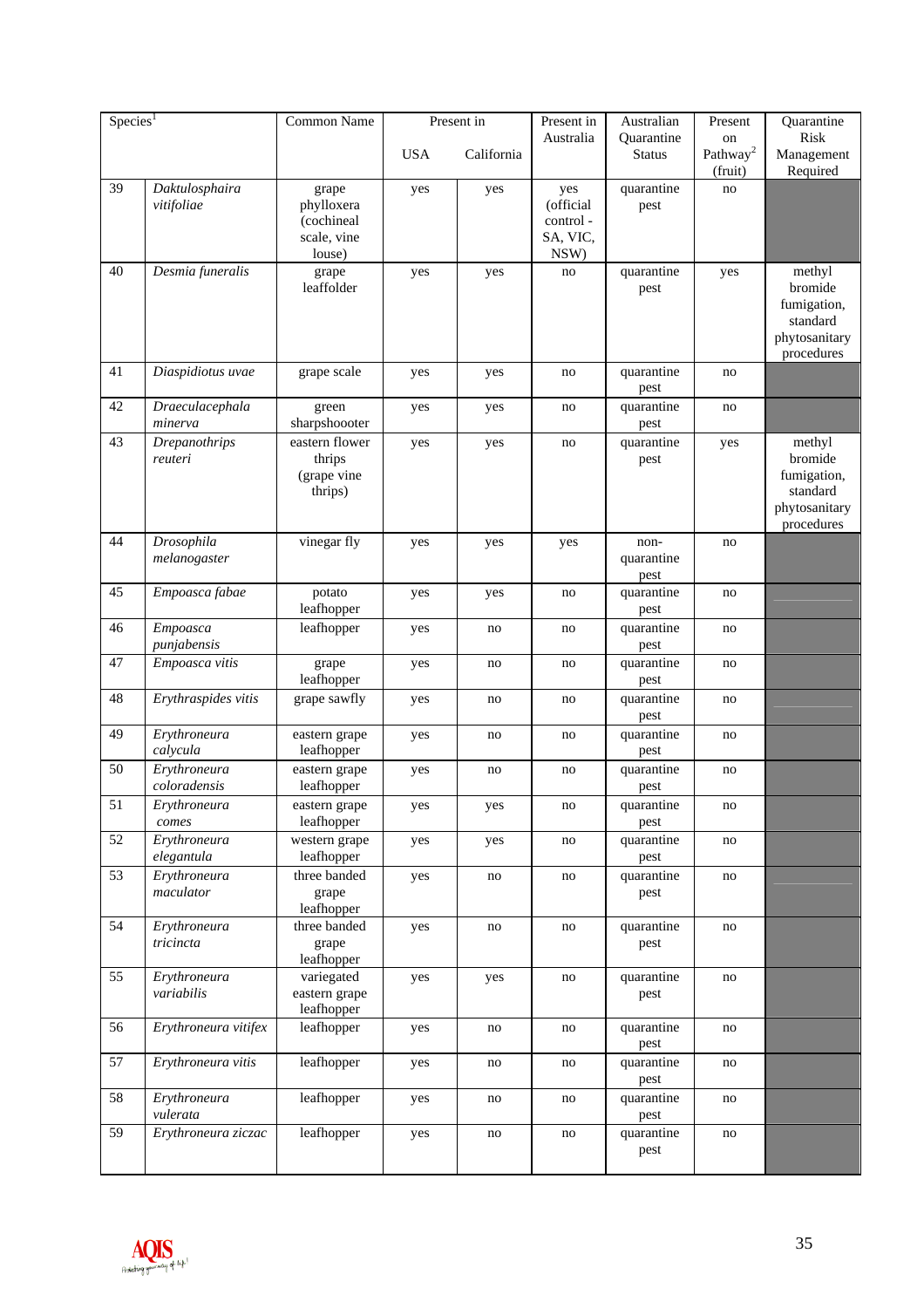| $\text{Species}^{\overline{1}}$ |                       | Common Name               |            | Present in | Present in          | Australian         | Present              | Quarantine              |
|---------------------------------|-----------------------|---------------------------|------------|------------|---------------------|--------------------|----------------------|-------------------------|
|                                 |                       |                           |            |            | Australia           | Quarantine         | on                   | Risk                    |
|                                 |                       |                           | <b>USA</b> | California |                     | <b>Status</b>      | Pathway <sup>2</sup> | Management              |
|                                 |                       |                           |            |            |                     |                    | (fruit)              | Required                |
| 60                              | Estigmene acrea       | salt marsh<br>caterpillar | yes        | yes        | no                  | quarantine         | yes                  | methyl<br>bromide       |
|                                 |                       |                           |            |            |                     | pest               |                      | fumigation,             |
|                                 |                       |                           |            |            |                     |                    |                      | standard                |
|                                 |                       |                           |            |            |                     |                    |                      | phytosanitary           |
|                                 |                       |                           |            |            |                     |                    |                      | procedures              |
| 61                              | Eulithis              | grape vine                | yes        | no         | no                  | quarantine         | no                   |                         |
|                                 | diversilineata        | looper                    |            |            |                     | pest               |                      |                         |
| 62                              | Euschistus            | consperse stink           | yes        | yes        | no                  | quarantine         | no                   |                         |
|                                 | conspersus            | bug                       |            |            |                     | pest               |                      |                         |
| 63                              | Eumorpha              | achemon                   | yes        | yes        | no                  | quarantine         | no                   |                         |
|                                 | achemon               | sphinx moth               |            |            |                     | pest               |                      |                         |
| 64                              | Euxoa messoria        | darksided                 | yes        | yes        | no                  | quarantine         | no                   |                         |
|                                 |                       | cutworm                   |            |            |                     | pest               |                      |                         |
| 65                              | Evoxysoma vitis       | grape seed                | yes        | no         | no                  | quarantine         | no                   |                         |
|                                 |                       | chalcid                   |            |            |                     | pest               |                      |                         |
| 66                              | Fidia viticida        | grape root                | yes        | no         | no                  | quarantine         | no                   |                         |
|                                 |                       | worm                      |            |            |                     | pest               |                      |                         |
| 67                              | Forficula             | European                  | yes        | yes        | yes                 | non-               | no                   |                         |
|                                 | auricularia           | earwig                    |            |            |                     | quarantine<br>pest |                      |                         |
| 68                              | Frankliniella         | minute flower             | yes        | yes        | no                  | quarantine         | yes                  | methyl                  |
|                                 | minuta                | thrips                    |            |            |                     | pest               |                      | bromide                 |
|                                 |                       |                           |            |            |                     |                    |                      | fumigation,             |
|                                 |                       |                           |            |            |                     |                    |                      | standard                |
|                                 |                       |                           |            |            |                     |                    |                      | phytosanitary           |
|                                 |                       |                           |            |            |                     |                    |                      | procedures              |
| 69                              | Frankliniella         | western flower            | yes        | yes        | yes                 | quarantine         | yes                  | methyl                  |
|                                 | occidentalis          | thrips                    |            |            | (official           | pest               |                      | bromide                 |
|                                 |                       |                           |            |            | control in<br>South |                    |                      | fumigation,<br>standard |
|                                 |                       |                           |            |            | Australia,          |                    |                      | phytosanitary           |
|                                 |                       |                           |            |            | Victoria.           |                    |                      | procedures              |
|                                 |                       |                           |            |            | Tasmania            |                    |                      |                         |
|                                 |                       |                           |            |            | , Western           |                    |                      |                         |
|                                 |                       |                           |            |            | Australia           |                    |                      |                         |
|                                 |                       |                           |            |            | and                 |                    |                      |                         |
|                                 |                       |                           |            |            | Northern            |                    |                      |                         |
|                                 |                       |                           |            |            | Territory)          |                    |                      |                         |
| 70                              | Frankliniella tritici | eastern flower<br>thrips  | yes        | yes        | no                  | quarantine         | no                   |                         |
| 71                              | Glyptoscelis          | grape bud                 |            |            |                     | pest<br>quarantine |                      |                         |
|                                 | squamulata            | beetle                    | yes        | yes        | no                  | pest               | no                   |                         |
| 72                              | Graphocephalaatro     | blue-green                | yes        | yes        | no                  | quarantine         | no                   |                         |
|                                 | punctata              | sharpshooter              |            |            |                     | pest               |                      |                         |
| 73                              | Harrisina             | grape leaf                | yes        | no         | no                  | quarantine         | no                   |                         |
|                                 | americana             | skeletonizer              |            |            |                     | pest               |                      |                         |
| 74                              | Harrisina brillians   | western grape             | yes        | yes        | no                  | quarantine         | yes                  | methyl                  |
|                                 |                       | leaf                      |            |            |                     | pest               | (primary             | bromide                 |
|                                 |                       | skeletonizer              |            |            |                     |                    | leaf                 | fumigation,             |
|                                 |                       |                           |            |            |                     |                    | feeder,              | standard                |
|                                 |                       |                           |            |            |                     |                    | but                  | phytosanitary           |
|                                 |                       |                           |            |            |                     |                    | attacks              | procedures              |
| 75                              |                       |                           |            |            |                     |                    | clusters)            |                         |
|                                 | Hemiberlesia rapax    | greedy scale              | yes        | yes        | yes                 | non-<br>quarantine | no                   |                         |
|                                 |                       |                           |            |            |                     | pest               |                      |                         |
| 76                              | Henosepilachna        | lady bird beetle          | yes        | yes        | no                  | non-               | no                   |                         |
|                                 | dorycae               |                           |            |            |                     | quarantine         |                      |                         |
|                                 |                       |                           |            |            |                     |                    |                      |                         |

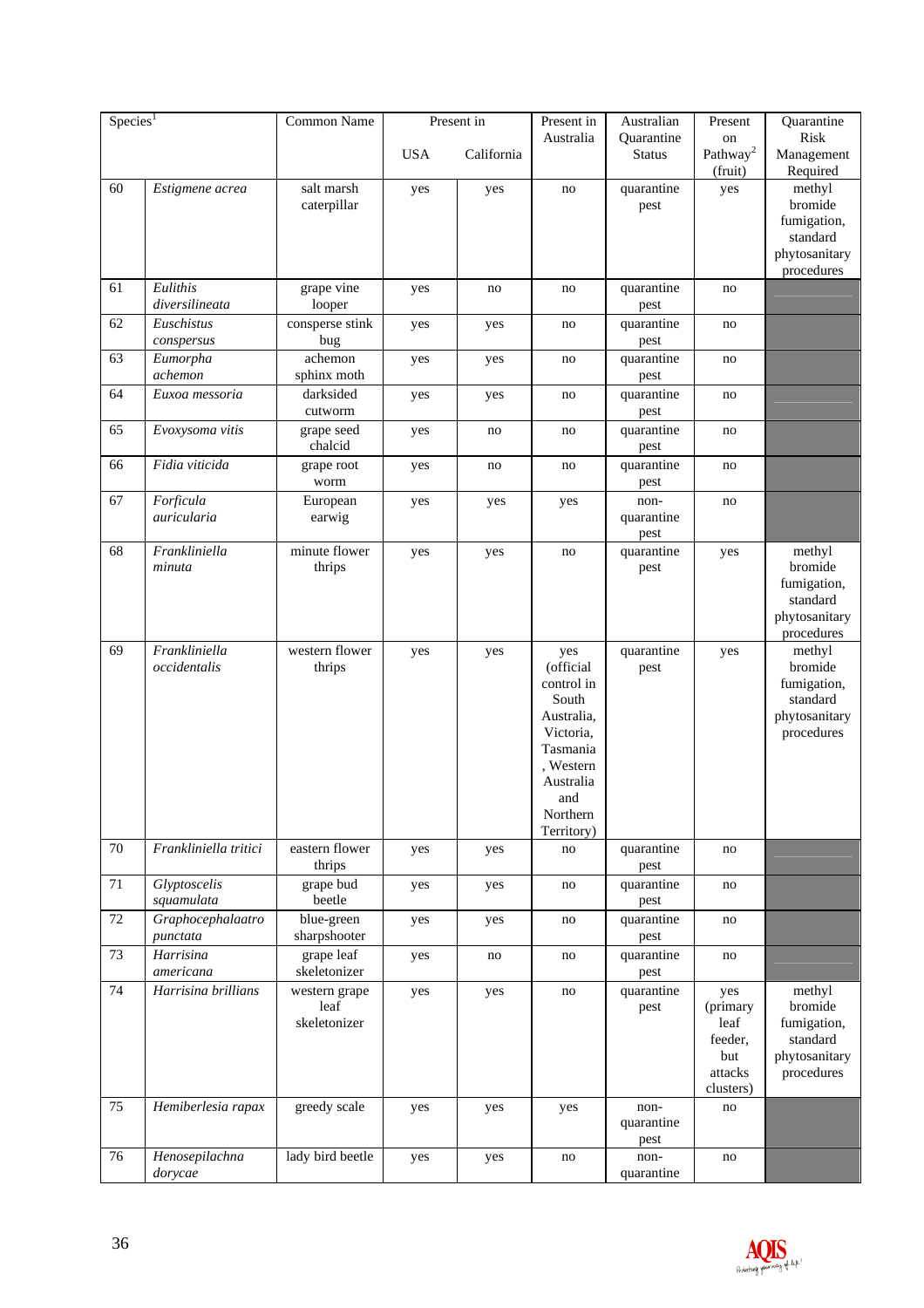| Species <sup>1</sup> |                               | Common Name                  | Present in |            | Present in | Australian         | Present              | Quarantine |
|----------------------|-------------------------------|------------------------------|------------|------------|------------|--------------------|----------------------|------------|
|                      |                               |                              |            |            | Australia  | Quarantine         | on                   | Risk       |
|                      |                               |                              | <b>USA</b> | California |            | <b>Status</b>      | Pathway <sup>2</sup> | Management |
|                      |                               |                              |            |            |            | pest               | (fruit)              | Required   |
|                      |                               |                              |            |            |            |                    |                      |            |
| 77                   | <b>Heterotermes</b><br>aureus | subterranean<br>termite      | yes        | yes        | no         | quarantine<br>pest | no                   |            |
| $78\,$               | Hoplia callipyge              | hoplia beetle                | yes        | yes        | yes        | non-               | no                   |            |
|                      |                               |                              |            |            |            | quarantine         |                      |            |
|                      |                               |                              |            |            |            | pest               |                      |            |
| 79                   | Hyles lineata                 | whitelined                   | yes        | yes        | yes        | non-               | no                   |            |
|                      |                               | sphinx moth                  |            |            |            | quarantine<br>pest |                      |            |
| 80                   | Hyphantria cunea              | American                     | yes        | yes        | no         | quarantine         | no                   |            |
|                      |                               | white moth                   |            |            |            | pest               |                      |            |
|                      |                               | (full web                    |            |            |            |                    |                      |            |
|                      |                               | worm)                        |            |            |            |                    |                      |            |
| 81                   | Icerya purchasi               | cottony cushion<br>scale     | yes        | yes        | yes        | non-<br>quarantine | no                   |            |
|                      |                               |                              |            |            |            | pest               |                      |            |
| 82                   | Incisitermes minor            | western                      | yes        | yes        | no         | quarantine         | no                   |            |
|                      |                               | drywood                      |            |            |            | pest               |                      |            |
| 83                   | <b>Iridomyrmex</b>            | termite<br>Argentine ant     |            |            |            | non-               |                      |            |
|                      | humilis                       |                              | yes        | yes        | yes        | quarantine         | no                   |            |
|                      |                               |                              |            |            |            | pest               |                      |            |
| 84                   | Jacobiasca lybica             | leafhopper                   | yes        | no         | no         | quarantine         | no                   |            |
|                      |                               |                              |            |            |            | pest               |                      |            |
| 85                   | Lasioptera vitis              | grape tomato                 | yes        | no         | no         | quarantine         | no                   |            |
| 86                   | Lecanium corni                | gall midge<br>European fruit | yes        | yes        | no         | pest<br>quarantine | no                   |            |
|                      |                               | lecanium scale               |            |            |            | pest               |                      |            |
| $87\,$               | Lepidosaphes ulmi             | oyster shell                 | yes        | yes        | yes        | non-               | no                   |            |
|                      |                               | scale                        |            |            |            | quarantine         |                      |            |
|                      |                               |                              |            |            |            | pest               |                      |            |
| 88                   | Limonius canus                | click beetle                 | yes        | yes        | no         | quarantine         | no                   |            |
|                      |                               | (pacific coast               |            |            |            | pest               |                      |            |
|                      |                               | wireworm)                    |            |            |            |                    |                      |            |
| 89                   | Macrodactylus                 | rose chafer                  | yes        | no         | no         | quarantine         | no                   |            |
| 90                   | subspinosus<br>Margarodes     | ground pearls                | yes        | yes        | no         | pest<br>quarantine | no                   |            |
|                      | meridionalis                  |                              |            |            |            | pest               |                      |            |
| 91                   | Melalqus confertus            | branch & twig                | yes        | yes        | no         | quarantine         | no                   |            |
|                      |                               | borer                        |            |            |            | pest               |                      |            |
| 92                   | Melanoplus                    | devastating                  | yes        | yes        | no         | quarantine         | no                   |            |
| 93                   | devastator<br>Metoponium      | grasshopper<br>black beetle  |            |            |            | pest<br>quarantine |                      |            |
|                      | abnorme                       |                              | yes        | yes        | no         | pest               | no                   |            |
| 94                   | Myzus persicae                | green peach                  | yes        | yes        | yes        | non-               | no                   |            |
|                      |                               | aphid                        |            |            |            | quarantine         |                      |            |
|                      |                               |                              |            |            |            | pest               |                      |            |
| 95                   | Nysius raphanus               | false chinch<br>bug          | yes        | yes        | no         | quarantine<br>pest | no                   |            |
| 96                   | $\overline{O}$ edaleonotus    | valley                       | yes        | yes        | no         | quarantine         | no                   |            |
|                      | enigma                        | grasshopper                  |            |            |            | pest               |                      |            |
| 97                   | Orthodes rufula               | brassy cutworm               | yes        | yes        | no         | quarantine         | no                   |            |
|                      |                               |                              |            |            |            | pest               |                      |            |
| 98                   | Oryzaephilus<br>surinamensis  | sawtoothed<br>grain beetle   | yes        | yes        | yes        | non-<br>quarantine | no                   |            |
|                      |                               |                              |            |            |            | pest               |                      |            |

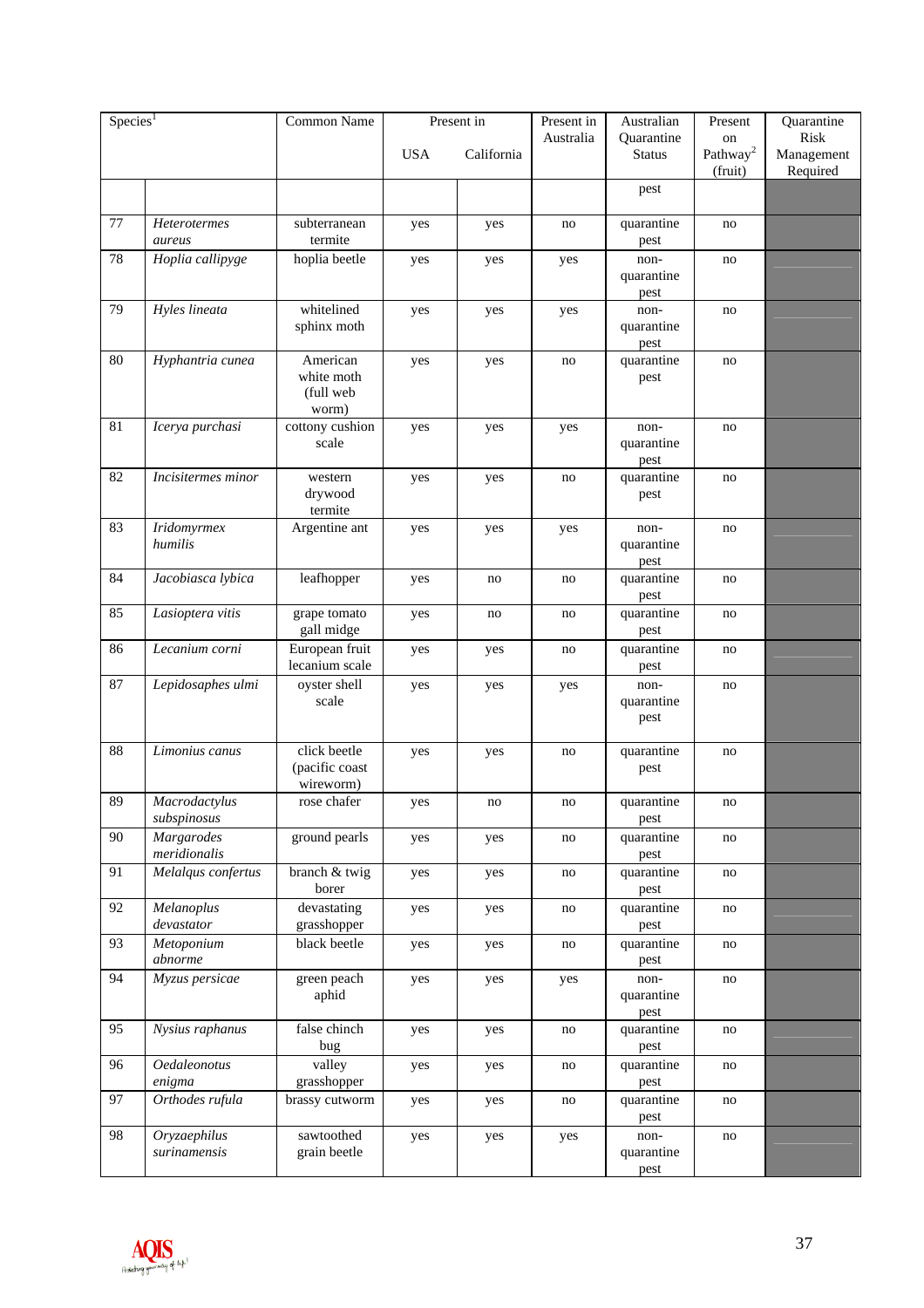| Species <sup>1</sup> |                     | Common Name          |            | Present in | Present in | Australian         | Present              | Quarantine                  |
|----------------------|---------------------|----------------------|------------|------------|------------|--------------------|----------------------|-----------------------------|
|                      |                     |                      |            |            | Australia  | Quarantine         | on                   | Risk                        |
|                      |                     |                      | <b>USA</b> | California |            | <b>Status</b>      | $\mathbf{Pathway}^2$ | Management                  |
|                      |                     |                      |            |            |            |                    | (fruit)              | Required                    |
| 99                   | <b>Otiorhynchus</b> | apple weevil         | yes        | yes        | yes        | non-               | no                   |                             |
|                      | cribricollis        |                      |            |            |            | quarantine         |                      |                             |
| 100                  | Otiorhynchus        | black vine           |            |            |            | pest               |                      |                             |
|                      | sulcatus            | weevil               | yes        | yes        | yes        | non-<br>quarantine | no                   |                             |
|                      |                     |                      |            |            |            | pest               |                      |                             |
| 101                  | Paracotalpa ursina  | little bear          | yes        | yes        | no         | quarantine         | no                   |                             |
|                      |                     | beetle               |            |            |            | pest               |                      |                             |
| 102                  | Paraneotermes       | desert               | yes        | yes        | no         | quarantine         | no                   |                             |
|                      | simplicicornis      | dampwood             |            |            |            | pest               |                      |                             |
|                      |                     | termite              |            |            |            |                    |                      |                             |
| 103                  | Parlatoria oleae    | olive scale          | yes        | yes        | yes        | non-               | no                   |                             |
|                      |                     |                      |            |            |            | quarantine         |                      |                             |
|                      |                     |                      |            |            |            | pest               |                      |                             |
| 104                  | Parthenolecanium    | European fruit       | yes        | yes        | no         | quarantine         | no                   |                             |
|                      | corni               | lecanium scale       |            |            |            | pest               |                      |                             |
| 105                  | Parthenolecanium    | European             | yes        | yes        | yes        | non-               | yes                  |                             |
|                      | persicae            | peach scale          |            |            |            | quarantine         |                      |                             |
|                      |                     | (grapevine<br>scale) |            |            |            | pest               |                      |                             |
| 106                  | Parthenolecanium    | frosted scale        | yes        | yes        | yes        | non-               | no                   |                             |
|                      | pruinosum           |                      |            |            |            | quarantine         |                      |                             |
|                      |                     |                      |            |            |            | pest               |                      |                             |
| 107                  | Pelidnota punctata  | grapevine            | yes        | no         | no         | quarantine         | no                   |                             |
|                      |                     | beetle               |            |            |            | pest               |                      |                             |
| 108                  | Peridroma saucia    | variegated           | yes        | yes        | no         | quarantine         | no                   |                             |
|                      |                     | cutworm              |            |            |            | pest               |                      |                             |
| 109                  | Platynota stultana  | omnivorous           | yes        | yes        | no         | quarantine         | yes                  | methyl                      |
|                      |                     | leaf roller          |            |            |            | pest               |                      | bromide                     |
|                      |                     |                      |            |            |            |                    |                      | fumigation,                 |
|                      |                     |                      |            |            |            |                    |                      | standard                    |
|                      |                     |                      |            |            |            |                    |                      | phytosanitary<br>procedures |
| 110                  | Platypedia minor    | minor cicada         | yes        | yes        | no         | quarantine         | no                   |                             |
|                      |                     |                      |            |            |            | pest               |                      |                             |
| 111                  | Plodia              | Indianmeal           | yes        | yes        | yes        | non-               | no                   |                             |
|                      | interpunctella      | moth                 |            |            |            | quarantine         |                      |                             |
|                      |                     |                      |            |            |            | pest               |                      |                             |
| 112                  | Polychrosis viteana | grape berry          | yes        | no         | no         | quarantine         | no                   |                             |
|                      | (Syn: Endopisa      | moth                 |            |            |            | pest               |                      |                             |
|                      | viteana)            | (American vine       |            |            |            |                    |                      |                             |
|                      |                     | moth)                |            |            |            |                    |                      |                             |
| 113                  | Popilia japonica    | Japanese beetle      | yes        | no         | no         | quarantine         | no                   |                             |
|                      |                     |                      |            |            |            | pest               |                      |                             |
| 114                  | Pseudococcus        | obscure mealy        | yes        | yes        | yes        | non-               | yes                  |                             |
|                      | affinis             | bug                  |            |            |            | quarantine<br>pest |                      |                             |
| 115                  | Pseudococcus        | citrophilus          | yes        | yes        | yes        | non-               | yes                  |                             |
|                      | calceolariae        | mealy bug            |            |            |            | quarantine         |                      |                             |
|                      |                     |                      |            |            |            | pest               |                      |                             |
| 116                  | Pseudococcus        | long tailed          | yes        | yes        | yes        | non-               | yes                  |                             |
|                      | longispinus         | mealy bug            |            |            |            | quarantine         |                      |                             |
|                      |                     |                      |            |            |            | pest               |                      |                             |
|                      |                     |                      |            |            |            |                    |                      |                             |
| 117                  | Pseudococcus        | grapevine            | yes        | yes        | no         | quarantine         | yes                  | methyl                      |
|                      | maritimus           | mealy bug            |            |            |            | pest               |                      | bromide                     |
|                      |                     |                      |            |            |            |                    |                      | fumigation,<br>standard     |
|                      |                     |                      |            |            |            |                    |                      | phytosanitary               |
|                      |                     |                      |            |            |            |                    |                      | procedures                  |
|                      |                     |                      |            |            |            |                    |                      |                             |

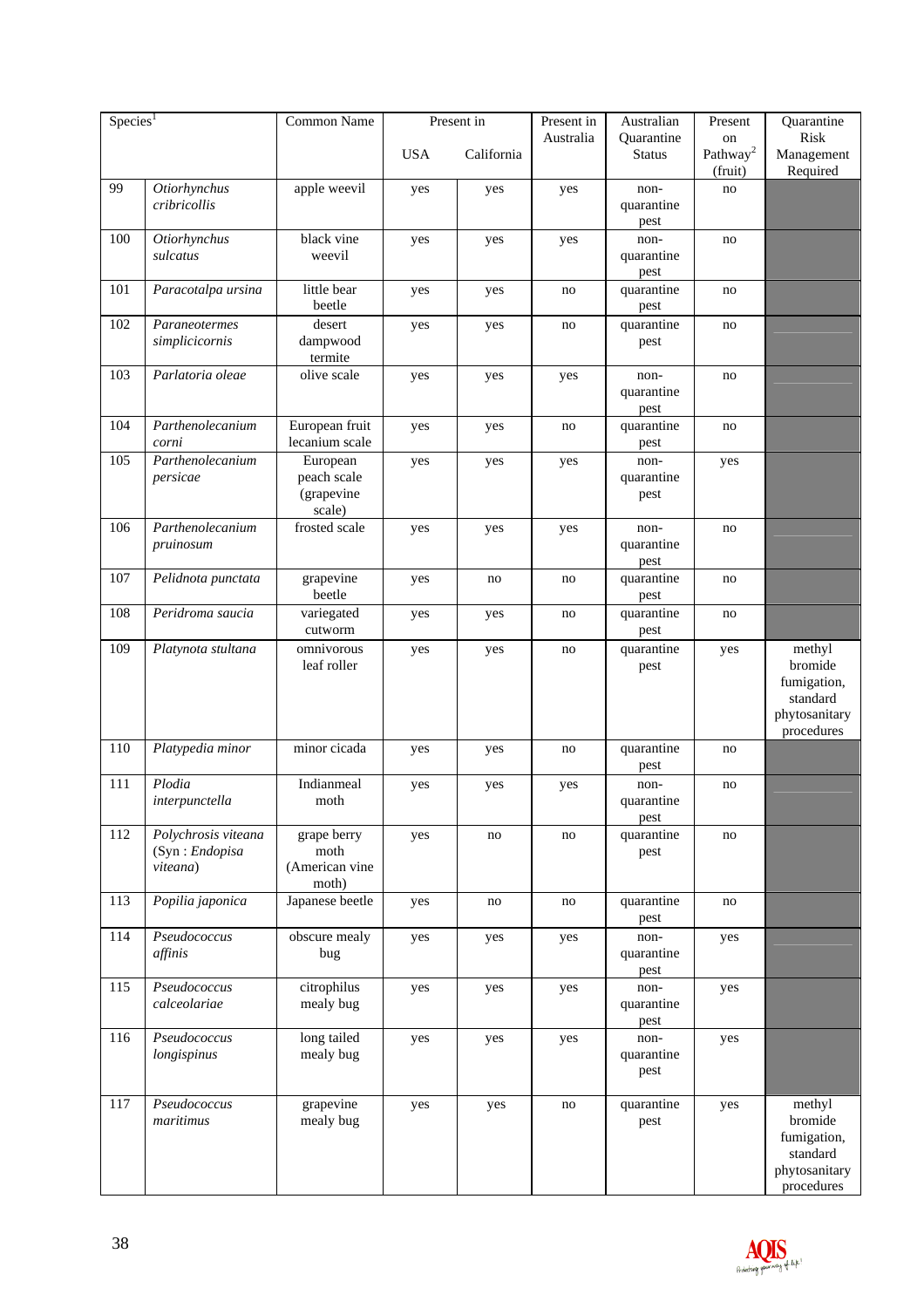| $\text{Species}^1$          |                                     | Common Name                            |            | Present in | Present in | Australian                 | Present              | Quarantine                                                                  |
|-----------------------------|-------------------------------------|----------------------------------------|------------|------------|------------|----------------------------|----------------------|-----------------------------------------------------------------------------|
|                             |                                     |                                        |            |            | Australia  | Quarantine                 | on                   | Risk                                                                        |
|                             |                                     |                                        | <b>USA</b> | California |            | <b>Status</b>              | Pathway <sup>2</sup> | Management                                                                  |
|                             |                                     |                                        |            |            |            |                            | (fruit)              | Required                                                                    |
| 118                         | Pulvinaria<br>innumerablis          | cottony maple<br>scale                 | yes        | yes        | no         | quarantine<br>pest         | no                   |                                                                             |
| 119                         | Pulvinaria vitis                    | cottony maple<br>scale                 | yes        | yes        | no         | quarantine<br>pest         | no                   |                                                                             |
| 120                         | Quadraspidiotus<br>juglansregiae    | walnut scale                           | yes        | yes        | no         | quarantine<br>pest         | no                   |                                                                             |
| 121                         | Quadraspidiotus<br>perniciosus      | San Jose scale                         | yes        | yes        | yes        | non-<br>quarantine<br>pest | no                   |                                                                             |
| 122                         | Reticulitermes<br>hesperus          | western<br>subterranean<br>termite     | yes        | yes        | no         | quarantine<br>pest         | no                   |                                                                             |
| 123                         | Rhizoecus falcifer                  | ground root<br>mealy bug               | yes        | yes        | no         | quarantine<br>pest         | no                   |                                                                             |
| 124                         | Rhizoecus kondonis                  | ground root<br>mealy bug               | yes        | yes        | no         | quarantine<br>pest         | no                   |                                                                             |
| 125                         | Saissetia oleae                     | black scale                            | yes        | yes        | yes        | non-<br>quarantine<br>pest | no                   |                                                                             |
| 126                         | Scaphoideus spp.                    | leafhopper                             | yes        | yes        | no         | quarantine<br>pest         | no                   |                                                                             |
| 127                         | Schistocerca<br>alutacea shoshone   | green valley<br>grasshopper            | yes        | yes        | no         | quarantine<br>pest         | no                   |                                                                             |
| 128                         | Schistocerca nitens<br>nitens       | vagrant<br>grasshopper                 | yes        | yes        | no         | quarantine<br>pest         | no                   |                                                                             |
| 129                         | Scirtothrips citri                  | California<br>citrus thrips            | yes        | yes        | no         | quarantine<br>pest         | yes                  | methyl<br>bromide<br>fumigation,<br>standard<br>phytosanitary<br>procedures |
| 130                         | Solenopsis xyloni                   | California fire<br>ant                 | yes        | yes        | no         | quarantine<br>pest         | no                   |                                                                             |
| 131                         | Spodoptera exiqua                   | beet (lesser)<br>army worm             | yes        | yes        | no         | quarantine<br>pest         | no                   |                                                                             |
| 132                         | Spodoptera praefica                 | western yellow<br>striped army<br>worm | yes        | yes        | no         | quarantine<br>pest         | no                   |                                                                             |
| 133                         | Spissistilus festinus               | three-cornered<br>alfalfa hopper       | yes        | yes        | no         | quarantine<br>pest         | no                   |                                                                             |
| 134                         | <b>Trialeurodes</b><br>vaporariorum | greenhouse<br>whitefly                 | yes        | yes        | no         | quarantine<br>pest         | no                   |                                                                             |
| 135                         | <b>Trialeurodes</b><br>vittatus     | grape whitefly                         | yes        | yes        | no         | quarantine<br>pest         | no                   |                                                                             |
| 136                         | Vitacea<br>polistiformis            | grape root<br>borer                    | yes        | yes        | no         | quarantine<br>pest         | no                   |                                                                             |
| 137                         | Zygnidia artvinicus                 | leafhopper                             | yes        | no         | no         | quarantine<br>pest         | no                   |                                                                             |
| <b>MITES</b>                |                                     |                                        |            |            |            |                            |                      |                                                                             |
| $\mathbf{1}$                | <b>Brevipalpus</b><br>californicus  | bunch mite                             | yes        | yes        | yes        | non-<br>quarantine<br>pest | yes                  |                                                                             |
| $\mathbf{2}$                | Brevipalpus lewisi                  | bunch mite,<br>citrus flat mite        | yes        | yes        | yes        | non-<br>quarantine<br>pest | yes                  |                                                                             |
| $\boldsymbol{\mathfrak{Z}}$ | Calepitrimerus vitis                | grapeleaf rust<br>mite                 | yes        | yes        | yes        | non-<br>quarantine         | yes                  |                                                                             |

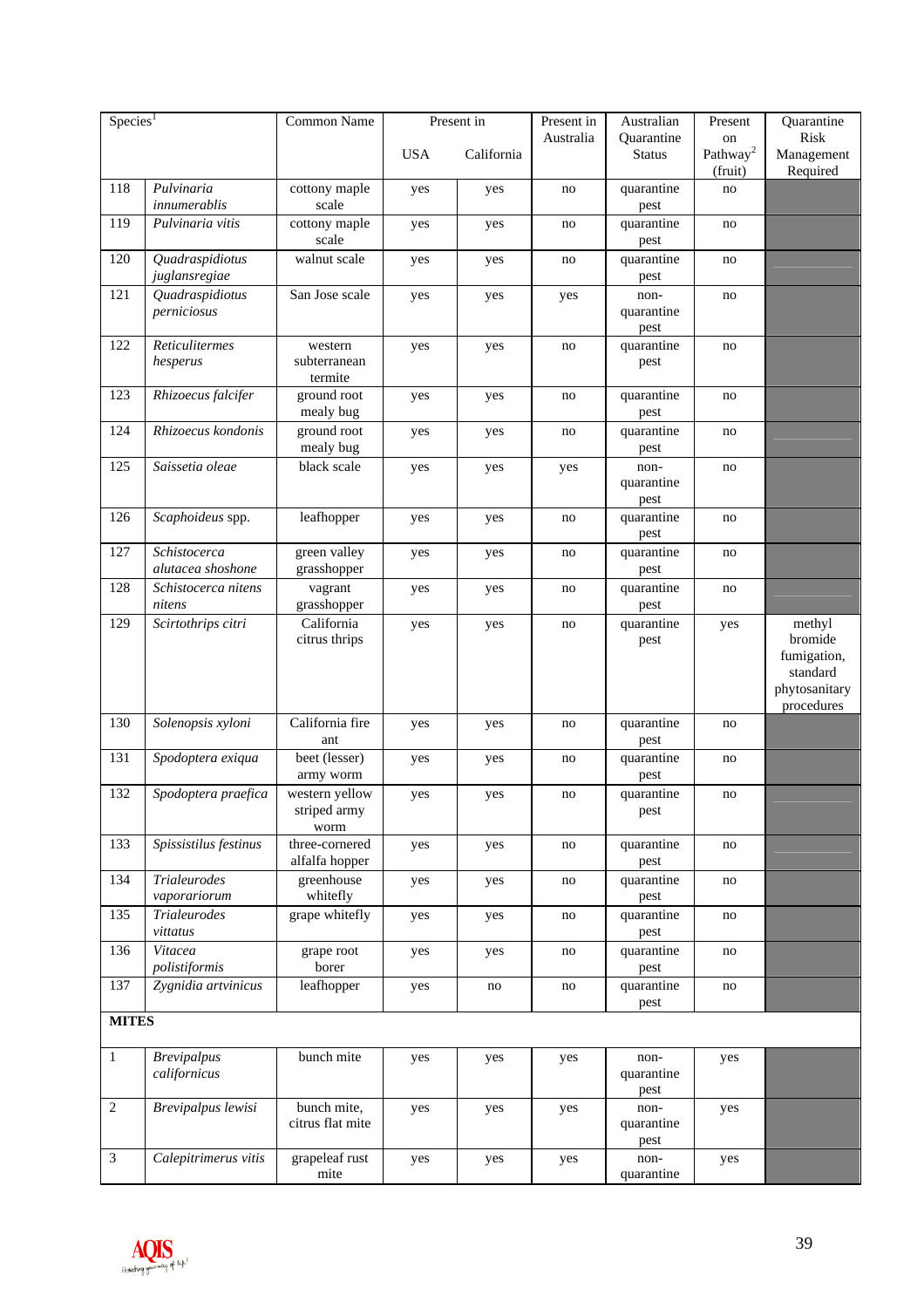| Species <sup>1</sup> |                                                         | Common Name                              |            | Present in | Present in | Australian                  | Present                               | Quarantine                                                                  |
|----------------------|---------------------------------------------------------|------------------------------------------|------------|------------|------------|-----------------------------|---------------------------------------|-----------------------------------------------------------------------------|
|                      |                                                         |                                          | <b>USA</b> | California | Australia  | Quarantine<br><b>Status</b> | on<br>Pathway <sup>2</sup><br>(fruit) | Risk<br>Management<br>Required                                              |
|                      |                                                         |                                          |            |            |            | pest                        |                                       |                                                                             |
| $\overline{4}$       | Colomerus vitis<br>strain a                             | grapeleaf<br>blister mite                | yes        | yes        | yes        | non-<br>quarantine<br>pest  | yes                                   |                                                                             |
| 5                    | Colomerus vitis<br>strain b                             | grapeleaf bud<br>mite                    | yes        | yes        | yes        | non-<br>quarantine<br>pest  | yes                                   |                                                                             |
| 6                    | Colomerus vitis<br>strain c                             | grapeleaf bud<br>mite                    | yes        | yes        | no         | quarantine<br>pest          | yes                                   | methyl<br>bromide<br>fumigation,<br>standard<br>phytosanitary<br>procedures |
| $\boldsymbol{7}$     | Eotetranychus<br>willametti                             | willamette<br>spider mite                | yes        | yes        | no         | quarantine<br>pest          | yes                                   | methyl<br>bromide<br>fumigation,<br>standard<br>phytosanitary<br>procedures |
| $\,8\,$              | Eotetranychus<br>carpini<br>(Syn:Tetranychus<br>flavus) | hornbeam mite                            | yes        | yes        | no         | quarantine<br>pest          | yes                                   | methyl<br>bromide<br>fumigation,<br>standard<br>phytosanitary<br>procedures |
| $\overline{9}$       | Tetranychus<br>pacificus                                | Pacific spider<br>mite                   | yes        | yes        | no         | quarantine<br>pest          | yes                                   | methyl<br>bromide<br>fumigation,<br>standard<br>phytosanitary<br>procedures |
| 10                   | Tetranychus urticae                                     | two-spotted<br>mite                      | yes        | yes        | yes        | non-<br>quarantine<br>pest  | yes                                   |                                                                             |
| <b>FUNGI</b>         |                                                         |                                          |            |            |            |                             |                                       |                                                                             |
| $\mathbf{1}$         | Alternaria spp.                                         | raisin mould,<br>bunch rot               | yes        | yes        | yes        | non-<br>quarantine<br>pest  | yes                                   |                                                                             |
| $\sqrt{2}$           | Alternaria tenuis                                       | grape rot                                | yes        | yes        | yes        | non-<br>quarantine<br>pest  | yes                                   |                                                                             |
| 3                    | Anthostomella<br>pullulans                              | brulure                                  | yes        | yes        | yes        | non-<br>quarantine<br>pest  | no                                    |                                                                             |
| $\overline{4}$       | Armillaria<br>mellea                                    | Armillaria or<br>shoe string root<br>rot | yes        | yes        | no         | quarantine<br>pest          | no                                    |                                                                             |
| $\sqrt{5}$           | Ascochyta spp.                                          | bunch rot                                | yes        | yes        | yes        | non-<br>quarantine<br>pest  | yes                                   |                                                                             |
| $\sqrt{6}$           | Aspergillus<br>aculeatus                                | bunch rot                                | yes        | yes        | yes        | non-<br>quarantine<br>pest  | yes                                   |                                                                             |
| $\boldsymbol{7}$     | Aspergillus<br>niger                                    | bunch rot                                | yes        | yes        | yes        | non-<br>quarantine<br>pest  | yes                                   |                                                                             |

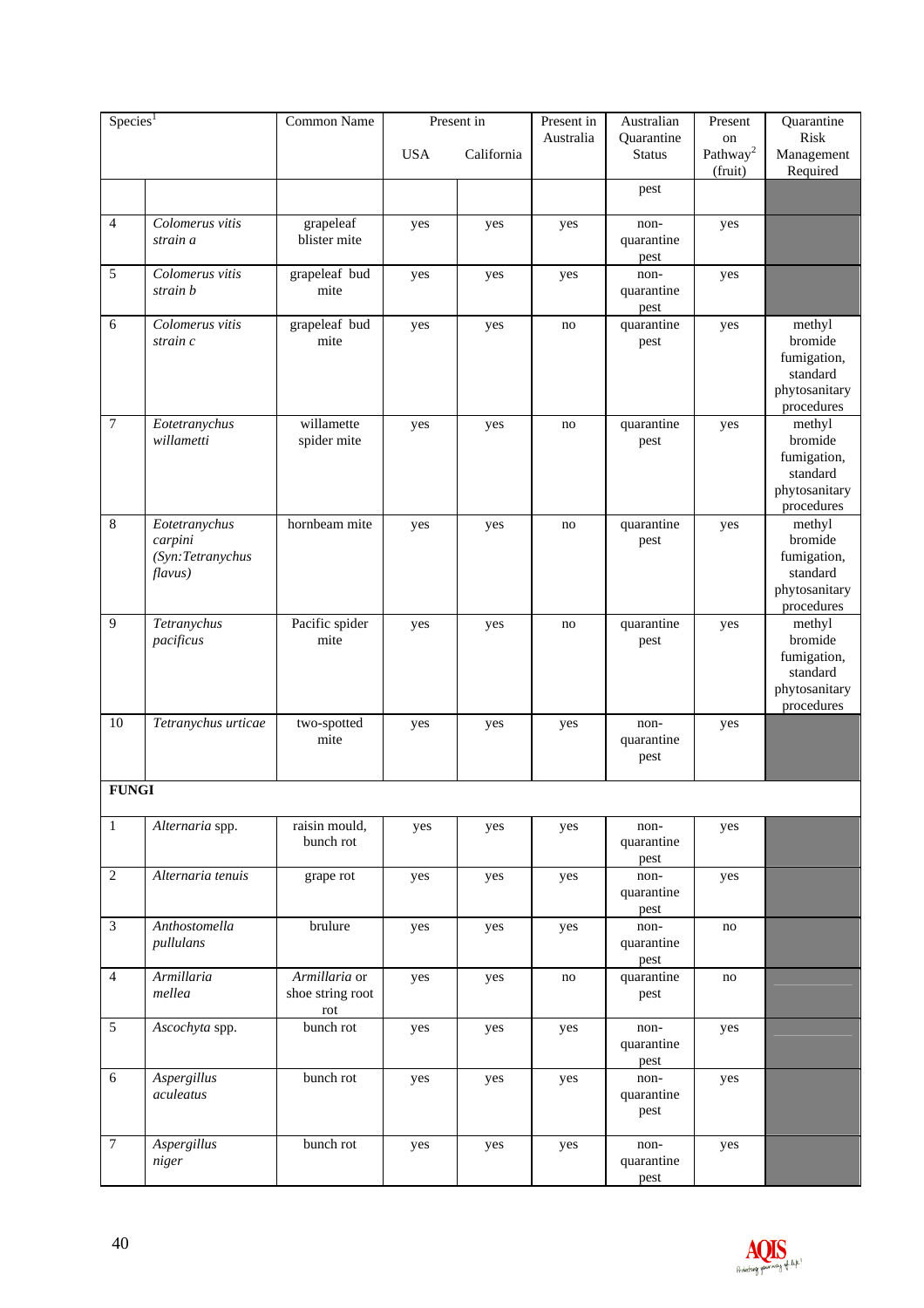| $\text{Species}^{\overline{1}}$ |                               | Common Name                       |            | Present in | Present in          | Australian         | Present              | Quarantine |
|---------------------------------|-------------------------------|-----------------------------------|------------|------------|---------------------|--------------------|----------------------|------------|
|                                 |                               |                                   |            |            | Australia           | Quarantine         | on                   | Risk       |
|                                 |                               |                                   | <b>USA</b> | California |                     | <b>Status</b>      | Pathway <sup>2</sup> | Management |
|                                 |                               |                                   |            |            |                     |                    | (fruit)              | Required   |
|                                 |                               |                                   |            |            |                     |                    |                      |            |
| $\,8\,$                         | Asperisporium<br>minutulum    | leaf spot                         | yes        | yes        | no                  | quarantine<br>pest | no                   |            |
|                                 |                               |                                   |            |            |                     | (occurs only       |                      |            |
|                                 |                               |                                   |            |            |                     | on Vitis           |                      |            |
|                                 |                               |                                   |            |            |                     | californica)       |                      |            |
| $\overline{9}$                  | Botryosphaeria                | Botryosphaeria                    | yes        | yes        | yes                 | non-               | yes                  |            |
|                                 | dothidea                      | rot and necrosis                  |            |            |                     | quarantine         |                      |            |
|                                 |                               | (macrophoma<br>rot)               |            |            |                     | pest               |                      |            |
| 10                              | Botryosphaeria                | black dead arm                    | yes        | no         | yes                 | quarantine         | no                   |            |
|                                 | stevensii                     |                                   |            |            |                     | pest               |                      |            |
| 11                              | Botrytis cinerea              | Botrytis bunch                    | yes        | yes        | yes                 | non-               | yes                  |            |
|                                 |                               | rot or grey                       |            |            |                     | quarantine         |                      |            |
|                                 |                               | mould                             |            |            |                     | pest               |                      |            |
| 12                              | <b>Briosia</b><br>ampelophaga | leaf blotch                       | yes        | no         | no                  | quarantine<br>pest | no                   |            |
| 13                              | Cephalosporium                | wood rot                          | yes        | yes        | no                  | quarantine         | no                   |            |
|                                 | spp.                          | (black measles)                   |            |            |                     | pest               |                      |            |
| 14                              | Cladosporium                  | Cladosporium                      | yes        | yes        | yes                 | non-               | yes                  |            |
|                                 | herbarum                      | rot                               |            |            |                     | quarantine         |                      |            |
|                                 |                               | (harvest mould)                   |            |            |                     | pest               |                      |            |
| 15                              | Cladosporium<br>viticola      | Cladosporium                      | yes        | no         | no                  | quarantine         | no                   |            |
| 16                              | Colletotrichum                | leaf spot<br>ripe rot             |            |            |                     | pest<br>non-       |                      |            |
|                                 | gloeosporioides               |                                   | yes        | yes        | yes                 | quarantine         | yes                  |            |
|                                 |                               |                                   |            |            |                     | pest               |                      |            |
| 17                              | Coniella diplodiella          | white rot                         | yes        | no         | yes                 | non-               | no                   |            |
|                                 |                               |                                   |            |            |                     | quarantine         |                      |            |
|                                 |                               |                                   |            |            |                     | pest               |                      |            |
| 18                              | Cristulariella<br>moricola    | zonate leaf spot<br>(target spot) | yes        | no         | no                  | quarantine<br>pest | no                   |            |
| 19                              | Didymosphaeria                | eutypa canker                     | yes        | yes        | no                  | quarantine         | no                   |            |
|                                 | sarmentii                     | gummosis                          |            |            |                     | pest               |                      |            |
| 20                              | Diplodia natalensis           | Diplodia cane                     | yes        | yes        | yes                 | non-               | no                   |            |
|                                 |                               | die-back                          |            |            |                     | quarantine         |                      |            |
|                                 |                               |                                   |            |            |                     | pest               |                      |            |
| 21                              | Elsinoe                       | anthracnose                       | yes        | no         | yes                 | non-               | no                   |            |
|                                 | ampelina                      | and bird's eye<br>rot             |            |            | (not in<br>Northern | quarantine         |                      |            |
|                                 |                               | (black rot)                       |            |            | Territory)          | pest               |                      |            |
| 22                              | Eutypa                        | Eutypa die                        | yes        | yes        | yes                 | non-               | no                   |            |
|                                 | lata                          | back                              |            |            |                     | quarantine         |                      |            |
|                                 |                               |                                   |            |            |                     | pest               |                      |            |
| 23                              | Fusarium spp.                 | Fusarium root                     | yes        | yes        | yes                 | non-               | no                   |            |
|                                 |                               | rot                               |            |            |                     | quarantine         |                      |            |
| 24                              | Glomerella                    | ripe rot                          | yes        | yes        | yes                 | pest<br>non-       | yes                  |            |
|                                 | cingulata                     |                                   |            |            |                     | quarantine         |                      |            |
|                                 |                               |                                   |            |            |                     | pest               |                      |            |
| 25                              | Greeneria                     | bitter rot                        | yes        | no         | yes                 | non-               | yes                  |            |
|                                 | uvicola                       |                                   |            |            |                     | quarantine         |                      |            |
|                                 |                               |                                   |            |            |                     | pest               |                      |            |
| 26                              | Guignardia<br>bidwellii       | black rot                         | yes        | no         | no                  | quarantine<br>pest | no                   |            |
| 27                              | Helminthosporium              | bunch rot                         | yes        | yes        | yes                 | non-               | yes                  |            |
|                                 | spp.                          |                                   |            |            |                     | quarantine         |                      |            |
|                                 |                               |                                   |            |            |                     | pest               |                      |            |

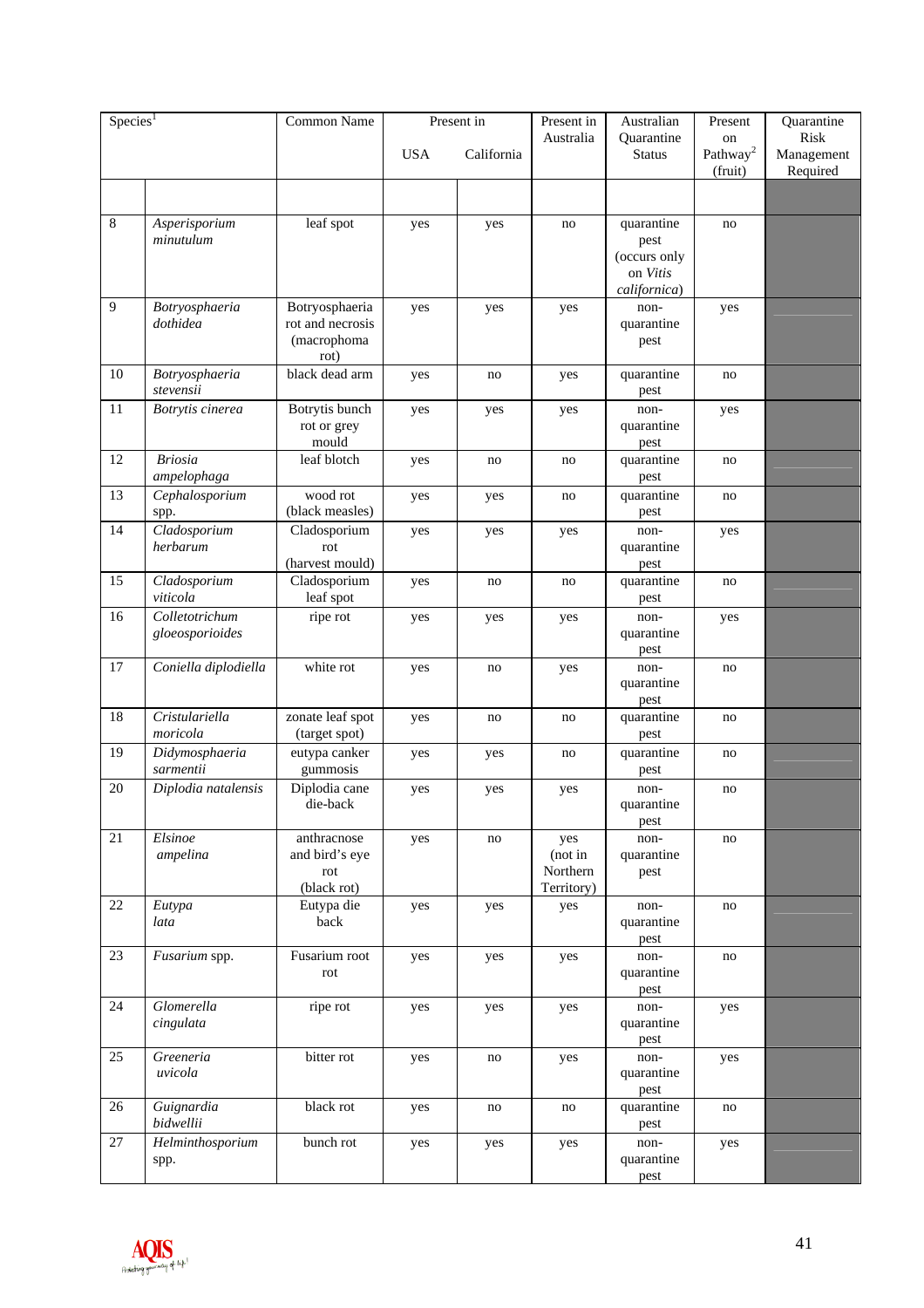| Species <sup>1</sup> |                                | Common Name                                               |            | Present in                           | Present in                                            | Australian                  | Present                    | Quarantine             |
|----------------------|--------------------------------|-----------------------------------------------------------|------------|--------------------------------------|-------------------------------------------------------|-----------------------------|----------------------------|------------------------|
|                      |                                |                                                           | <b>USA</b> | California                           | Australia                                             | Quarantine<br><b>Status</b> | on<br>Pathway <sup>2</sup> | Risk                   |
|                      |                                |                                                           |            |                                      |                                                       |                             | (fruit)                    | Management<br>Required |
| $28\,$               | Metschnikowia<br>pulcherrima   | autumn leaf<br>spot                                       | yes        | yes                                  | no                                                    | quarantine<br>pest          | no                         |                        |
| 29                   | Monilinia fructicola           | bunch rot                                                 | yes        | no                                   | yes                                                   | non-<br>quarantine          | yes                        |                        |
| 30                   | Mycosphaerella<br>angulata     | angular leaf<br>spot of<br>muscadines                     | yes        | no                                   | no                                                    | pest<br>quarantine<br>pest  | no                         |                        |
| 31                   | Mycosphaerella<br>personata    | leaf blight<br>(isariopsis leaf<br>spot)                  | yes        | yes                                  | yes                                                   | non-<br>quarantine<br>pest  | no                         |                        |
| 32                   | Penicillium spp.               | bunch rot<br>(blue mould)                                 | yes        | yes                                  | yes                                                   | non-<br>quarantine<br>pest  | yes                        |                        |
| 33                   | Phaeoramularia<br>heterospora  | leaf spot                                                 | yes        | yes                                  | no                                                    | quarantine<br>pest          | no                         |                        |
| 34                   | Phellinus igniarius            | esca<br>wood rot<br>(black measles)                       | yes        | yes                                  | no                                                    | quarantine<br>pest          | no                         |                        |
| 35                   | Phoma vitis                    | fruit rot                                                 | yes        | yes                                  | yes                                                   | non-<br>quarantine<br>pest  | yes                        |                        |
| 36                   | Phomopsis viticola             | Phomopsis<br>cane and leaf<br>spot<br>(grape dead<br>arm) | yes        | yes                                  | yes<br>(except<br>Tasmania)                           | non-<br>quarantine<br>pest  | no                         |                        |
| 37                   | Phyllosticta<br>spermoides     | leaf spot                                                 | yes        | yes                                  | no                                                    | quarantine<br>pest          | no                         |                        |
| 38                   | Phymatotrichopsis<br>omnivora  | phymatotrichu<br>m root rot<br>(cotton root<br>rot)       | yes        | yes                                  | no                                                    | quarantine<br>pest          | no                         |                        |
| 39                   | Physopella<br>ampelopsidis     | rust                                                      | yes        | no                                   | no                                                    | quarantine<br>pest          | no                         |                        |
| 40                   | Phytophthora<br>cinnamomi      | crown and root<br>rot                                     | yes        | yes                                  | yes                                                   | non-<br>quarantine<br>pest  | no                         |                        |
| 41                   | Phytophthora<br>citricola      | Phytophthora<br>crown and root<br>rot                     | yes        | yes                                  | no                                                    | quarantine<br>pest          | no                         |                        |
| 42                   | Phytophthora<br>megasperma     | Phytophthora<br>crown and root<br>rot                     | yes        | yes                                  | yes                                                   | non<br>quarantine<br>pest   | no                         |                        |
| 43                   | Plasmopara viticola            | grape downy<br>mildew                                     | yes        | yes<br>(in wild<br>Vitis<br>species) | yes<br>(official<br>control-<br>Western<br>Australia) | quarantine<br>pest          | no                         |                        |
| 44                   | Pseudopezicula<br>tetraspora   | angular leaf<br>scorch                                    | yes        | no                                   | $\rm no$                                              | quarantine<br>pest          | no                         |                        |
| 45                   | Pseudopezicula<br>tracheiphila | rot brenner                                               | yes        | no                                   | no                                                    | quarantine<br>pest          | no                         |                        |
| 46                   | Pyrenochaeta vitis             | leaf spot                                                 | yes        | no                                   | no                                                    | quarantine<br>pest          | no                         |                        |
| 47                   | Pythium<br>aphanidermatu-m     | root rot                                                  | yes        | yes                                  | yes                                                   | non-<br>quarantine<br>pest  | no                         |                        |

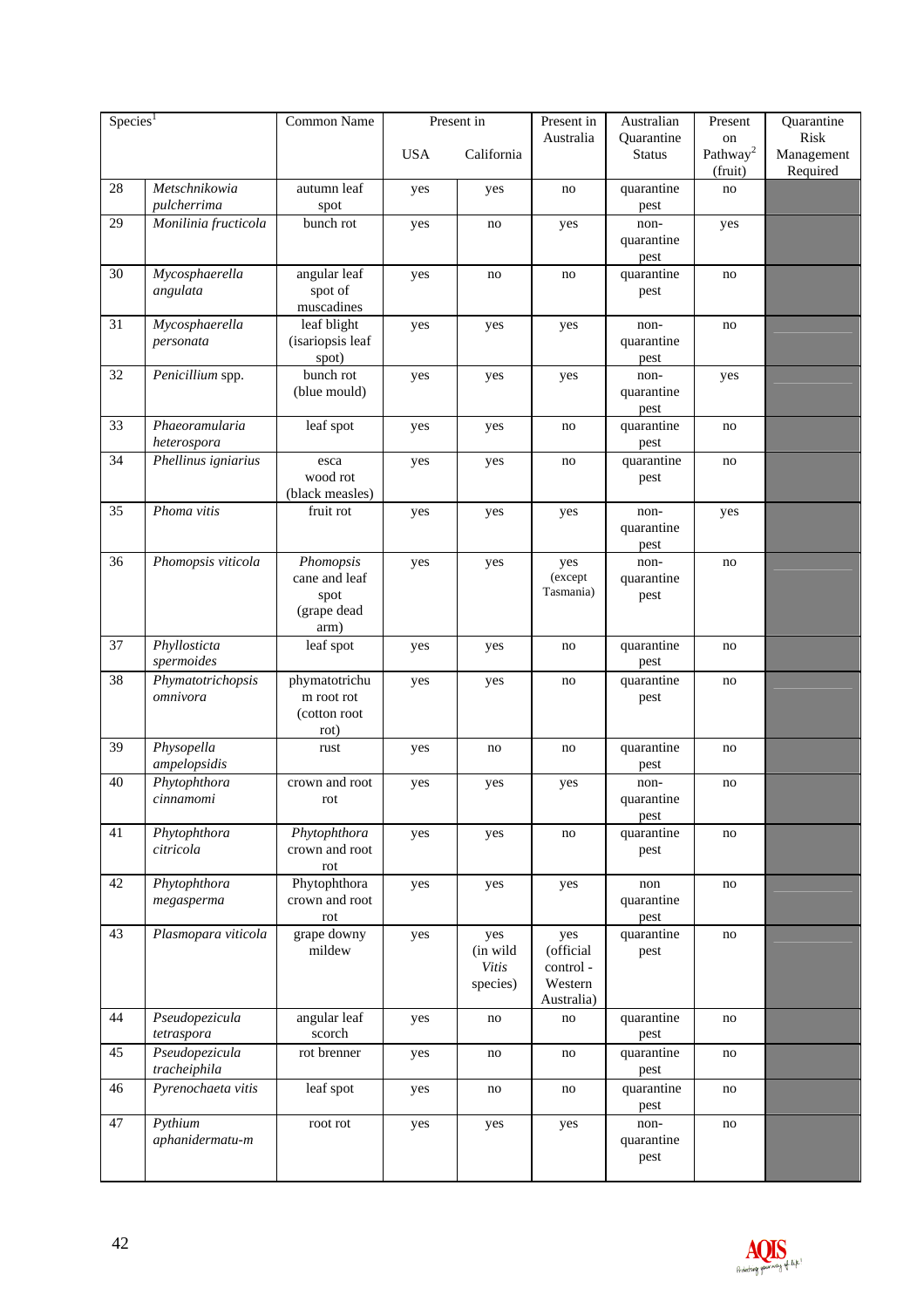| $\text{Specie}^1$ |                                    | Common Name                               |            | Present in | Present in | Australian                  | Present                    | Quarantine         |
|-------------------|------------------------------------|-------------------------------------------|------------|------------|------------|-----------------------------|----------------------------|--------------------|
|                   |                                    |                                           | <b>USA</b> | California | Australia  | Quarantine<br><b>Status</b> | on<br>Pathway <sup>2</sup> | Risk<br>Management |
|                   |                                    |                                           |            |            |            |                             | (fruit)                    | Required           |
| 48                | Rhizopus spp.                      | bunch rot                                 | yes        | yes        | yes        | non-<br>quarantine<br>pest  | yes                        |                    |
| 49                | Rhytisma vitis                     | tar spot                                  | yes        | no         | no         | quarantine<br>pest          | no                         |                    |
| 50                | Rhyzopus arrhizus                  | fruit rot                                 | yes        | yes        | no         | non-<br>quarantine<br>pest  | yes                        |                    |
| 51                | Roesleria<br>subterranea           | grape root rot<br>(Roesleria root<br>rot) | yes        | no         | no         | quarantine<br>pest          | no                         |                    |
| 52                | Sclerotinia<br>sclerotiorum        | shoot blight<br>(fruit green rot)         | yes        | yes        | yes        | non-<br>quarantine<br>pest  | no                         |                    |
| 53                | Sclerotium rolfsii                 | collar rot                                | yes        | yes        | yes        | non-<br>quarantine<br>pest  | no                         |                    |
| 54                | Septoria ampelina                  | septoria leaf<br>spot                     | yes        | no         | no         | quarantine<br>pest          | no                         |                    |
| 55                | Stemphylium<br>botryosum           | bunch rot                                 | yes        | yes        | yes        | non-<br>quarantine<br>pest  | yes                        |                    |
| 56                | Stereum hirsutum                   | black measle<br>esca                      | yes        | yes        | yes        | non-<br>quarantine<br>pest  | no                         |                    |
| 57                | Thielaviopsis<br>basicola          | black root rot                            | yes        | yes        | yes        | non-<br>quarantine<br>pest  | no                         |                    |
| 58                | Torula spp.                        | bunch rot                                 | yes        | yes        | yes        | non-<br>quarantine<br>pest  | yes                        |                    |
| 59                | Uncinula<br>necator                | powdery<br>mildew or<br>oidium            | yes        | yes        | yes        | non-<br>quarantine<br>pest  | yes                        |                    |
| 60                | Verticillium dahliae               | verticillium<br>wilt                      | yes        | yes        | yes        | non-<br>quarantine<br>pest  | no                         |                    |
|                   | <b>BACTERIA</b>                    |                                           |            |            |            |                             |                            |                    |
| $\mathbf{1}$      | Agrobacterium<br>tumefaciens       | crown gall                                | yes        | yes        | yes        | non-<br>quarantine<br>pest  | no                         |                    |
| $\mathbf{2}$      | A grobacterium<br>vitis            | crown gall                                | yes        | yes        | yes        | non-<br>quarantine<br>pest  | no                         |                    |
| $\mathfrak{Z}$    | Xylella<br>fastidiosa              | Pierce's disease                          | yes        | yes        | no         | quarantine<br>pest          | no                         |                    |
| <b>VIRUSES</b>    |                                    |                                           |            |            |            |                             |                            |                    |
| $\mathbf{1}$      | Alfalfa mosaic<br>alfamovirus      | alfalfa<br>mosaic virus                   | yes        | yes        | yes        | non-<br>quarantine<br>pest  | no                         |                    |
| $\sqrt{2}$        | Bratislava mosaic<br>virus         | bratislava<br>mosaic virus                | yes        | no         | no         | quarantine<br>pest          | no                         |                    |
| $\mathfrak{Z}$    | Broad bean wilt<br>fabavirus       | broad bean wilt<br>virus                  | yes        | yes        | yes        | non-<br>quarantine<br>pest  | no                         |                    |
| $\overline{4}$    | Grapevine corky<br>bark-associated | corky bark<br>virus                       | yes        | yes        | yes        | non-<br>quarantine          | no                         |                    |

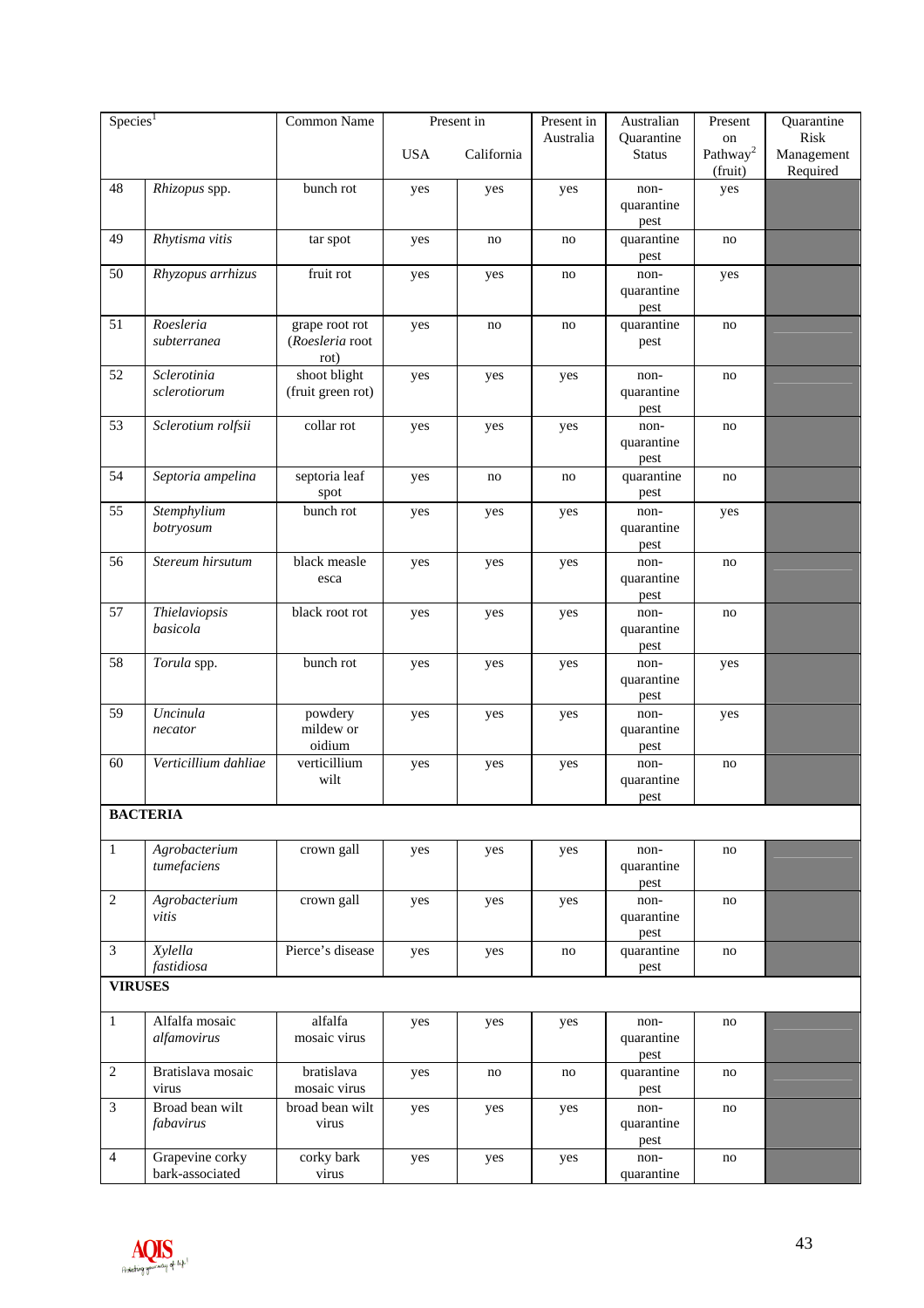| $\text{Species}^{\overline{1}}$ |                                      | Common Name                   | Present in |            | Australian<br>Present in |                    | Present              | Quarantine |
|---------------------------------|--------------------------------------|-------------------------------|------------|------------|--------------------------|--------------------|----------------------|------------|
|                                 |                                      |                               |            |            | Australia                | Quarantine         | on                   | Risk       |
|                                 |                                      |                               | <b>USA</b> | California |                          | <b>Status</b>      | Pathway <sup>2</sup> | Management |
|                                 |                                      |                               |            |            |                          |                    | (fruit)              | Required   |
|                                 | closterovirus                        |                               |            |            |                          | pest               |                      |            |
| 5                               | Grapevine fan leaf                   | fan leaf virus                | yes        | yes        | yes                      | non-               | no                   |            |
|                                 | nepovirus (GFLV)                     |                               |            |            |                          | quarantine         |                      |            |
|                                 |                                      |                               |            |            |                          | pest               |                      |            |
| 6                               | Tomato ring spot<br>nepovirus (TRSV) | grape yellow<br>vein virus    | yes        | yes        | yes                      | non-               | no                   |            |
|                                 |                                      |                               |            |            |                          | quarantine<br>pest |                      |            |
| $\boldsymbol{7}$                | Grapevine fleck                      | grapevine fleck               | yes        | no         | yes                      | non-               | no                   |            |
|                                 | virus                                | virus                         |            |            |                          | quarantine         |                      |            |
|                                 |                                      |                               |            |            |                          | pest               |                      |            |
| $\,8\,$                         | Grapevine stunt                      | grapevine stunt               | yes        | yes        | no                       | quarantine         | no                   |            |
|                                 | virus                                | virus                         |            |            |                          | pest               |                      |            |
| 9                               | Grapevine leafroll<br>associated     | grapevine<br>leafroll         | yes        | yes        | yes                      | non-<br>quarantine | no                   |            |
|                                 | closterovirus 1                      | associated                    |            |            |                          | pest               |                      |            |
|                                 |                                      | closterovirus 1               |            |            |                          |                    |                      |            |
| 10                              | Grapevine leafroll                   | grapevine                     | yes        | yes        | yes                      | non-               | no                   |            |
|                                 | associated                           | leafroll                      |            |            |                          | quarantine         |                      |            |
|                                 | closterovirus 2                      | associated                    |            |            |                          | pest               |                      |            |
| 11                              | Grapevine leafroll                   | closterovirus 2<br>grapevine  |            |            |                          | non-               | no                   |            |
|                                 | associated                           | leafroll                      | yes        | yes        | yes                      | quarantine         |                      |            |
|                                 | closterovirus 3                      | associated                    |            |            |                          | pest               |                      |            |
|                                 |                                      | closterovirus 3               |            |            |                          |                    |                      |            |
| 12                              | Grapevine leafroll                   | grapevine                     | yes        | yes        | yes                      | non-               | no                   |            |
|                                 | associated                           | leafroll                      |            |            |                          | quarantine         |                      |            |
|                                 | closterovirus 4                      | associated<br>closterovirus 4 |            |            |                          | pest               |                      |            |
| 13                              | Grapevine leafroll                   | grapevine                     | yes        | yes        | yes                      | non-               | no                   |            |
|                                 | associated                           | leafroll                      |            |            |                          | quarantine         |                      |            |
|                                 | <i>closterovirus</i> 5               | associated                    |            |            |                          | pest               |                      |            |
|                                 |                                      | closterovirus 5               |            |            |                          |                    |                      |            |
| 14                              | Grapevine leafroll<br>associated     | grapevine<br>leafroll         | yes        | yes        | yes                      | non-               | no                   |            |
|                                 | closterovirus 6                      | associated                    |            |            |                          | quarantine<br>pest |                      |            |
|                                 |                                      | closterovirus 6               |            |            |                          |                    |                      |            |
| 15                              | Grapevine leafroll                   | grapevine                     | yes        | yes        | yes                      | non-               | no                   |            |
|                                 | associated                           | leafroll                      |            |            |                          | quarantine         |                      |            |
|                                 | closterovirus 7                      | associated                    |            |            |                          | pest               |                      |            |
| 16                              | Grapevine leafroll                   | closterovirus 7<br>grapevine  | yes        | yes        | yes                      | non-               | no                   |            |
|                                 | associated                           | leafroll                      |            |            |                          | quarantine         |                      |            |
|                                 | closterovirus 8                      | associated                    |            |            |                          | pest               |                      |            |
|                                 |                                      | closterovirus 8               |            |            |                          |                    |                      |            |
| 17                              | Joannes seyve virus                  | Joannes seyve<br>virus        | yes        | no         | no                       | quarantine<br>pest | no                   |            |
| 18                              | Sowbane                              | sowbane                       | yes        | yes        | yes                      | non-               | no                   |            |
|                                 | mosaic sobemovirus                   | mosaic virus                  |            |            |                          | quarantine         |                      |            |
|                                 |                                      |                               |            |            |                          | pest               |                      |            |
| 19                              | Tobacco mosaic                       | tobacco mosaic                | yes        | no         | yes                      | non-               | no                   |            |
|                                 | tobamovirus                          | virus                         |            |            |                          | quarantine         |                      |            |
|                                 |                                      |                               |            |            |                          | pest               |                      |            |
| 20                              | Tobacco necrosis                     | tobacco                       | yes        | yes        | yes                      | non-               | no                   |            |
|                                 | necrovirus                           | necrosis virus                |            |            |                          | quarantine         |                      |            |
|                                 |                                      |                               |            |            |                          | pest               |                      |            |
|                                 | <b>American nepoviruses</b>          |                               |            |            |                          |                    |                      |            |
|                                 |                                      |                               |            |            |                          |                    |                      |            |

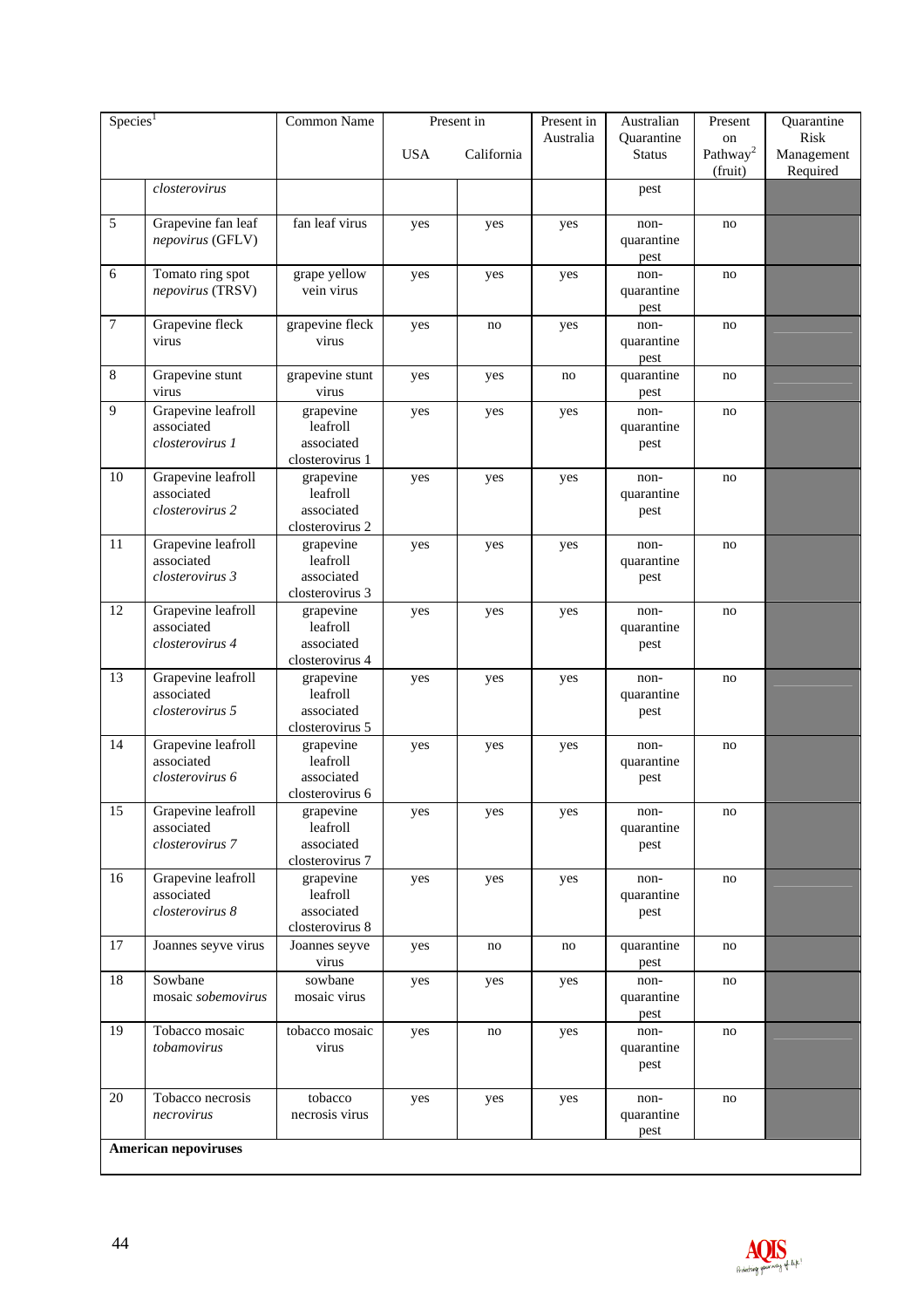| $Sp$ ecies <sup>1</sup> |                                   | Common Name                 |            | Present in | Present in | Australian         | Present              | Quarantine |
|-------------------------|-----------------------------------|-----------------------------|------------|------------|------------|--------------------|----------------------|------------|
|                         |                                   |                             |            |            | Australia  | Quarantine         | on                   | Risk       |
|                         |                                   |                             | <b>USA</b> | California |            | <b>Status</b>      | Pathway <sup>2</sup> | Management |
| 21                      | Blueberry leaf                    | blueberry leaf              | yes        | no         | no         | quarantine         | (fruit)<br>no        | Required   |
|                         | mottle nepovirus                  | mottle virus                |            |            |            | pest               |                      |            |
| 22                      | Peach rosette                     | peach rosette               | yes        | no         | no         | quarantine         | no                   |            |
|                         | mosaic nepovirus                  | mosaic virus                |            |            |            | pest               |                      |            |
| 23                      | Tobacco ringspot                  | tobacco                     | yes        | yes        | yes        | non-               | no                   |            |
|                         | nepovirus                         | ringspot virus              |            |            |            | quarantine         |                      |            |
| 24                      | Tomato ringspot                   | tomato ringspot             |            |            |            | pest<br>non-       | no                   |            |
|                         | nepovirus                         | virus decline               | yes        | yes        | yes        | quarantine         |                      |            |
|                         |                                   |                             |            |            |            | pest               |                      |            |
|                         | <b>European nepoviruses</b>       |                             |            |            |            |                    |                      |            |
|                         |                                   |                             |            |            |            |                    |                      |            |
| 25                      | Arabis<br>mosaic nepovirus        | arabis<br>mosaic virus      | yes        | no         | yes        | non-<br>quarantine | no                   |            |
|                         |                                   |                             |            |            |            | pest               |                      |            |
| 26                      | Grapevine bulgarian               | grapevine                   | yes        | no         | no         | quarantine         | no                   |            |
|                         | latent nepovirus                  | bulgarian latent            |            |            |            | pest               |                      |            |
|                         |                                   | (GBLV) virus                |            |            |            |                    |                      |            |
| 27                      | Raspberry ringspot<br>nepovirus   | raspberry<br>ringspot virus | yes        | no         | no         | quarantine<br>pest | no                   |            |
| 28                      | Strawberry latent                 | strawberry                  | yes        | no         | yes        | non-               | no                   |            |
|                         | ringspot nepovirus                | latent                      |            |            |            | quarantine         |                      |            |
|                         |                                   | ringspot virus              |            |            |            | pest               |                      |            |
| 29                      | Tomato black ring                 | tomato black                | yes        | no         | no         | quarantine         | no                   |            |
|                         | nepovirus                         | ring virus                  |            |            |            | pest               |                      |            |
|                         | <b>VIRUS LIKE DISORDERS</b>       |                             |            |            |            |                    |                      |            |
| $\mathbf{1}$            | Asteroid mosaic                   | asteroid mosaic             | yes        | yes        | no         | quarantine         | no                   |            |
|                         | (virus like)                      |                             |            |            |            | pest               |                      |            |
| $\mathbf{2}$            | Enation disease                   | enation                     | yes        | no         | yes        | non-               | no                   |            |
|                         | (virus like)                      |                             |            |            |            | quarantine         |                      |            |
|                         |                                   |                             |            |            |            | pest               |                      |            |
| $\mathfrak{Z}$          | Rupestris stem                    | rupestris stem              | yes        | yes        | yes        | non-               | no                   |            |
|                         | pitting                           | pitting                     |            |            |            | quarantine         |                      |            |
|                         | (virus like)                      | (legno riccio)              |            |            |            | pest               |                      |            |
| $\overline{4}$          | Vein necrosis                     | vein necrosis               | yes        | yes        | yes        | non-               | no                   |            |
|                         | (virus like)                      |                             |            |            |            | quarantine<br>pest |                      |            |
| <b>VIROIDS</b>          |                                   |                             |            |            |            |                    |                      |            |
|                         |                                   |                             |            |            |            |                    |                      |            |
| $\mathbf{1}$            | Australian                        | Australian                  | yes        | yes        | yes        | non-               | no                   |            |
|                         | grapevine                         | grapevine                   |            |            |            | quarantine         |                      |            |
| $\mathbf{2}$            | viroid (AGVd)<br>Citrus exocortis | viroid<br>citrus exocortis  |            |            |            | pest<br>non-       | no                   |            |
|                         | viroid                            | A viroid                    | yes        | yes        | yes        | quarantine         |                      |            |
|                         | $(CEVd-g)$                        |                             |            |            |            | pest               |                      |            |
| $\mathfrak{Z}$          | Grapevine viroid                  | grapevine                   | yes        | yes        | no         | quarantine         | no                   |            |
|                         | cucumber                          | viroid                      |            |            |            | pest               |                      |            |
| $\overline{4}$          | $(GVd-c)$<br>Grape vine yellow    | cucumber<br>grape vine      |            |            |            | non-               |                      |            |
|                         | speckle I                         | yellow speckle              | yes        | yes        | yes        | quarantine         | no                   |            |
|                         | $(GYSVd-1)$                       | I viroid                    |            |            |            | pest               |                      |            |
| 5                       | Grape vine yellow                 | grape vine                  | yes        | yes        | yes        | non-               | no                   |            |
|                         | speckle 2                         | yellow speckle              |            |            |            | quarantine         |                      |            |
| 6                       | $(GYSVd-2)$<br>Hop stunt viroid   | 2 viroid                    |            |            |            | pest<br>non-       |                      |            |
|                         | (AGVd)                            | hop stunt viroid            | yes        | yes        | yes        | quarantine         | no                   |            |
|                         |                                   |                             |            |            |            | pest               |                      |            |

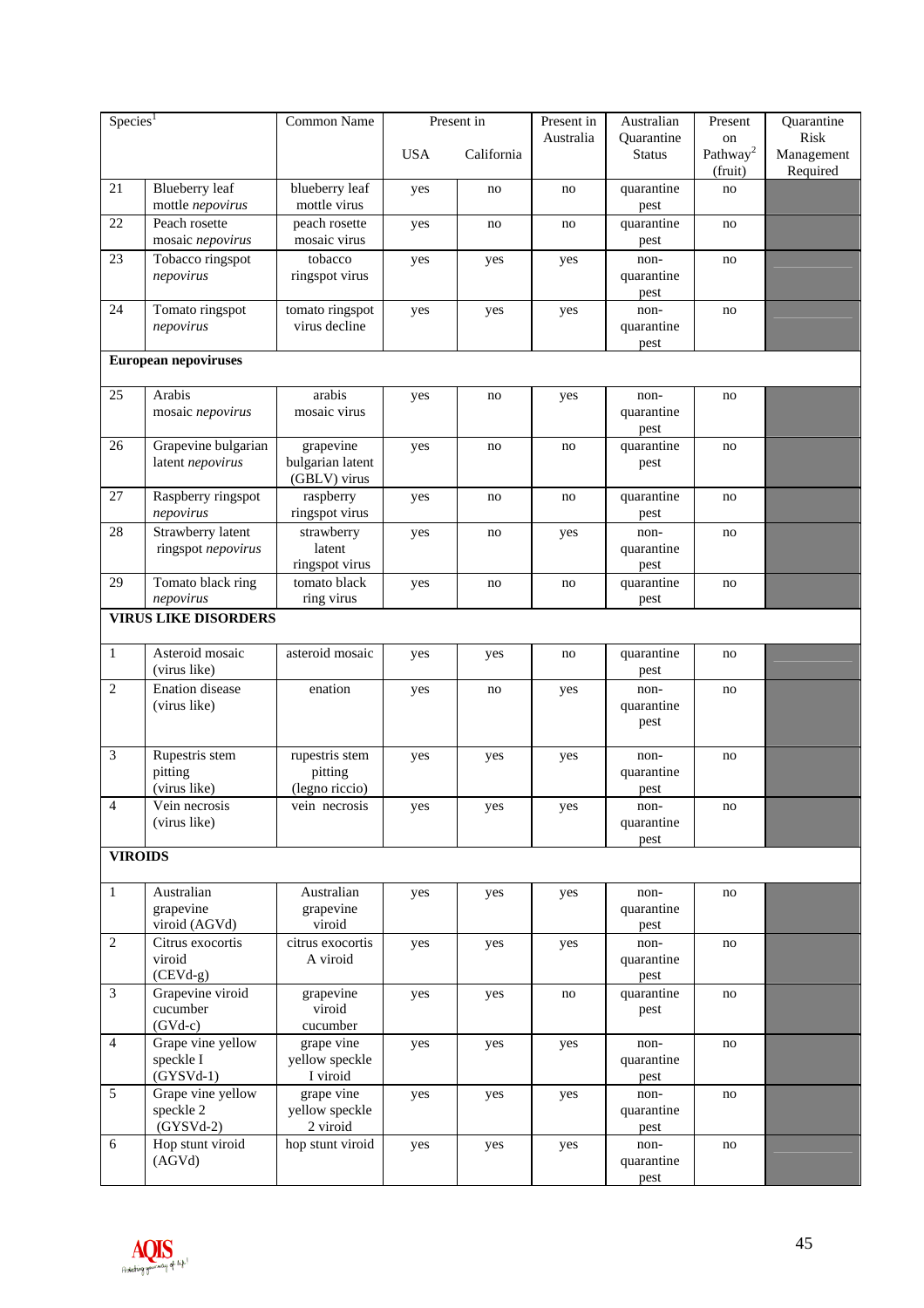| Species <sup>1</sup> |                                                   | Common Name             |            | Present in    |                                                       | Australian                  | Present                               | Quarantine                     |
|----------------------|---------------------------------------------------|-------------------------|------------|---------------|-------------------------------------------------------|-----------------------------|---------------------------------------|--------------------------------|
|                      |                                                   |                         | <b>USA</b> | California    | Australia                                             | Quarantine<br><b>Status</b> | on<br>Pathway <sup>2</sup><br>(fruit) | Risk<br>Management<br>Required |
|                      |                                                   |                         |            |               |                                                       |                             |                                       |                                |
|                      | PHYTOPLASMAS (formerly mycoplasma like organisms) |                         |            |               |                                                       |                             |                                       |                                |
| $\mathbf{1}$         | Phytoplasma                                       | flavescence<br>doree'   | yes        | no            | no                                                    | quarantine<br>pest          | no                                    |                                |
| $\overline{2}$       | Phytoplasma                                       | grapevine<br>yellows    | yes        | no            | yes<br>(official<br>control-<br>Western<br>Australia) | quarantine<br>pest          | no                                    |                                |
|                      | <b>NEMATODES</b>                                  |                         |            |               |                                                       |                             |                                       |                                |
| $\mathbf{1}$         | Criconemella<br>xenoplax                          | ring nematode           | yes        | yes           | yes                                                   | non-<br>quarantine<br>pest  | no                                    |                                |
| $\overline{2}$       | Helicotylenchus<br>spp.                           | spiral nematode         | yes        | yes           | yes                                                   | non-<br>quarantine<br>pest  | no                                    |                                |
| $\mathfrak{Z}$       | Hemicycliophora<br>spp.                           | sheath<br>nematode      | yes        | yes           | yes                                                   | non-<br>quarantine<br>pest  | no                                    |                                |
| $\overline{4}$       | Longidorus<br>breviannulatus                      | needle<br>nematode      | yes        | no            | no                                                    | quarantine<br>pest          | no                                    |                                |
| 5                    | Macroposthonia<br>xenoplax                        | ring nematode           | yes        | yes           | yes                                                   | non-<br>quarantine<br>pest  | no                                    |                                |
| 6                    | Meloidogyne<br>arenaria                           | root-knot<br>nematode   | yes        | no            | yes                                                   | non-<br>quarantine<br>pest  | no                                    |                                |
| $\overline{7}$       | Meloidogyne hapla                                 | root-knot<br>nematode   | yes        | no            | yes                                                   | non-<br>quarantine<br>pest  | no                                    |                                |
| $\,8\,$              | Meloidogyne<br>incognita                          | root-knot<br>nematode   | yes        | no            | yes                                                   | non-<br>quarantine<br>pest  | no                                    |                                |
| $\overline{9}$       | Meloidogyne<br>javanica                           | root-knot<br>nematode   | yes        | $\mathbf{no}$ | yes                                                   | non-<br>quarantine<br>pest  | no                                    |                                |
| $10\,$               | Paratrichodorus<br>minor                          | stubby root<br>nematode | yes        | yes           | yes                                                   | non-<br>quarantine<br>pest  | no                                    |                                |
| 11                   | Pratylenchus vulnus                               | root-lesion<br>nematode | yes        | yes           | yes                                                   | non-<br>quarantine<br>pest  | no                                    |                                |
| 12                   | Tylenchulus<br>semipenetrans                      | citrus nematode         | yes        | yes           | yes                                                   | non-<br>quarantine<br>pest  | no                                    |                                |
| 13                   | Xiphinema<br>americanum                           | dagger<br>nematode      | yes        | yes           | yes                                                   | non-<br>quarantine<br>pest  | no                                    |                                |
| 14                   | Xiphinema index                                   | dagger<br>nematode      | yes        | yes           | yes                                                   | non-<br>quarantine<br>pest  | no                                    |                                |

**1** The presence of pests in the USA and California was obtained via relevant scientific publications and personal communication with scientific experts as documented in the Pest Risk Analysis (PRA) paper.

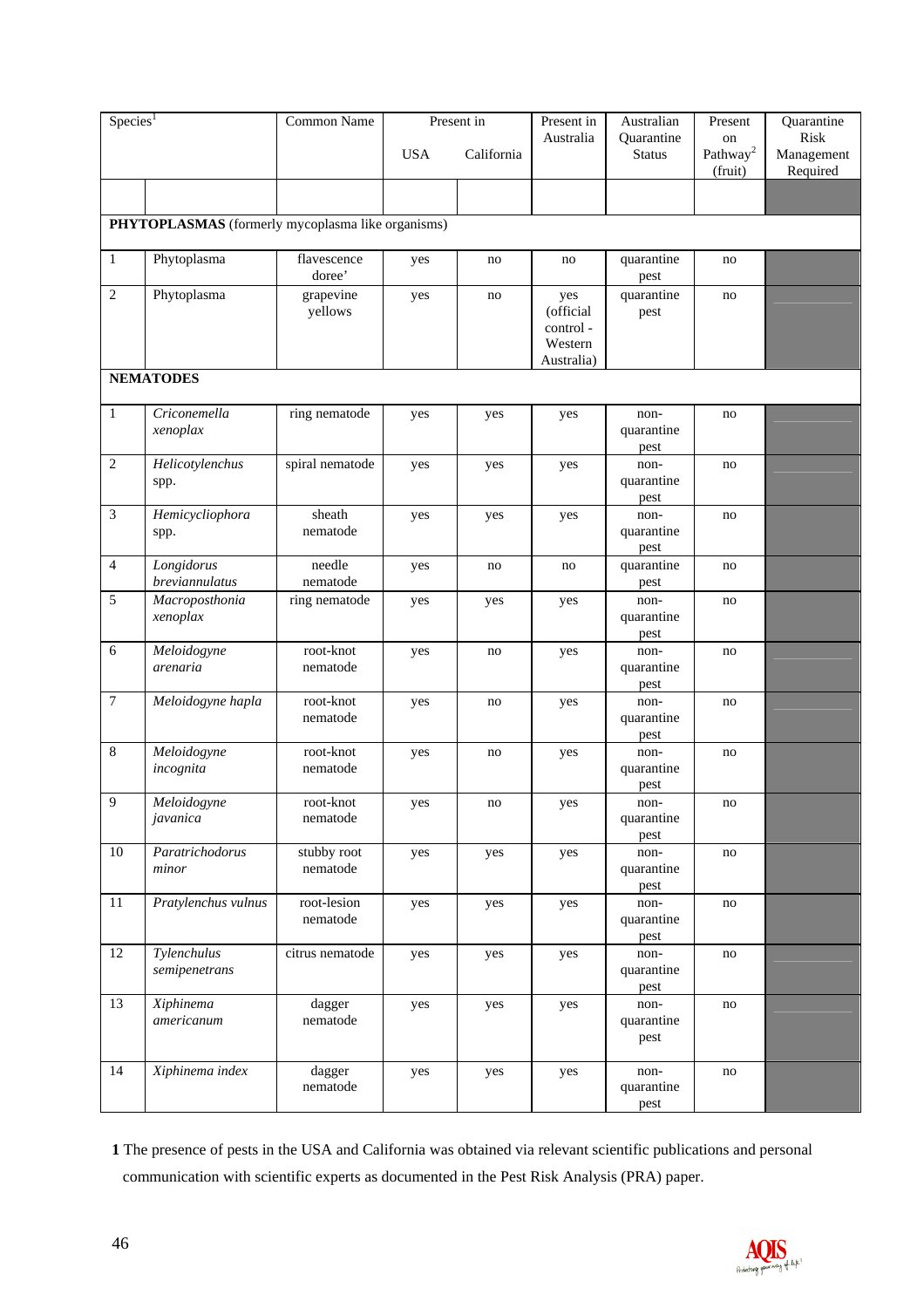**2** Any means that allows the entry or spread of a pest.

In addition to the information summarised in Table 1, APHIS has provided AQIS with survey data to show that *Ceratitis capitata* (medfly), *Craponius inaequalis* (grape curculio), *Eulithis diversilineata* (grape looper), *Fidia viticida* (grape root worm), *Guignardia bidwellii* (black rot), *Mycosphaerella angulata* (angular leaf spot), *Physopella ampelopsidis* (rust), *Polychrosis viteana* (grape berry moth) and *Pseudopezicula tetraspora* (angular leaf scorch) are not present in California and therefore these pests have not been included in the pathway. AQIS would require immediate notification of any changes in the status (fresh incursions, outbreaks etc.) of these pests and diseases in California as a condition for import.

Similarly, if any fruit fly species in addition to *Ceratitis capitata* (medfly) is detected, APHIS would be required to advise AQIS immediately, and if economically significant to Australia, trade would be suspended immediately pending the outcome of an investigation.

#### **6. OTHER ASSESSMENTS**

#### **6.1. Weed Risk Assessment of Table Grapes**

The importation of fruit is also a pathway for the introduction of grape seed. Although species of *Vitis* such as *V. aestivalis*, *V. candicans*, *V. hastata*, *V. rotundifolia; V. trifolia* and *V. vulpina* are recorded as weeds in parts of the world such as China, India, Japan and USA, there are no records of *Vitis vinifera* as a weed*. Vitis vinifera* has been assessed using the Weed Risk Assessment System of AQIS to determine its potential weediness and has been determined as being of no quarantine concern.

#### **6.2. Weed Seed Contamination of Table Grape Imports**

There is a potential for table grapes for export to contain exotic weed seeds of quarantine concern to Australia. This is due to the grape clusters being contaminated by the seeds of plants growing in the rows. Such weed seeds include *Abutilon theophrasti* (velvet leaf), *Acroptilon repens* (creeping knapweed), *Amsinckia* spp. (Amsinckia), *Baccharis halimifolia* (*Baccharis*), *Cenchrus* spp. (grass), *Chamomilla suaveolens* (pineapple weed), *Chondrilla juncea* (skeleton weed), *Convolvulus arvensis* (field bindweed), *Eragrostris curvula* (African love grass), *Lycium* spp. (boxthorn), *Pennisetum alopecuroides* (Chinese *pennisetum*), *Pennisetum polystachion* (mission grass), *Phragmites* spp., *Solanum elaeagnifolium* (silverleaf nightshade)*, Solanum sarrachoides* (hairy nightshade), *Sorghum almum* (Columbus grass), *Sorghum halepense* (Johnson grass), *Toxicodendron diversilobum* (Pacific poison-oak), *Tribulus* spp. (caltrop) and *Xanthium* spp. (bur). Table grapes for export to Australia would therefore need to be inspected and found to be free of the above mentioned weed species. Any grapes found to be contaminated with any of these weed seeds would be treated on-arrival in Australia and if no treatment is available then the affected table grapes would be reshipped or destroyed at the expense of the importer.

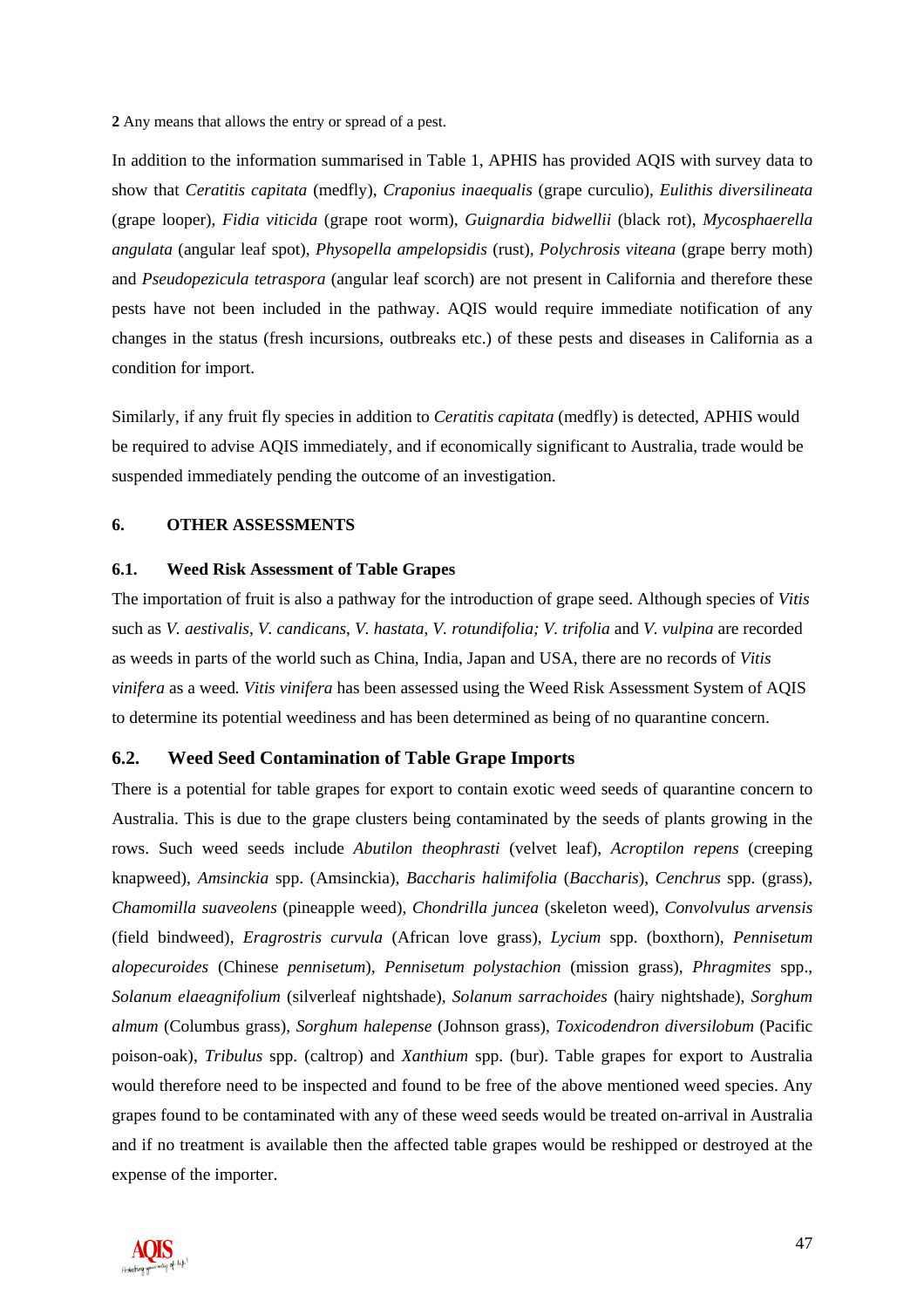#### **6.3. Environmental Impact**

AQIS is satisfied that the importation of table grapes from California in the United States of America under the conditions specified later in this document would present negligible risk to the environment and accordingly that obligations arising from the Administrative Procedures made under the Environment Protection (Impact of Proposals) Act 1974 have been met.

#### **7. SUMMARY OF POTENTIAL QUARANTINE PESTS**

The PRA took into account factors such as the biology, host range, distribution, entry potential, establishment potential, spread potential and economic damage potential of the pests and diseases that may be associated with table grapes in California. This section of the draft IRA paper mainly details the species of pests of quarantine concern identified in the PRA paper.

Sixteen insect pests of quarantine concern were identified to be associated with the fruit entry pathway of table grapes from California. Of those, one quarantine pest is under official control in Australia.

The arthropods of concern associated with table grapes from California are: *Amyelois transitella* (navel orangeworm), *Argyrotaenia citrana* (orange tortrix), *Caliothrips fasciatus* (bean thrips), *Colomerus vitis -* strain c (grapeleaf bud mite-leaf curl strain), *Desmia funeralis* (grape leaffolder), *Drepanothrips reuteri* (eastern flower thrips), *Eotetranychus carpini* (hornbeam mite), *Eotetranychus willamettei* (Willamette spider mite), *Estigmene acrea* (salt marsh caterpillar), *Frankliniella minuta* (minute flower thrips), *Frankliniella occidentalis* (western flower thrips), *Harrisinia brillians* (western grape leaf skeletoniser), *Platynota stultana* (omnivorous leaf roller), *Pseudococcus maritimus* (grapevine mealy bug), *Scirtothrips citri* (California citrus thrips) and *Tetranychus pacificus* (Pacific spider mite).

*Panonychus ulmi* (European red mite) is present in California on deciduous fruits but has not been reported on *Vitis vinifera* in California. This is a destructive pest of quarantine concern as it has been reported to have a wide host range and it infests grapes in other countries. *Scirtothrips persea* (Californian thrips) is a thrips which has been reported to cause damage to avocado fruit in California. It is believed that this thrips could also attack cherries, citrus, grapes, persimmons and strawberries. AQIS is not aware that this pest has been recorded on grapes in California. If these two above mentioned pests are detected on grapes in California APHIS would have to inform AQIS of such findings for further consideration.

*Daktulosphaira vitifoliae* (grape phylloxera) is an aphid-like insect that attacks grape roots and causes stunted growth and vine death. Grape phylloxera have been found throughout California's

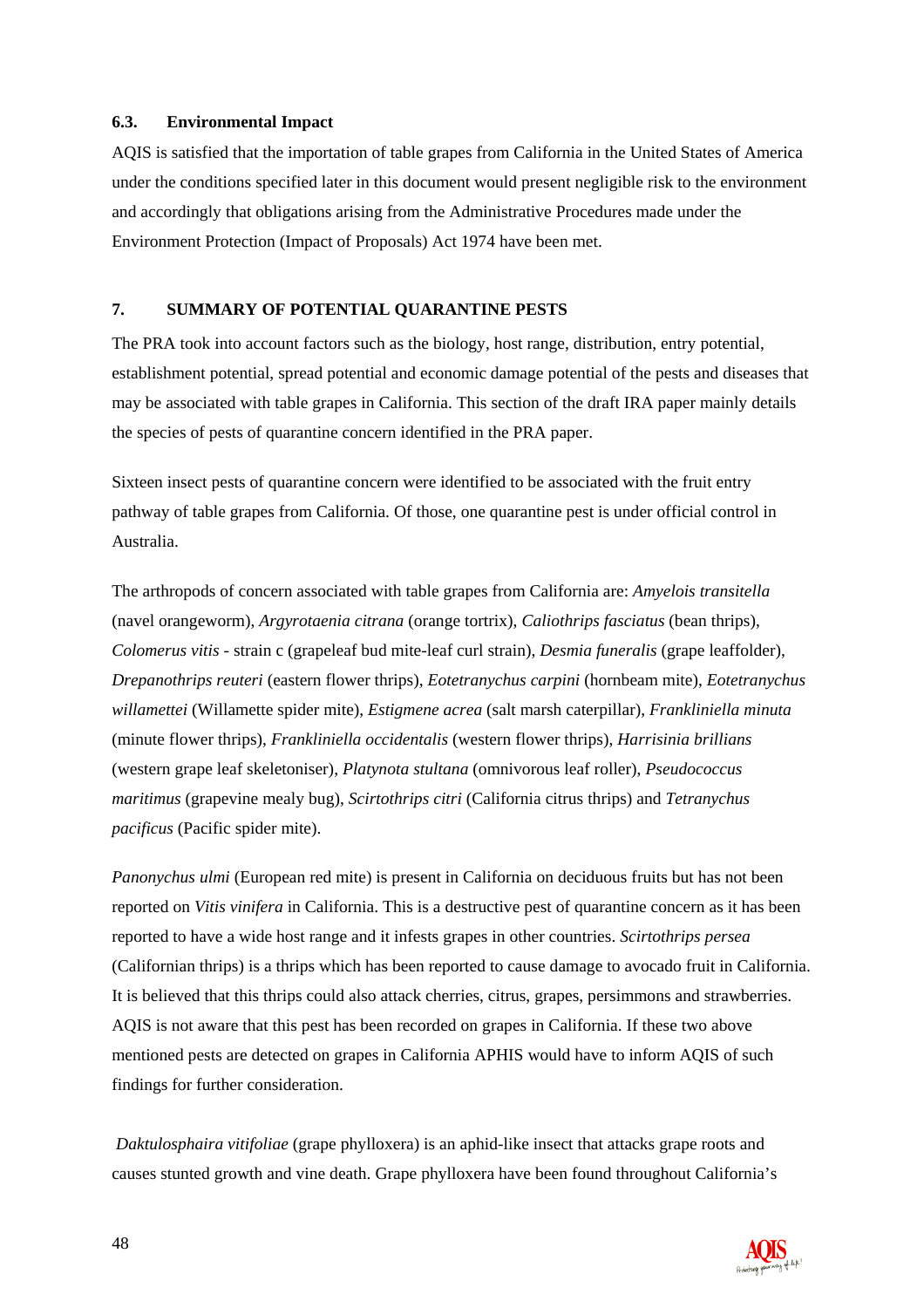grape-growing areas except for southern Californian counties. Only the root feeding form is present in Califonia but not the leaf feeding form. The insect is thought to spread on infested cuttings, rootings and on other items (stakes, boxes, tyres, shoes). As newly hatched phylloxera nymphs can live out of the soil for only 3 days this insect is deemed to be of negligible quarantine risk.

*Xylella fastidiosa* (causal agent of Pierce's disease) is another major disease which does not occur in Australia but is present in California. However, this disease is not associated with the fruit entry pathway and is not considered as a quarantine pest on fruit. The causal agent is a bacterium limited to the xylem of grapevine and is transmitted by leafhoppers known as sharpshooters. *Carnocephala fulgida* (red-headed sharpshooter), *Draeculacephala minerva* (green sharpshooter) and *Graphocephala atropunctata* (blue-green sharpshooter), are the primary vectors of this disease in California.

Research required by AQIS and conducted by Purcell<sup>\*</sup> in 1992, demonstrated that there was no evidence that sharpshooters could acquire the bacterium by feeding on grape clusters. Purcell also showed that none of the sharpshooters are able to withstand the low storage temperatures  $(1-3\degree C)$  of grape shipments.

Another arthropod, which is known to be associated with California table grapes, is *Lactrodectus mactans* (black widow spider). Whilst this is not deemed to be a quarantine pest of grapes, it is a venomous spider which may occur within the bunch. This spider could be controlled in table grape shipments by pre-export inspection and methyl bromide fumigation.

There are no major risks associated with grape diseases provided that exports are free from trash. Trash refers to twigs, splinters, leaves, soil or other plant material that is lopped off the grapevine during harvest. Rachises, peduncles and pedicels attached to the grape bunches are not considered as trash, but would need to be pest and disease free.

The PRA identified that *Plasmopara viticola* (grape downy mildew) has only been recorded to infest the wild grape species *Vitis californica* in the mountains in California in 1958. It has not been reported on the commercial *Vitis* species and cultivars in the grape growing areas in California. Its restricted occurrence has been attributed to the absence of rainfall in spring and summer which limits the spread of the disease in California. *Plasmopara viticola* is thus not deemed to be of quarantine concern. In addition, the disease occurs in the major grape growing areas in Australia although it is under official control in Western Australia.

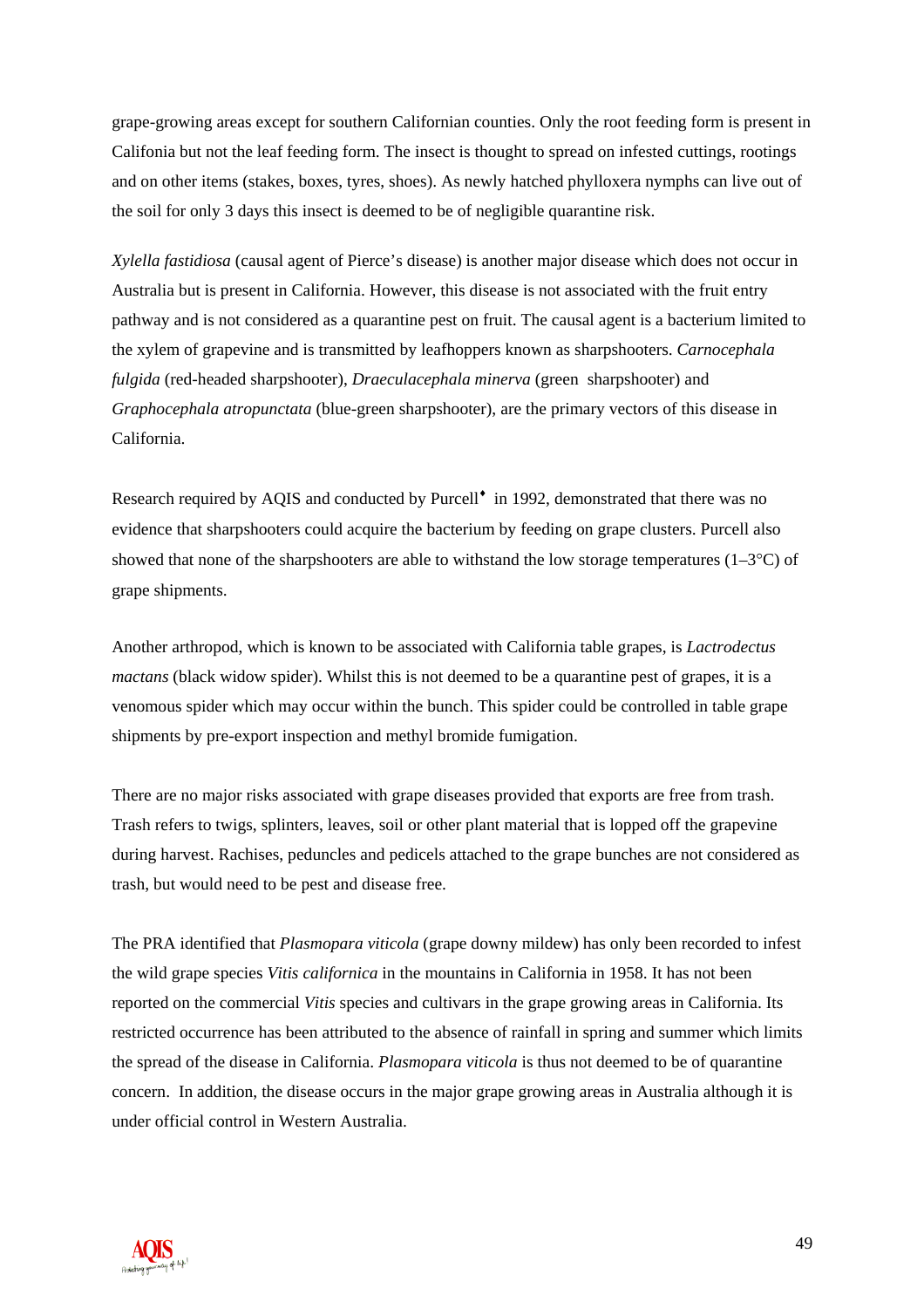Specific risk management options that may address each of the high risk pests and provide adequate quarantine security are reviewed in the following sections.

# **8. SUMMARY OF QUARANTINE PESTS AND DISEASES WITH POTENTIAL RISK OF ENTRY ON FRESH TABLE GRAPES FROM CALIFORNIA INTO AUSTRALIA**

#### **Insects :**

- 1. *Amyelois transitella* (navel orangeworm)
- 2. *Argyrotaenia citrana* (orange tortrix)
- 3. *Caliothrips fasciatus* (bean thrips)
- 4. *Colomerus vitis strain c* (grapeleaf bud mite-leaf curl strain)
- 5. *Desmia funeralis* (grape leaffolder)

♦ Purcell, A.H. (1992). Report of research: Infectivity of harvested grape clusters for Pierce's disease spread. Department of Entomological Sciences, University of California, Berkeley, 10 pp.

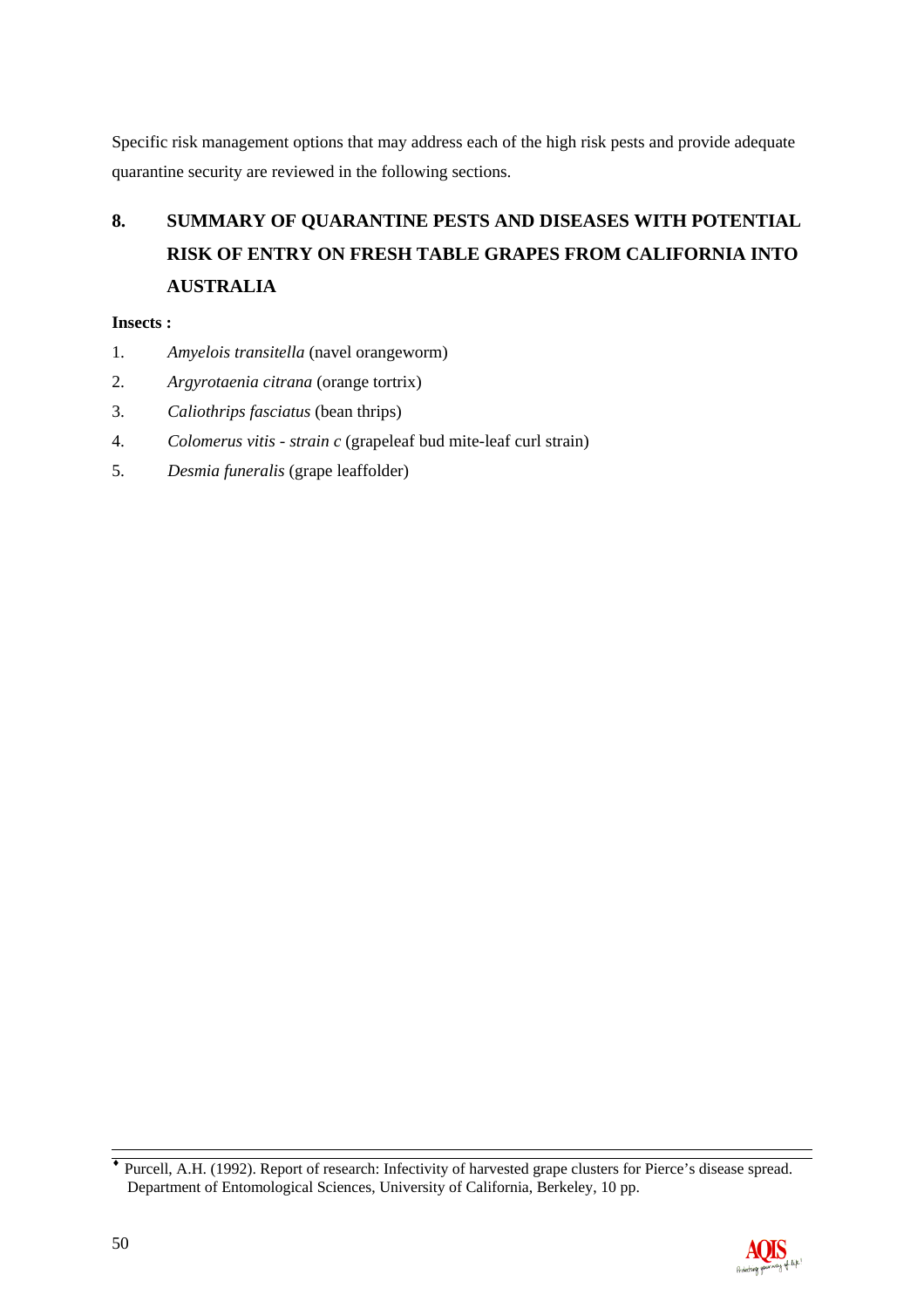- 6*. Drepanothrips reuteri* (eastern flower thrips)
- 7. *Eotetranychus carpini* (hornbeam mite)
- 8. *Eotetranychus willamettei* (willamette spider mite)
- 9. *Estigmene acrea* (salt marsh caterpillar)
- 10. *Frankliniella minuta* (minute flower thrips)
- 11. *Frankliniella occidentalis* (western flower thrips)
- 12. *Harrisina brillians* (western grape leaf skeletoniser)
- 13. *Platynota stultana* (omnivorous leaf roller)
- 14. *Pseudococcus maritimus* (grapevine mealy bug)
- 15. *Scirtothrips citri* (California citrus thrips)
- 16. *Tetranychus pacificus* (Pacific spider mite)

### **9. PROPOSED OPTIONAL CONDITIONS FOR IMPORT**

Any agreement to import table grapes (*Vitis vinifera* L.) from California would require that:

1. A Specific Commodity Understanding (SCU) document would be prepared between AQIS and APHIS setting out an agreed set of quarantine conditions and operational procedures. Before imports would commence, any subsequent change in import requirements would require the development of an amendment to the SCU.

2. The conditions for import would have to be reviewed at the end of the first year of trade.

In the absence of any novel and effective method of phytosanitary treatment, methyl bromide fumigation presents the principal and only reliable quarantine treatment available for disinfestation purposes. The fumigation rates as specified on page 52 are in line with the AQIS Standard for Fumigation with Methyl Bromide (1994).

A range of phytosanitary measures to manage the risk of insect pests of table grapes which are of quarantine concern to Australia are summarised in Table 2.

| <b>Quarantine Pest</b>   | <b>Common Name(s)</b>   |  | <b>Risk Management Options</b> |           |                 |  |
|--------------------------|-------------------------|--|--------------------------------|-----------|-----------------|--|
|                          |                         |  | <b>Option A</b>                |           | <b>Option B</b> |  |
| Amyelois transitella     | navel orangeworm        |  | Pre-                           |           | Pre-export      |  |
| Argyrotaenia citrana     | orange tortrix          |  | fumigation                     |           | inspection      |  |
| Caliothrips fasciatus    | bean thrips             |  | inspection                     | $\bullet$ | Freedom from    |  |
| Colomerus vitis strain c | grape bud mite strain c |  | Freedom                        |           | weed seeds      |  |
| Desmia funeralis         | grape leaffolder        |  | from weed                      |           | Freedom from    |  |

**Table 2. Phytosanitary risk management measures for quarantine pests of table grapes** 

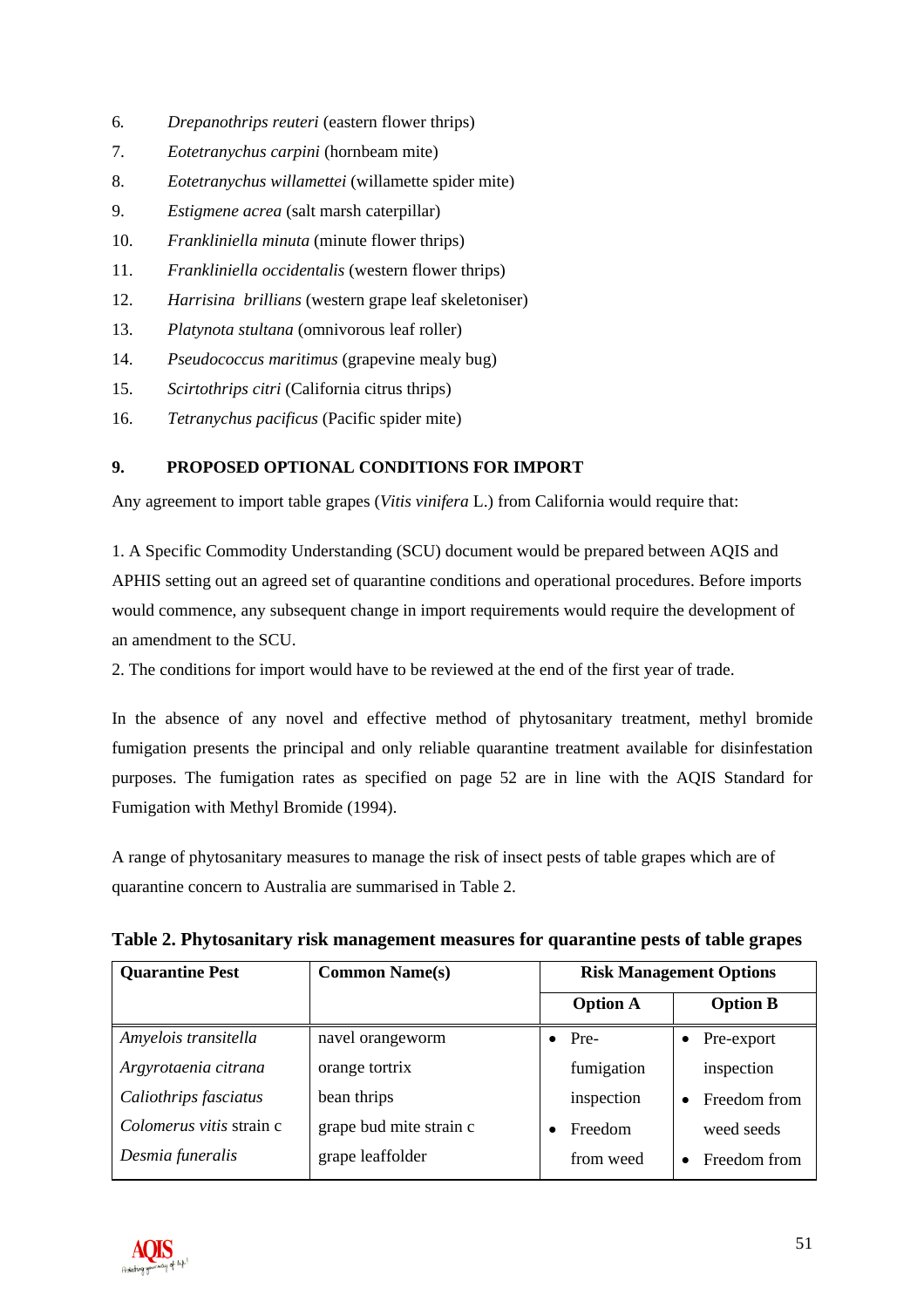| Drepanothrips reuteri                  | eastern flower thrips           | seeds         | soil and trash |
|----------------------------------------|---------------------------------|---------------|----------------|
| hornbeam mite<br>Eotetranychus carpini |                                 | Freedom       | On arrival     |
| Eotetranychus willamettei              | Willamette spider mite          | from soil and | fumigation     |
| <i>Estigmene acrea</i>                 | salt marsh caterpillar          | trash         | Post-          |
| Frankliniella minuta                   | minute flower thrips            | Pre-shipment  | fumigation     |
| Frankliniella occidentalis             | western flower thrips           | fumigation    | inspection     |
| Harrisinia brillians                   | western grape leaf skeletonizer | On arrival    |                |
| Platynota stultana                     | omnivorous leaf roller          | inspection    |                |
| Pseudococcus maritimus                 | grapevine mealy bug             |               |                |
| Scirtothrips citri                     | California citrus thrips        |               |                |
| Tetranychus pacificus                  | Pacific spider mite             |               |                |

# **9.1. Option A - Pre-shipment (Off-Shore) Fumigation**

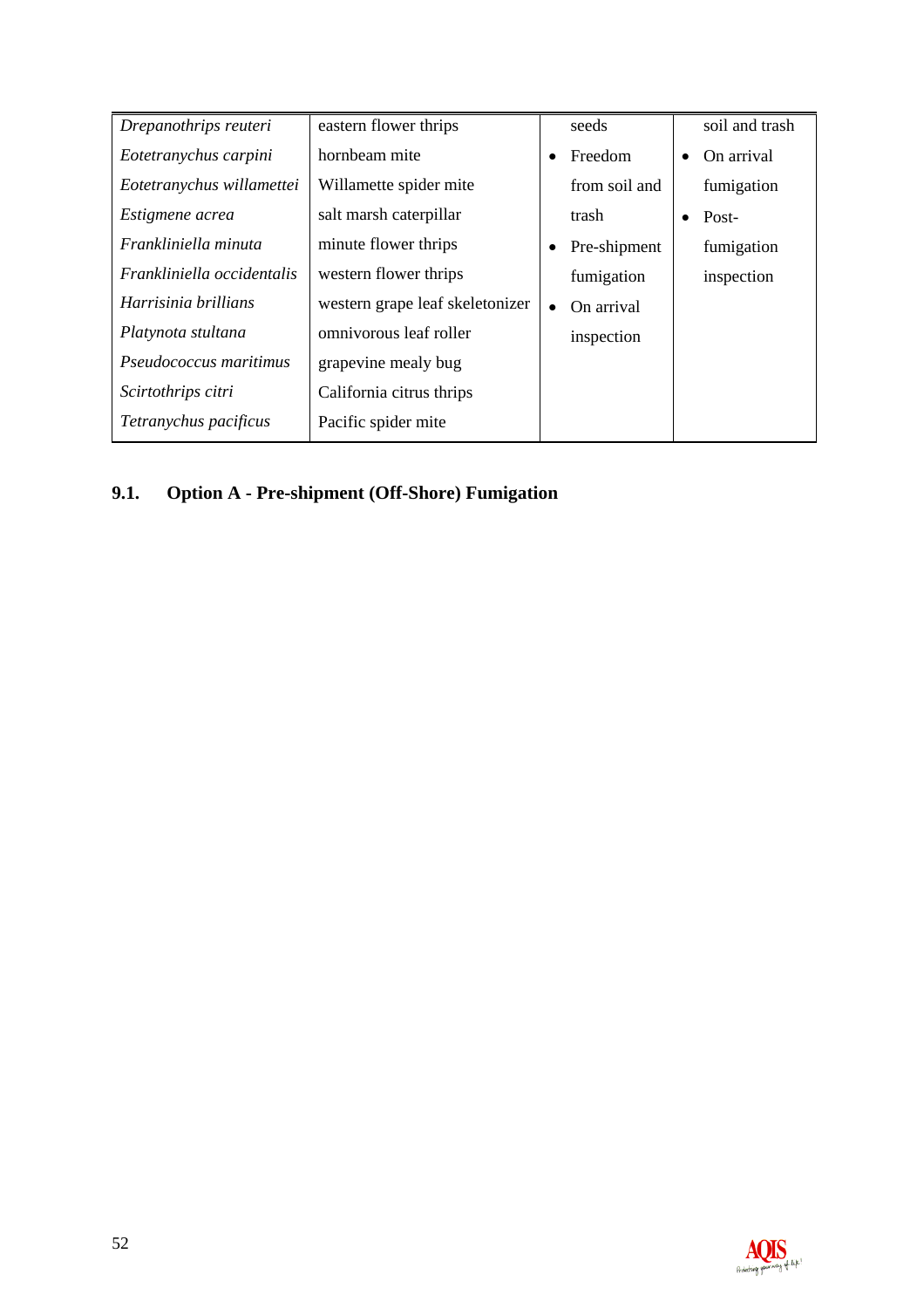Option A which incorporates pre-shipment fumigation, is the preferred approach of AQIS to mitigate risks of pests of quarantine concern that could be introduced into Australia. This option would be allowed throughout the full season of export of table grapes from California into Australia.

#### **Item 1. Pre-fumigation inspection by APHIS**

- This would have to focus on the quarantine pests listed in Table 2 and those pests of quarantine concern for which APHIS has provided area freedom status based on their survey data in California. Additional inspection for freedom from trash and weed seeds would also be required. Table grapes for Australia would need to be stored separately from grapes destined for domestic markets at all times and would need to be transported to registered export centres before inspection. Table grapes in boxes would be identified by vineyard number. All inspections and sampling would need to be based on the number of boxes of grapes that are fumigated as a 'lot'.
- A 'lot' consists of all table grape fruit treated for export to Australia on one day from one registered treatment facility. A 'lot' passes or fails on the results of each inspection. The selection of cartons from each 'lot' for sampling would be random. A number of 'lots' may constitute a consignment. A consignment is the number of cartons of table grapes shipped from one port in California to a designated port in Australia for one consignee on the same vessel on the same day. The sample size of cartons and fruit bunches to be inspected would be agreed between APHIS and AQIS before the commencement of import via a Specific Commodity Understanding (SCU) document.

#### **Item 2. Pre-shipment (off-shore) fumigation with methyl bromide**

- Fumigation of fruit in gas permeable packaging would need to be conducted in California. This would be done soon after fruit are field packed and prior to cold storage.
- Fumigation would have to be with methyl bromide for a duration of 2 hours according to the specifications below and supervised by APHIS.

 $32g/m<sup>3</sup>$  at a grape pulp temperature of  $21^{\circ}$ C or greater;

 $40g/m<sup>3</sup>$  at a grape pulp temperature of 16<sup>o</sup>C or greater but less than 21<sup>o</sup>C;

 $48g/m<sup>3</sup>$  at a grape pulp temperature of 11<sup>o</sup>C or greater but less than 16<sup>o</sup>C.

• The loading ratio would not exceed 67%. Fruit is not to be fumigated if the grape pulp temperature is below 11°C.

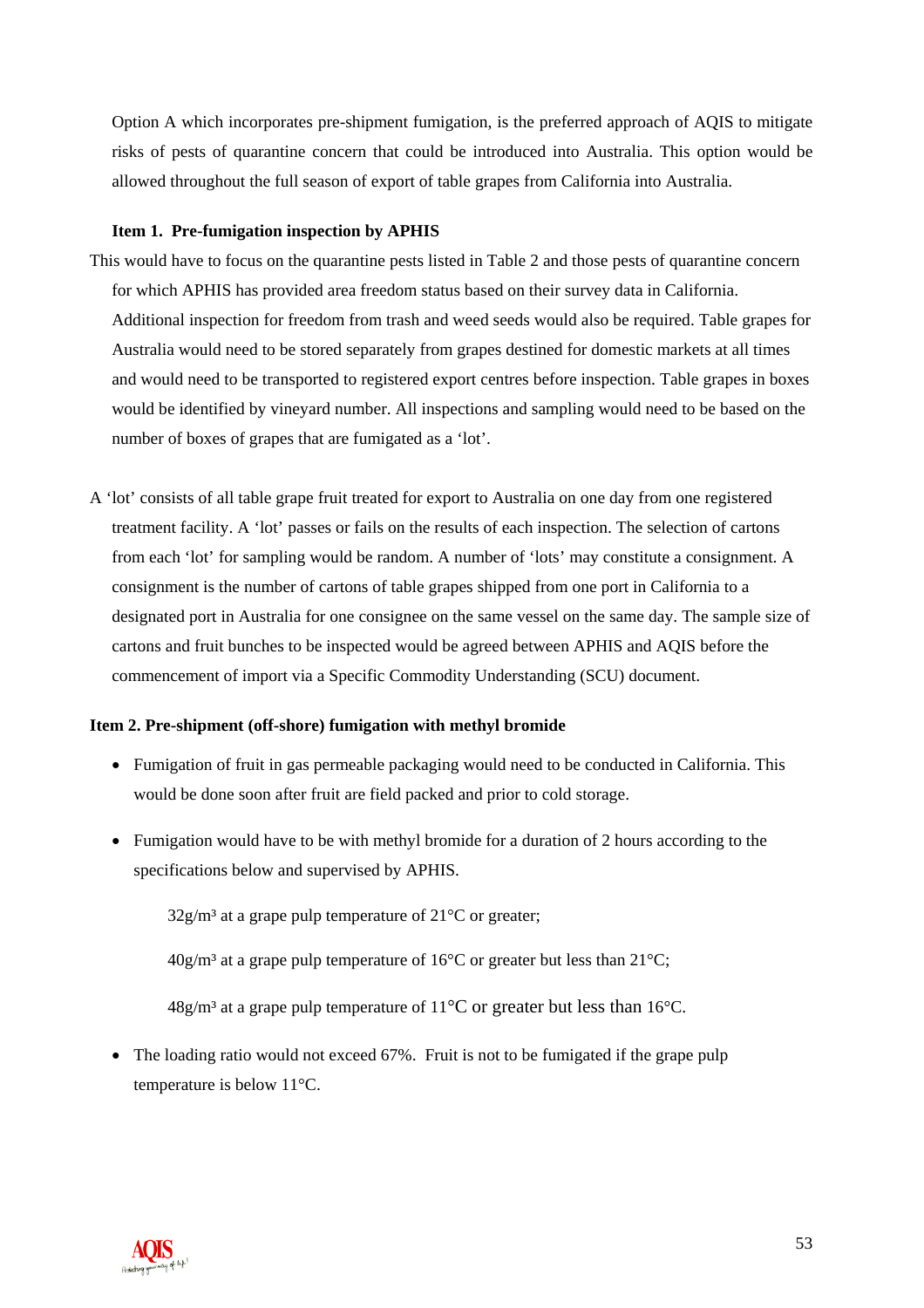AQIS would reserve the right to seek suspension of fumigation facilities under the off-shore fumigation (option A) if any live insects listed in Section 8, including eggs and pupae, were detected during on-arrival inspections.

All pre-shipment (off-shore) fumigation certificates would need to contain the following fumigation details:

- (a). the name of the fumigation facility,
- (b). APHIS registration number of the facility,
- (c). the date of fumigation,
- (c). the concentration of methyl bromide  $(g/m<sup>3</sup>)$ ,
- (d). the fumigation duration,
- (e). the grape pulp temperature during fumigation  $({}^{\circ}C)$ .

#### **Item 3. On-arrival inspection after pre-shipment (off-shore) fumigation with methyl bromide**

In the event of live pests being found at inspection on-arrival, the pre-shipment fumigation facility would be suspended and no fumigations would be permitted to be undertaken by that facility until the cause of the fumigation failure was determined by APHIS and corrective action implemented.

All live pests detected on-arrival would have to be identified to species level by AQIS technical specialists and this information forwarded to APHIS. Any 'lot' found to be infested with live pests would be isolated from other export grapes and re-fumigated, re-exported or destroyed. Remaining 'lots' of table grapes from the same fumigation facility would be targetted for careful inspection in Australia, and if found to be infested would be re-fumigated, re-exported or destroyed pending confirmation of the identity of the pest.

Remaining grapes in the consignment from other fumigation facilities would be reinspected. A fumigation facility from which grapes are rejected would be permitted to resubmit further 'lots' for the current export season following advice from APHIS that corrective action had been implemented. If a second 'lot' was rejected the fumigation facility would be suspended for the remainder of the season.

If *Panonychus ulmi* (European red mite), *Scirtothrips persea* (Californian thrips) and pests requiring area freedom are detected, area freedom would be suspended immediately, and trade would cease pending the outcome of an investigation and/or corrective action.

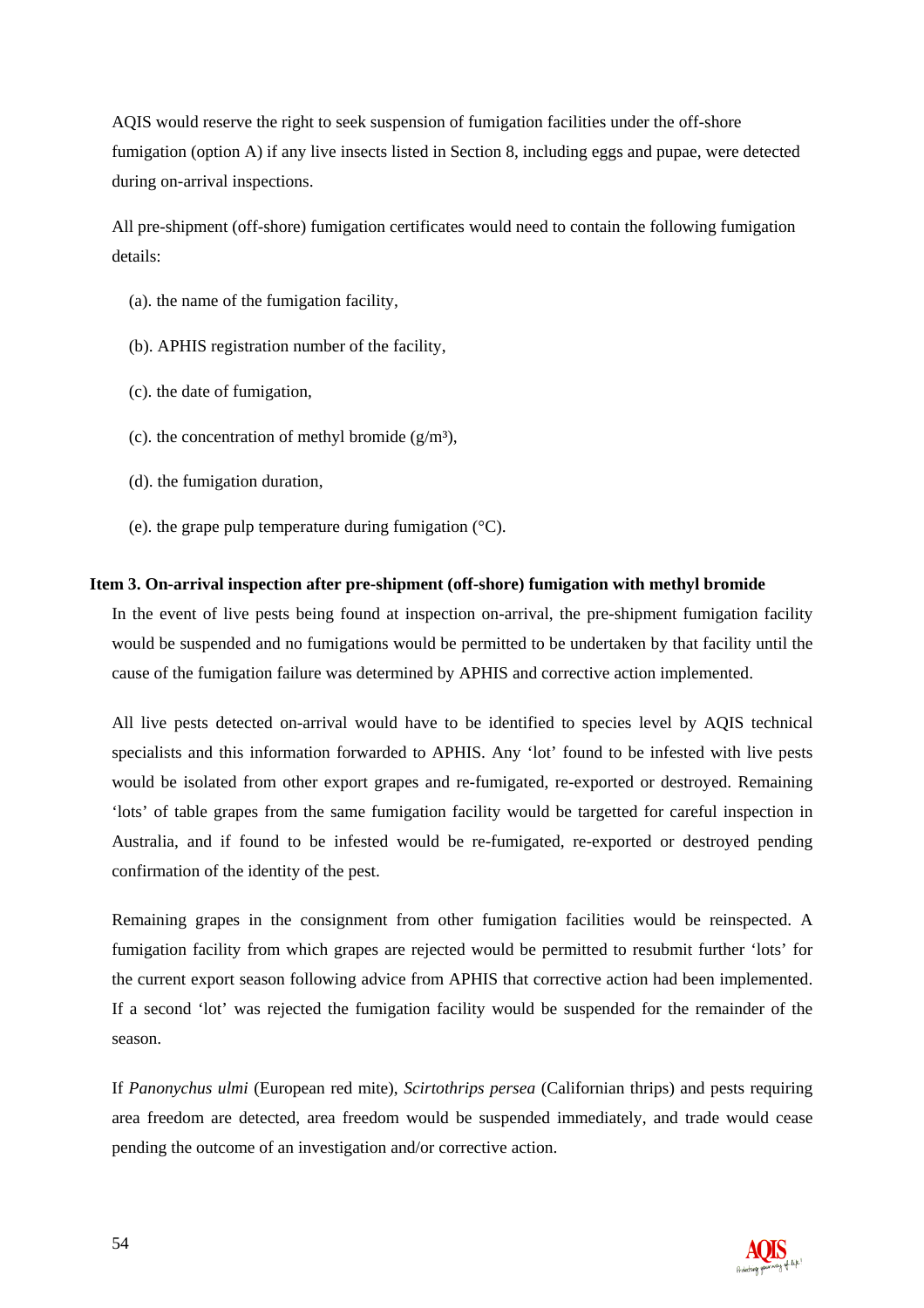The cost of any rejection, re-treatment, destruction or re-export of table grape shipments as a result of insect pest detection would have to be borne by the relevant exporters of such shipments.

#### **9.2. Option B - Fumigation on arrival in Australia (July to September only)**

This option would need to have equivalent security to ensure that the appropriate level of protection against pests of quarantine concern that could be introduced into Australia. Therefore, this option would be only allowed during the dormant / low risk period of insect pest activity for table grapes in Australia from July - September. Such shipments would be fumigated at selected ports of entry in Australia as designated by AQIS.

#### **Item 1. Pre-export inspection by APHIS**

This would have to focus on the quarantine pests listed in Table 2 and those pests of quarantine concern for which APHIS has provided area freedom status based on their survey data in California. Additional inspection for freedom from trash and weed seeds would also be required. Table grapes for export to Australia would need to be stored separately from grapes destined for domestic markets at all times and would need to be transported to registered export centres before inspection.

- Table grapes in boxes would be identified by vineyard number. All inspections and sampling would need to be based on the number of boxes of grapes that will make up the export 'lot'. A 'lot' passes or fails on the results of each inspection.
- The selection of cartons from each 'lot' for sampling for pre-export inspection would be random. The sample size of cartons and fruit bunches to be inspected would be agreed between APHIS and AQIS before the commencement of import via a Specific Commodity Understanding (SCU) document.

#### **Item 2. Shipment period**

Under this option, the shipment of table grapes would be allowed into Australia between July and September of each year.

#### **Item 3. On-arrival fumigation with methyl bromide**

Fumigation of table grapes in gas permeable packaging would need to be done on arrival in Australia. This would be done soon after grapes arrive in designated ports. Fumigation would have to be with methyl bromide for 2 hours according to the specifications below and supervised by AQIS.

 $32g/m<sup>3</sup>$  at a grape pulp temperature of  $21^{\circ}$ C or greater;

 $40g/m<sup>3</sup>$  at a grape pulp temperature of 16<sup>o</sup>C or greater but less than 21<sup>o</sup>C;

 $48g/m<sup>3</sup>$  at a grape pulp temperature of  $11^{\circ}$ C or greater but less than 16<sup>o</sup>C.

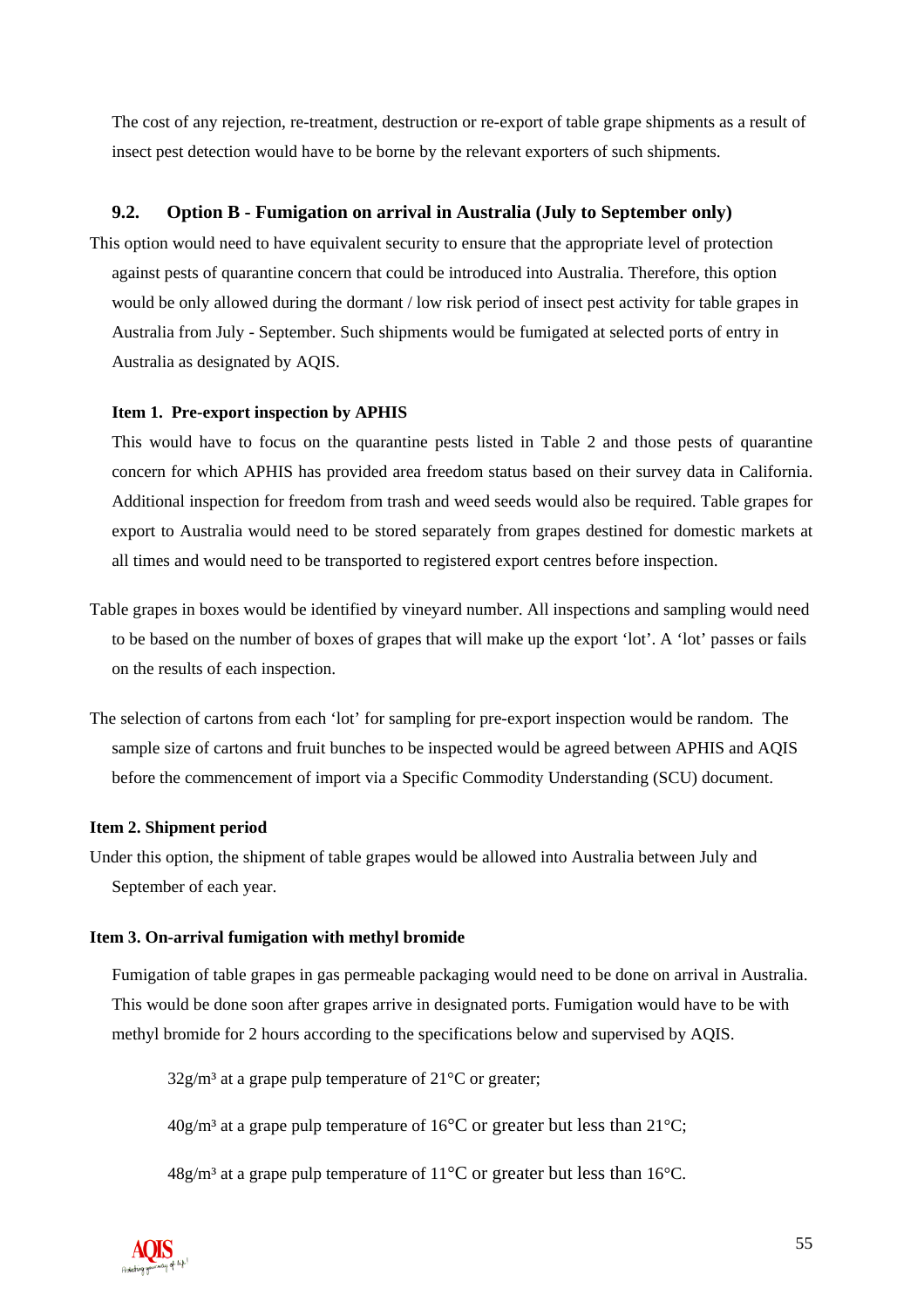The loading ratio would not exceed 67%. Fruit is not to be fumigated if the grape pulp temperature is below 11°C.

#### **Item 4. Inspection after on-arrival fumigation in Australia**

In the event of live quarantine pests being found at inspection (which is to be undertaken after fumigation) such 'lots' would be isolated from other export grapes and re-fumigated, re-exported or destroyed pending confirmation of the identity of the pest. A fumigation facility from which pests are found after fumigation would be permitted to fumigate further 'lots' for the current export season after corrective action had been implemented. If a second 'lot' was detected with pests, the fumigation facility would be suspended for the remainder of the season.

If *Panonychus ulmi* (European red mite), *Scirtothrips persea* (Californian thrips) and pests requiring area freedom are detected, area freedom would be suspended immediately, and trade would cease pending the outcome of an investigation.

The cost of any rejection, re-treatment, destruction or re-export of table grape shipments as a result of insect pest detection would have to be borne by the relevant exporters of such shipments.

#### **10. MANDATORY REQUIREMENTS FOR IMPORT**

This section describes all the phytosanitary requirements required under all the options to mitigate quarantine risks associated with the importation of table grapes into Australia.

#### **Item 1. Registration**

APHIS would be required to register all export vineyards and allocate unique vineyard registration numbers so as to enable trace back in the case of non-compliance. Maps showing the location and registration number of each export vineyard would be kept by APHIS for the purpose of identifying areas requiring pre-export inspection or pre-fumigation inspection. Fumigation facilities would also be required to register with APHIS, and would need to comply with APHIS standards for export grade facilities.

#### **Item 2. Field packing procedures**

Table grapes for export must be mature and unblemished and be free from trash, soil, weed seeds and live arthropods. Any 'lot' found to be contaminated with weed seeds listed in section 6.2 or live arthropods would be treated on-arrival in Australia and if no treatment is available then such 'lots' would be reshipped or destroyed at the expense of the importer.

#### **Item 3. Packing and labelling**

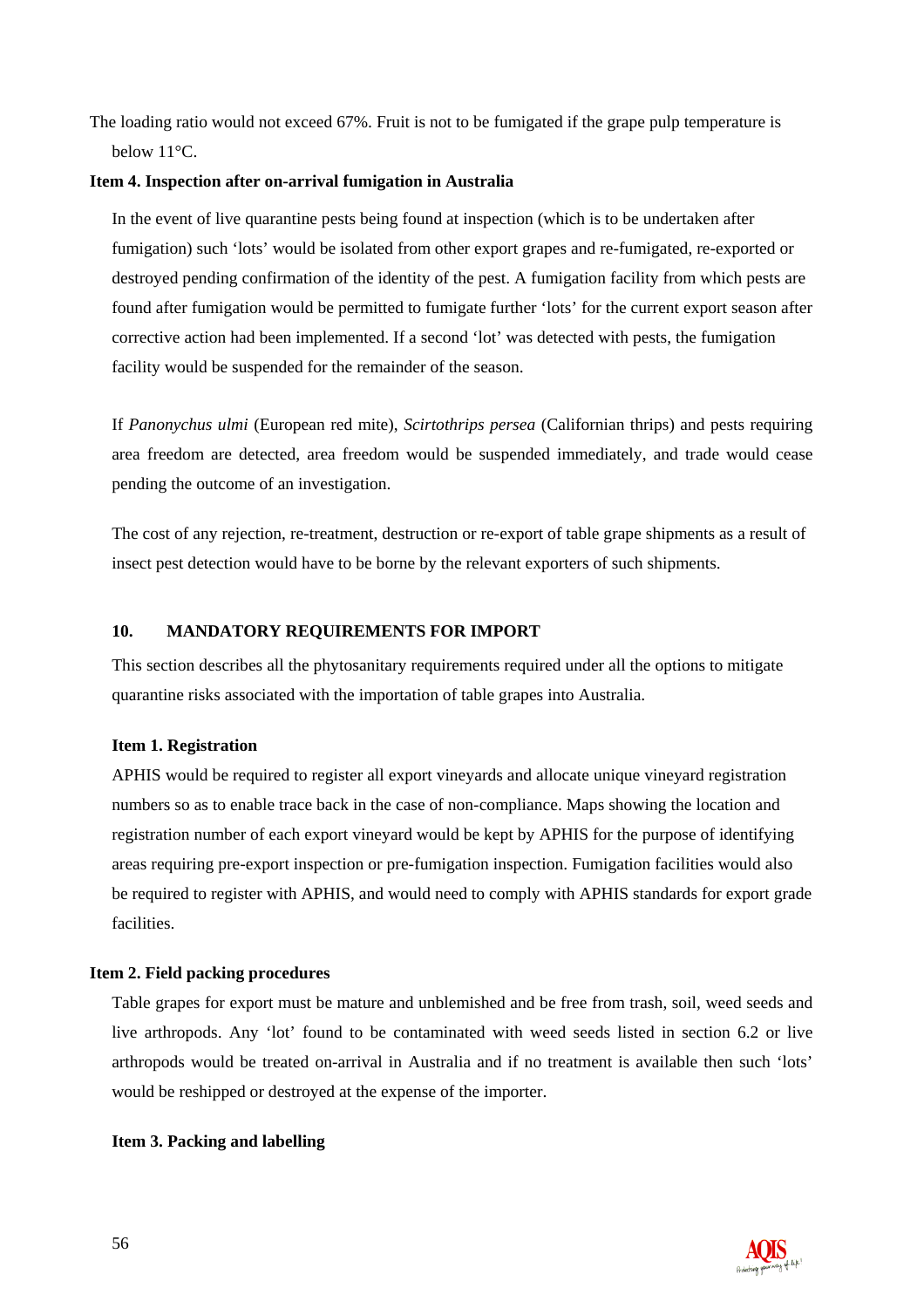Table grapes would be packed into cartons with ventilation holes bearing labels with unique vineyard registration numbers to enable trace back. Packing of table grapes should be in new cartons and packing material would have to be synthetic or processed if of plant origin. No unprocessed packing material of plant origin such as straw is permitted.

#### **Item 4. Phytosanitary certification**

An international phytosanitary certificate would be issued for each consignment containing the following information-

- the appropriate fumigation 'lot' numbers, number of cartons per 'lot', container and seal numbers. Container number and seal numbers are mandatory for each container shipped per phytosanitary certificate.
- And an additional declaration stating **"the grapes in this consignment have met the conditions of the SCU between APHIS and AQIS for the export of fresh table grapes from California to Australia."**

#### **Item 5. Export/storage centre**

APHIS officials would have to ensure the following:

- Registered export centre facilities are maintained in a condition that would provide security against reinfestation.
- The movement of table grapes from the time of arrival at the storage premise through to the time of export would need to be recorded.
- Records of sufficient detail to allow trace back to storage house, grower and fumigator would have to be available to AQIS through APHIS if required.

Violations of any of the above requirements would result in suspension of the facility by APHIS until corrective action has been completed and AQIS agreement to the reinstatement is obtained.

#### **Item 6. Cold storage after fumigation**

APHIS inspected and cleared table grapes for export to Australia would only be stored under security and segregated from all other grapes in a cold store maintained at 1-3<sup>°</sup>C until loaded into containers. Fumigated grapes would have to be securely sealed during transportation to prevent reinfestation and the cold-chain would have to be continuously maintained throughout the duration of transit. APHIS would need to ensure that container doors are sealed after loading.

### **Item 7. On-arrival inspection of consignments fumigated prior to shipment (Option A) and postfumigation inspection (Option B) in Australia**

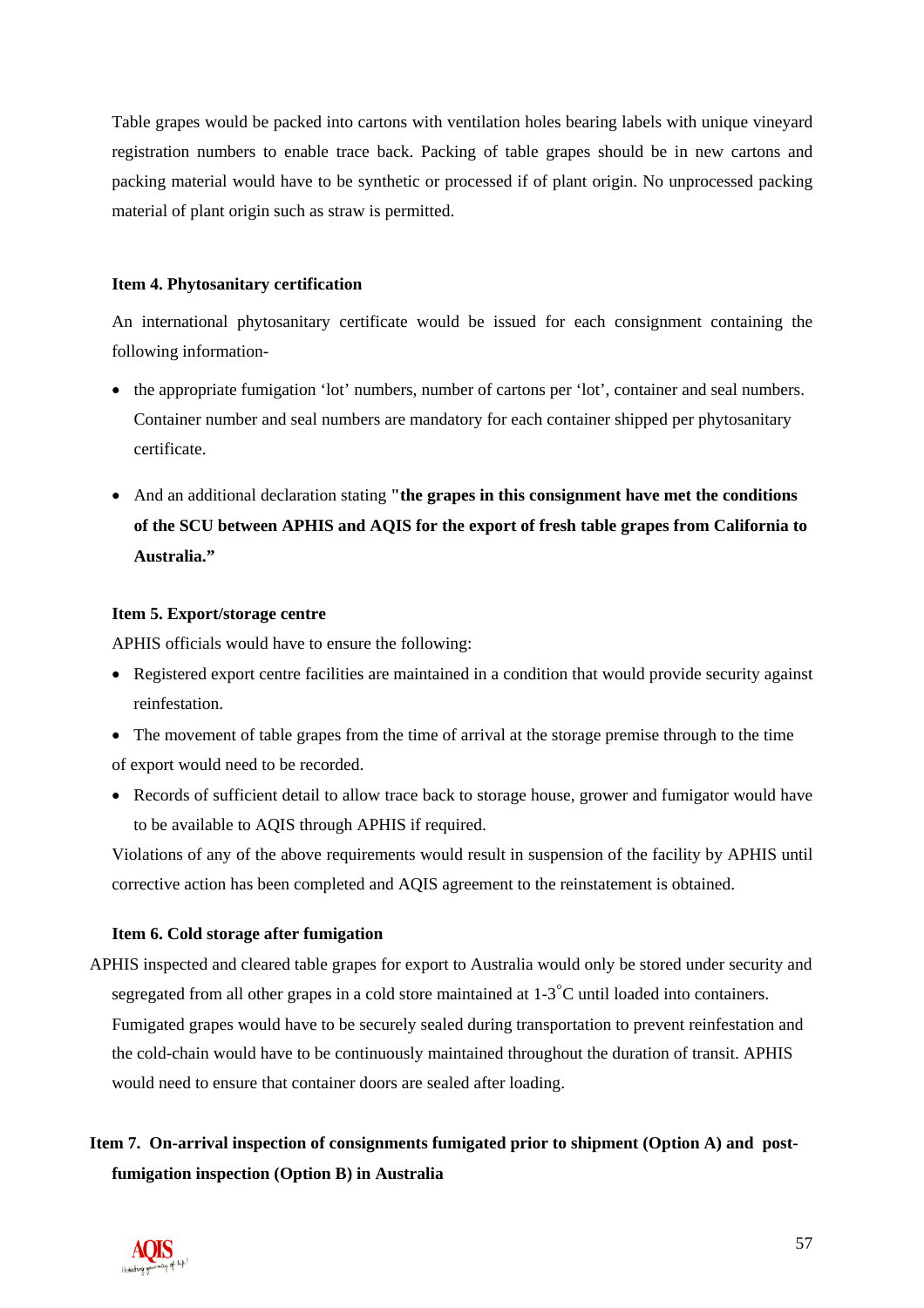Inspection for quarantine pests would be carried out by AQIS on each 'lot' in accordance with the sampling size outlined in the SCU, which would be consistent with AQIS National Sampling Procedures. Such sampling methodology would have to provide 95% confidence that there is not more than 0.5% infestation in the 'lot'. An inspection 'lot' consists of all table grape fruit treated for export to Australia on one day from one registered treatment facility. An example of a sampling size using bunches for inspection/detection is below. An equivalent alternative would be to use cartons as the unit.

| Lot size (Units)                             | Sample size (Units)              |
|----------------------------------------------|----------------------------------|
| For lots of fruit of less than 1000 units    | either a 450 unit or 100% sample |
| For lots of fruit of greater than 1000 units | $600$ unit                       |

#### Unit  $=$  one bunch of grapes

All 'lots' would have to be inspected on arrival in Australia. 'Lots' fumigated on arrival would have to be inspected after fumigation is completed.

The 600 unit sample would need to be selected randomly from each 'lot'. The full 600 unit inspection would have to be performed regardless of whether a quarantine pest or potential quarantine pest is found. The entire contents would undergo visual examination, on the inspection bench, prior to samples being taken from each carton for closer inspection.

If leaf and/or extraneous matter is found, importers would be offered the options of cleaning of table grapes, re-export or destruction. If cleaning of table grapes is chosen the 'lot' would be directed to an approved quarantine premise for removal of all extraneous matter and repacking of the table grapes. Removal of extraneous matter would have to be carried out under quarantine supervision. Samples of any leaf material or other extraneous matter would be collected by inspectors and forwarded to Plant Pathologists to be tested to confirm that no pathogens of quarantine concern are present.

Once the 600 units have been chosen for inspection, each bunch would be externally examined with a hand lens using ten times magnification, paying particular attention to cracks, crevices and other faults on the grape surface. The gap between pedicel and fruit would be closely examined including the underside of the pedicel. Any grapes showing rot marks or bruising would have to be cut and examined for the presence of internal feeders.

If live pests and diseases are found, they would be submitted to the entomologist/pathologist for identification. All potential quarantine pests and/or diseases found during on-arrival inspection would need to be forwarded to the appropriate Quarantine Entomologist or Plant Pathologist for full identification prior to treatment being performed. For details of quarantine and non-quarantine pests

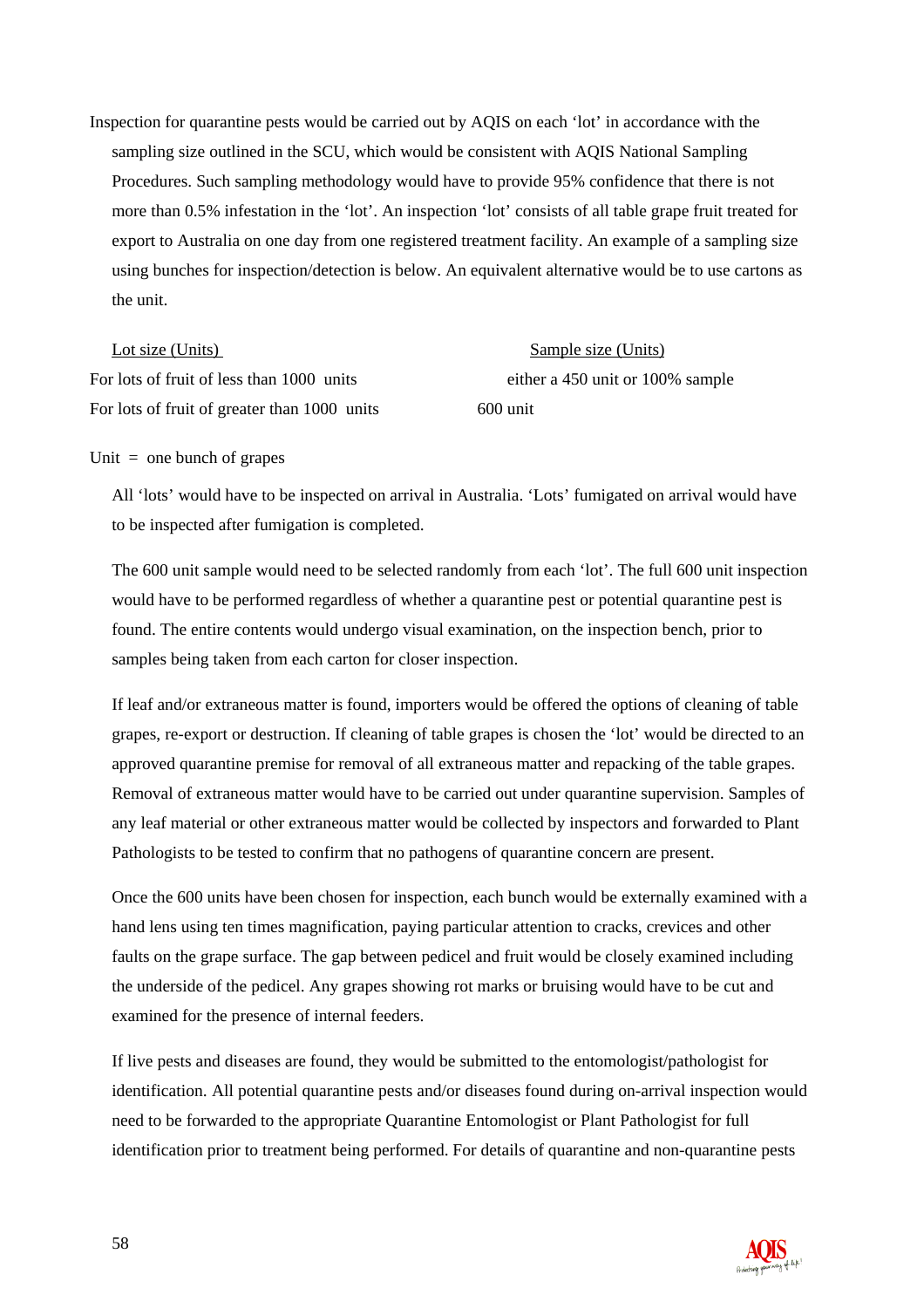and diseases refer to Table 1. Any pests and diseases not listed would need to be considered as quarantine and detection advice would have to be forwarded to AQIS.

#### **Item 8. Rejection on arrival**

If live *Platynota stultana* (omnivorous leaf roller), *Pseudococcus maritimus* (grape mealy bug), thrips or mites including *Frankliniella occidentalis* (western flower thrips), *Colomerus vitis -strain c* (grapeleaf bud mite-leaf curl strain) and *Tetranychus pacificus* (Pacific spider mite) are found, AQIS would have to inform APHIS of the suspension of importation of table grapes pending investigation of the causes of infestation at relevant vineyards and appropriate remedial measures taken.

If *Ceratitis capitata* (medfly), *Craponius inaequalis* (grape curculio), *Eulithis diversilineata* (grape lopper), *Fidia viticida* (grape root worm), *Guignardia bidwellii* (black rot), *Mycosphaerella angulata* (angular leaf spot), *Physopella ampelopsidis* (rust), *Polychrosis viteana* (grape berry moth) or *Pseudopezicula tetraspora* (angular leaf scorch) is found, AQIS would inform APHIS of the suspension of importation of fruit from the relevant areas until causes of detections could be ascertained and appropriate remedial measures taken.

Any 'lot' found to be infested or infected with any other quarantine pest or disease including fruit flies, would be either re-exported, destroyed or treated. AQIS would have to inform APHIS of the details of such findings including documentation, and would request corrective action. If leaves, soil or stems were found appropriate action would have to be taken.

#### **Item 9. Documentation errors**

Any consignment with incomplete documentation or where certification does not conform to specifications or seals of the containers are damaged, would be refused entry with the options of reexport or destruction. APHIS would have to be notified immediately by AQIS.

#### **Item 10. Review of protocol**

The protocol would be reviewed at the end of the first year of export of table grape fruit from California to Australia.